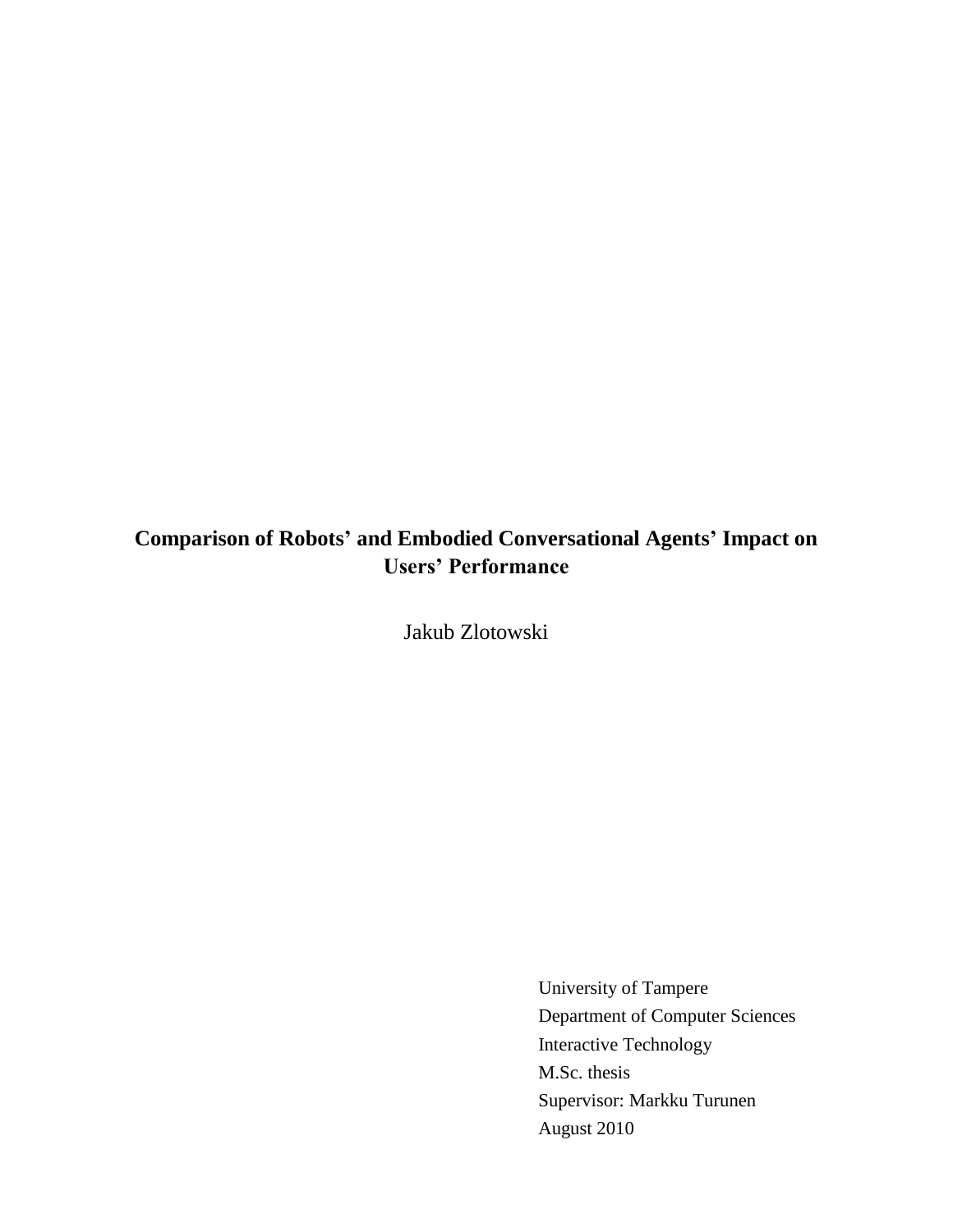University of Tampere Department of Computer Sciences Interactive Technology Jakub Zlotowski: Comparison of Robots" and Embodied Conversational Agents" Impact on Users" Performance M.Sc. thesis, 51 pages, 4 index pages August 2010

Robots and Embodied Conversational Agents (ECAs) are two technologies that strive to make computers more accessible for their users by incorporating physical body. Both have been widely used in different domains, such as education or entertainment. However, relatively little attention has been paid to specific qualities of these technologies. The primary focus of this paper is on comparison of robots' and ECAs' impact on users' task performance. An experiment with 16 participants was conducted in between-subjects design. Subjects were asked to solve mathematical problems on a computer. Moreover, each participant was interacting with either a small robot-rabbit or its computer agent version, which provided them with feedback on their task performance. The data from a post-test questionnaire regarding the interaction and the task performance was analyzed using Mann-Whitney U test, and independent and dependent samples t-tests. The results show that both the robot and the ECA helped participants to focus on the task and the amount of time required to solve a problem decreased during the course of the experiment. Moreover, it took participants more time to solve a problem in the robot's than the agent's condition, but participants were more forgiving for the robot's than the ECA's repetitive feedback. Furthermore, the robot and the agent were liked, and the interaction with them was rated as entertaining and fun. These findings have important implications for a choice between these 2 technologies as educational and entertainment tools.

Key words and terms: robot, embodied conversational agent, human-robot interaction, social robot.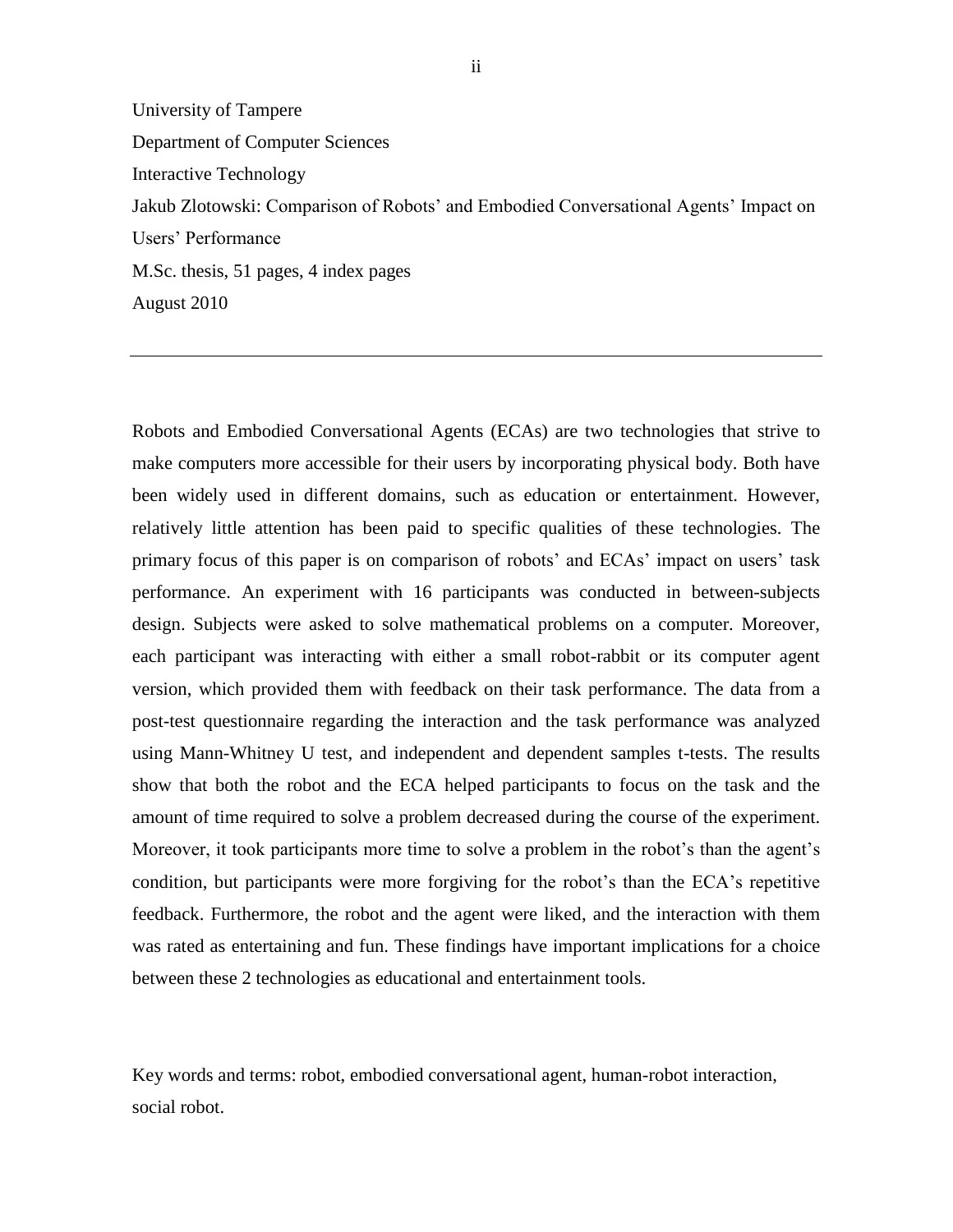# **Acknowledgements**

I would like to express my greatest gratitude to my supervisor, Markku Turunen, for his encouragement during preparations of the experiment presented in this paper and insightful feedback that helped to make it more interesting. I am also grateful to Jaakko Hakulinen for his help with organizing the experiment.

I would like to acknowledge the staff at the Department of Computer Sciences and the Faculty of Information Sciences for supporting me during the application process and giving me a chance to study at the University of Tampere.

I am grateful to Jaspreet Singh whose help with the development of Java based computer application allowed me to conduct the experiment few months earlier. I would like also to thank Joao Carlos Andrioli Machado for his help with the development of the original version of the application in VB, which was abandoned due to technical problems.

Finally, I want to thank my girlfriend Laura Jose Moreno Cidras for her patience and support during my work on this thesis.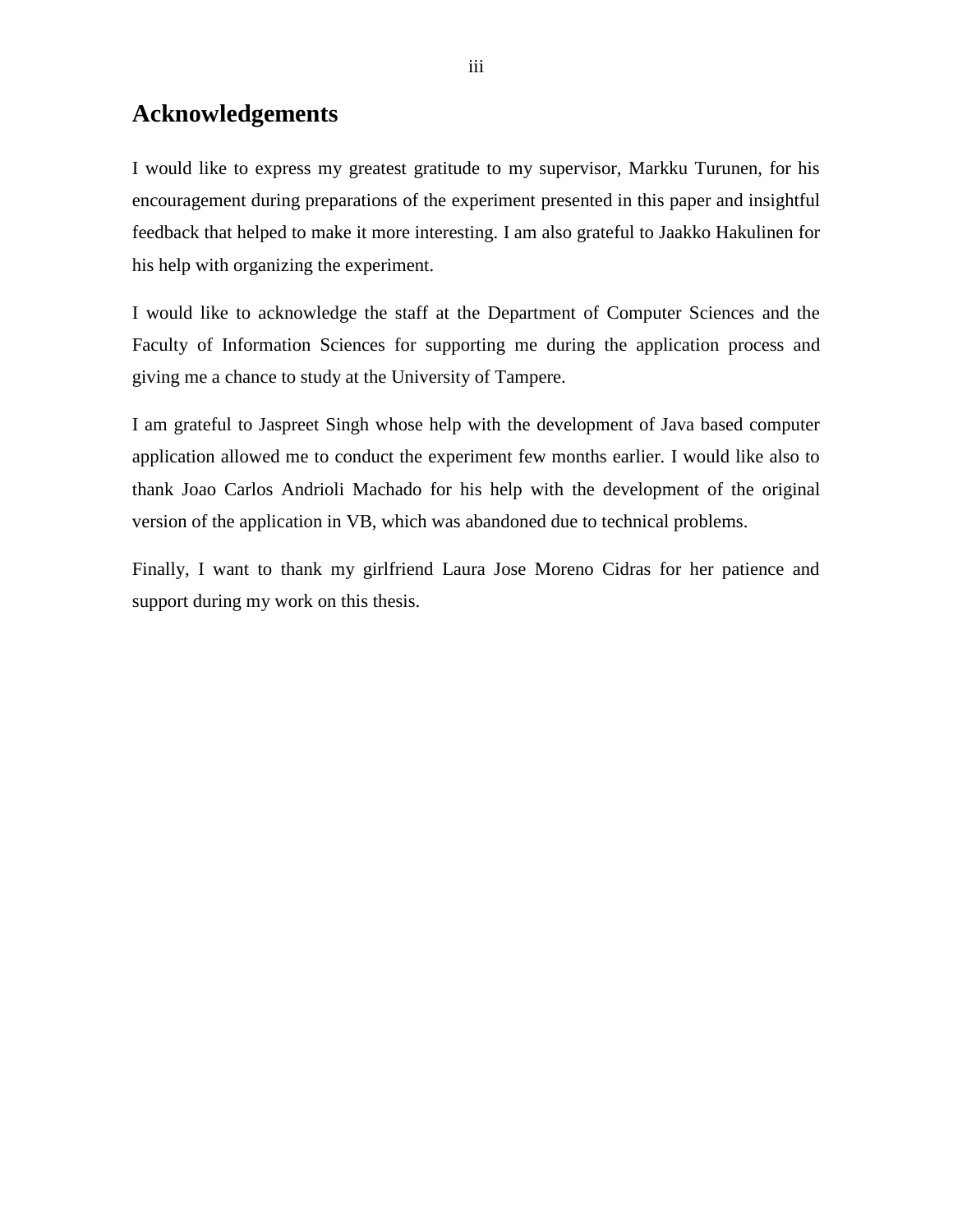# **Contents**

| 1. |       |  |  |  |  |  |  |
|----|-------|--|--|--|--|--|--|
| 2. |       |  |  |  |  |  |  |
|    | 2.1   |  |  |  |  |  |  |
|    | 2.2   |  |  |  |  |  |  |
|    | 2.3   |  |  |  |  |  |  |
|    | 2.4   |  |  |  |  |  |  |
| 3. |       |  |  |  |  |  |  |
|    | 3.1   |  |  |  |  |  |  |
|    | 3.2   |  |  |  |  |  |  |
|    | 3.2.1 |  |  |  |  |  |  |
|    | 3.2.2 |  |  |  |  |  |  |
|    | 3.2.3 |  |  |  |  |  |  |
|    | 3.2.4 |  |  |  |  |  |  |
|    | 3.3   |  |  |  |  |  |  |
|    | 3.4   |  |  |  |  |  |  |
|    |       |  |  |  |  |  |  |
|    | 4.1   |  |  |  |  |  |  |
|    | 4.2   |  |  |  |  |  |  |
|    | 4.3   |  |  |  |  |  |  |
|    |       |  |  |  |  |  |  |
|    | 5.1   |  |  |  |  |  |  |
|    | 5.2   |  |  |  |  |  |  |
|    | 5.3   |  |  |  |  |  |  |
| 6. |       |  |  |  |  |  |  |
|    |       |  |  |  |  |  |  |
|    |       |  |  |  |  |  |  |
|    |       |  |  |  |  |  |  |
|    |       |  |  |  |  |  |  |
|    |       |  |  |  |  |  |  |
|    |       |  |  |  |  |  |  |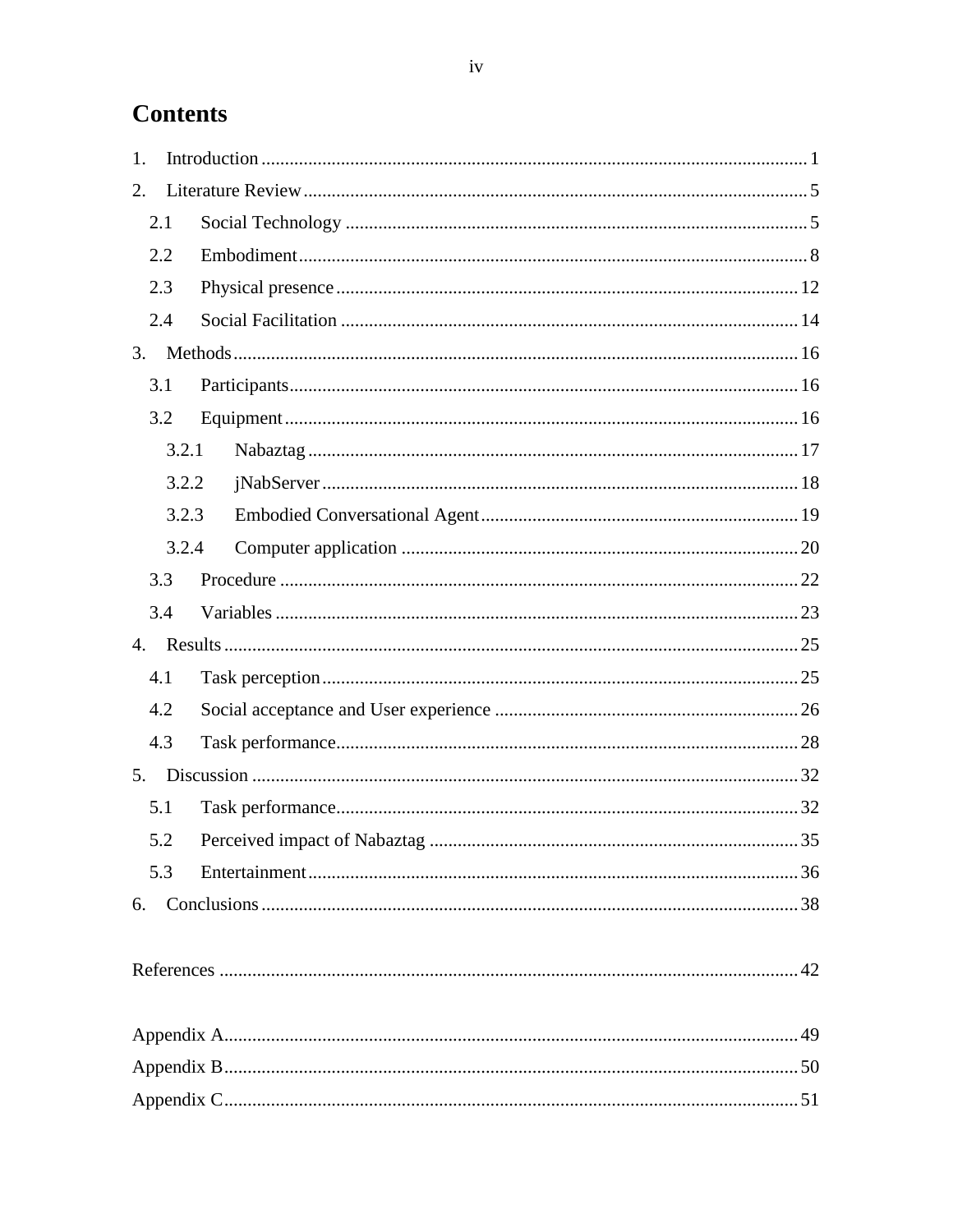## <span id="page-4-0"></span>**1. Introduction**

Since prehistoric times humankind has glorified the living things of nature. Plants and animals have been worshiped and in many cultures they have been regarded as the representation of gods. Nevertheless, we, as human beings, tend to see ourselves on top of the hierarchical tree of species. This appreciation of nature and the desire to bend the surrounding world to serve our needs are perhaps the strongest motivations for giving technology "life" and making it resemble living creatures. Two of the most prominent examples of this technological attempt are Embodied Conversational Agents (ECAs) and robots. However, anthropomorphizing technology does not only refer to physical appearance, but also adds other human-like characteristics such as speech, facial expressions and emotional or social capabilities.

Many believe that anthropomorphic technology will provide benefits over faceless, text-based computer displays. Humanizing computers could make them easier and more comfortable to use [Laurel, 1997; Shneiderman and Maes, 1997]. Moreover, it would allow the user the use of various modalities, rather than forcing him to read a text, which may be disruptive to the main task [Catrambone et al., 2004].

In addition to their potential performance improvements, personified interfaces can also positively affect user experience and the social acceptance of technology. Koda and Maes [1996] reported that they are more engaging and well suited for the entertainment domain. This finding was further supported by Bickmore and Picard [2005] who found that people were willing to engage in a relationship with an ECA, and perceived that relationship more positively than when interacting with non-relational agents. Participants created an emotional-bond with an agent. Moreover, similar observations were reported for Human-Robot Interaction (HRI) [Breazeal and Scassellati, 2000]. This trend can be also noticed on the market as personal service robots such as Sony's robot-dog Aibo, Violet's robot-rabbit Nabaztag or Philip"s iCat have become commercially available. In addition, ECAs such as Microsoft Word"s Clip have been made available to a wide market.

On the other hand, Sproull et al. [1997] found negative aspects of embodiment, as participants in their experiment felt less relaxed and confident, and expressed higher arousal when interacting with a talking-face display in comparison to those interacting with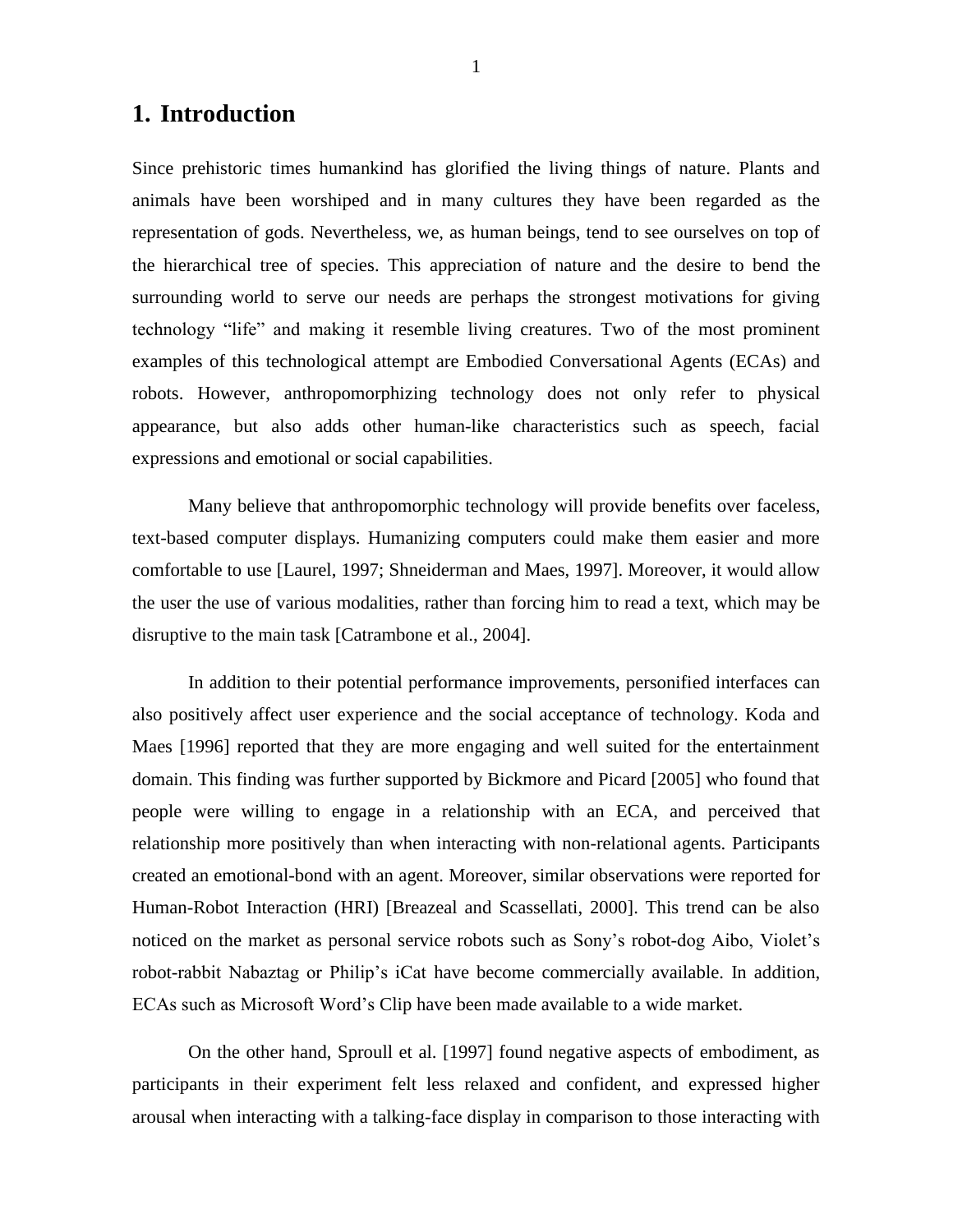a text display. Nevertheless, they also reported that people attributed some of the personality features differently in these two conditions.

One of the areas that could benefit from the ability of ECAs and robots to engage people and improve their performance is education. Lester et al. [1997] found that pupils exhibited performance gains after interacting with an animated pedagogical agent and had a more positive perception of their learning experience. Furthermore, Rickel and Johnson [2000] implied that such an agent in virtual reality could provide interactive demonstrations, navigational guidance, nonverbal attentional guides and feedback, which would lead to better processing and memorizing of the studied material.

The benefits of robots as educators have been also extensively investigated. Robins et al. [2005] conducted a longitudinal study on children with autism, who during the course of the experiment showed improvements in social skills. Moreover, robots have also successfully worked as tour-guides in museums [Burgard et al., 1999; Shiomi et al., 2006].

Although considerable research has been devoted to the benefits of embodiment in education, rather less attention has been paid to the comparison of the special qualities of ECAs and robots. It could be interesting to see how they differ and in which situations one technology should be used over the other. Yamato et al. [2001] was the pioneer of such research and he indicated that an ECA had a bigger impact on human choices, but people felt closer to a robot. The area of comparison was expanded further by Powers et al. [2007]. Participants in their experiment were more engaged, enjoyed it more and felt more sense of presence when interacting with a robot. Moreover, they found a robot to be more lifelike and attributed to it a higher number of personality traits. On the other hand, they disclosed more information to the computer agent and were able to recall more information from a conversation with it.

However, it remains unclear whether ECAs and robots would affect user task performance differently. Yamato et al. [2001] and Powers et al. [2007] were interested only in social aspects of interaction. Nevertheless, it is possible that the social perception of the interaction reported in the papers described above would differ in conditions where people should focus on some tasks that require attention instead of having a relaxing conversation with an agent.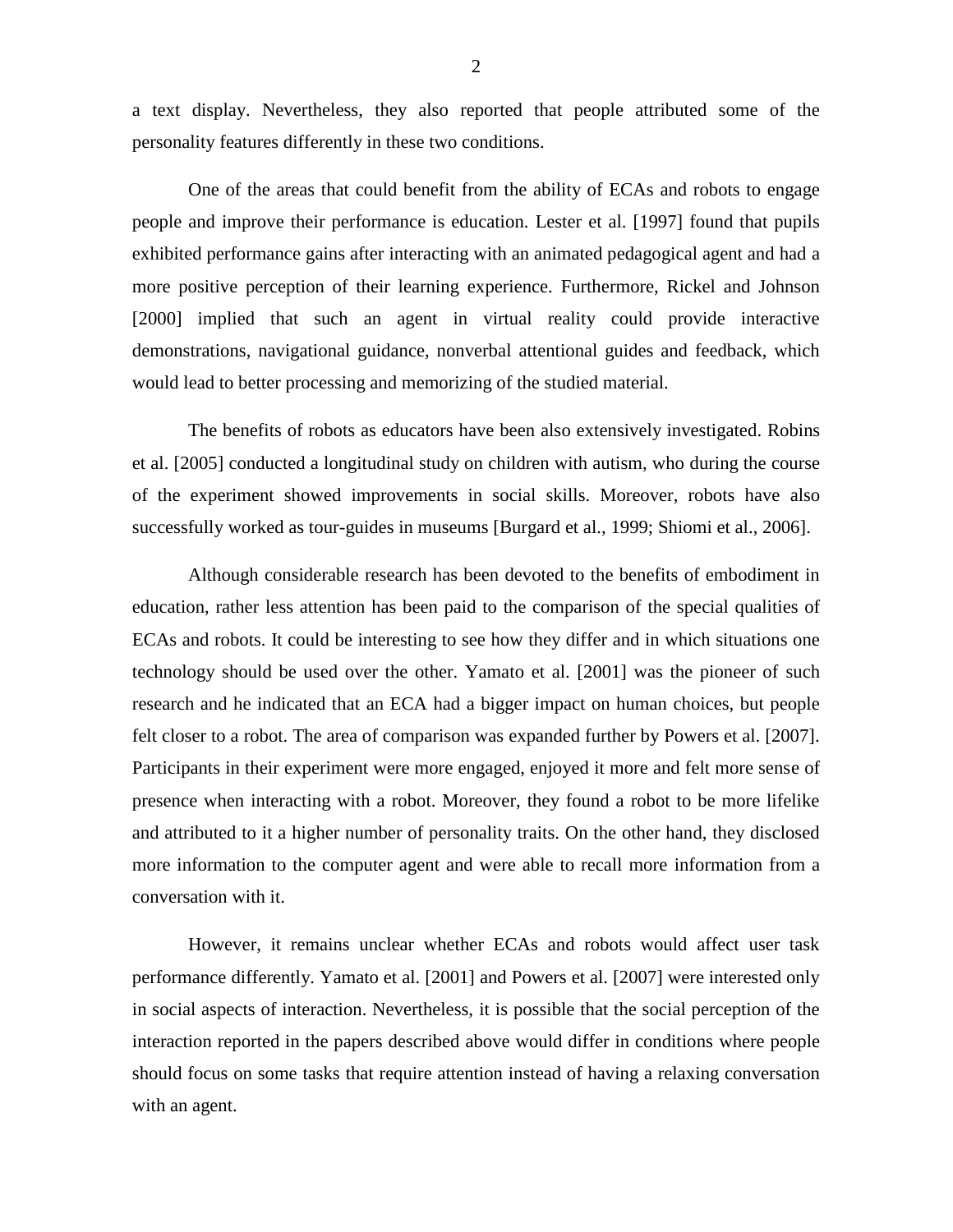Moreover, considering the relative popularity of animated pedagogical agents and robots in education, it is important to explore their potential impact on people"s quality of work. While there are numerous benefits of the embodiment, it is possible that robot's physical presence in the real world will work as a moderator and bring different qualities in comparison with an ECA.

It is well known that even the mere presence of others can affect one"s task performance. People exhibit an improvement of performance on simple tasks and an impairment of performance on complex tasks when another person is present. This phenomenon is called "social facilitation" [Zajonc, 1965]. Zajonc explained it by stating that the presence of others serves as a source of arousal. In addition, from Yerkes-Dodson law [Yerkes and Dodson, 1908], we know that arousal increases the likelihood of an organism making habitual or well learned responses.

Baron [1986] proposed a cognitive explanation for the social facilitation effect. He suggested that the attention conflict between the task and observer can facilitate simple as well as impair complex tasks. The current view in social psychology is that both arousal and cognitive processes influence social facilitation [Aiello and Douthitt, 2001].

There is a vast body of research under the "Computers are Social Actors" (CASA) paradigm, which reveals that people show social responses to different types of media in a similar manner as when interacting with other humans [Fogg and Nass, 1997; Lee et al., 2000; Nass and Lee, 2000; Nass et al., 1997]. Nass et al. [1997] suggested that we can take any single theory about human-human interaction from Psychology and replace one human with a machine to test its validity in HCI.

Based on this paradigm, it was shown that ECAs produce a social facilitation effect [Hall and Henningsen, 2008; Park and Catrambone, 2007]. Since both Yamato et al. [2001] and Powers et al. [2007] reported that people felt a higher presence of and were more engaged by a robot than an ECA, we can expect that the social facilitation effect will be stronger for users interacting with the former.

This thesis reports an experiment to explore the differences in human interaction with ECAs and robots in the working or educational domain. The main goal of the study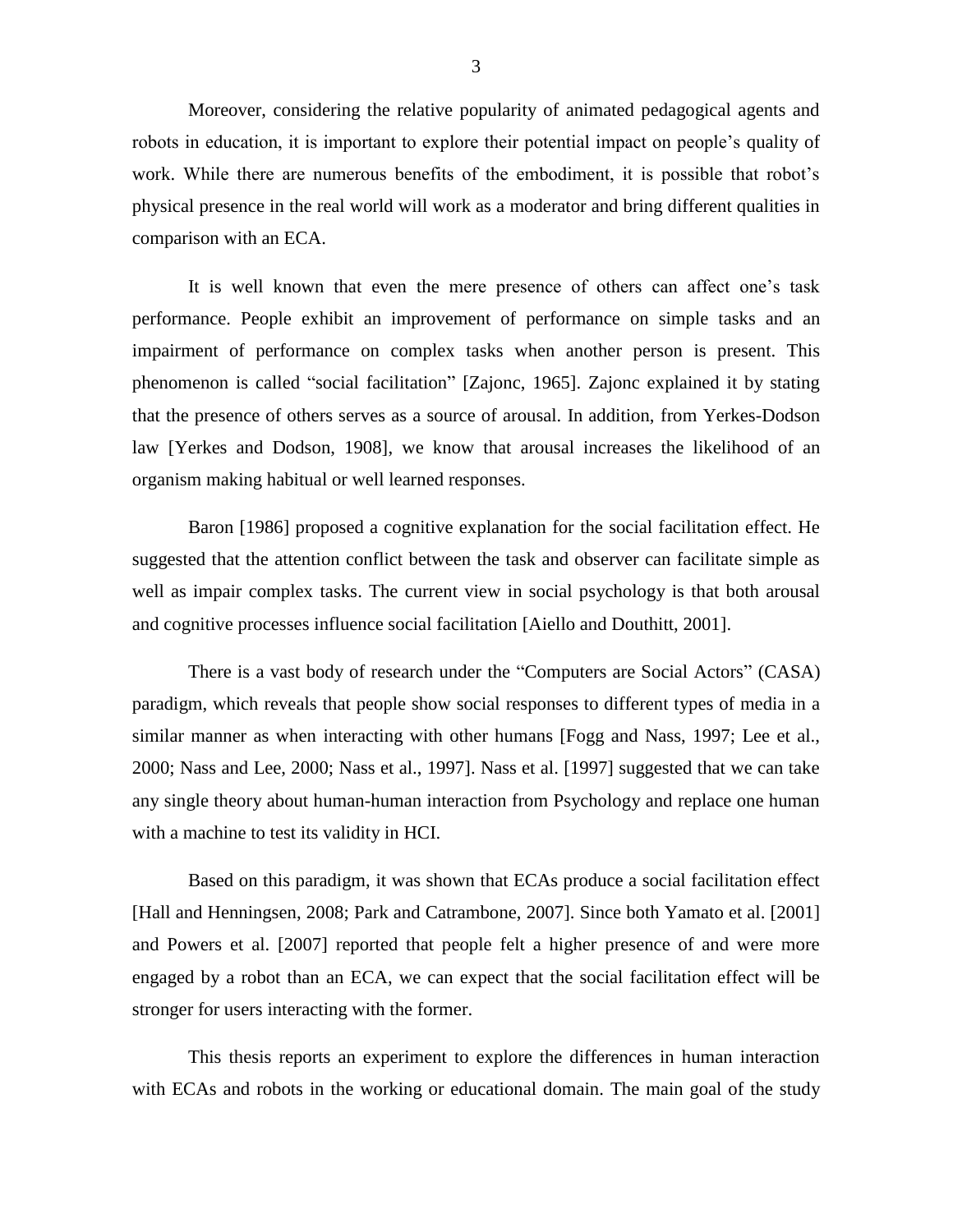was to find in what context these technologies provide optimal benefit for its users. The following aspects were analyzed:

- The impact of ECA and robot on the task performance
- The impact of ECA and robot on people's perception of the task
- Human social perception of ECA and robot

The experiment was conducted in the usability lab at the University of Tampere. Sixteen participants volunteered for this experiment. The design was between-subjects design, where each participant interacted either with a robot or an ECA. They were asked to solve a series of modular arithmetic problems on a computer. A small robot-rabbit or its computer agent version was used to provide feedback on the participants' task performance. After 10 minutes of doing this mathematical task, participants were asked to fill a post-test questionnaire. Subjects' task performance and answers to the questionnaire were recorded. The statistical software package SPSS was used to analyze the data using the Mann-Whitney U test, and independent and dependent samples t-tests.

The principal findings of this experiment show that on average it took participants more time to solve one modular arithmetic task in the robot"s than in the agent"s condition. Moreover, subjects showed higher forgiveness for the robot"s repetitive feedback compared with the ECA. The most promising results for educational domain show that both the robot and the ECA helped participants to focus on the task and the amount of time required to solve a problem decreased during the course of the experiment. Furthermore, the robot and the agent were perceived as entertaining and liked by subjects, with the robot rated slightly higher on the former scale.

The thesis is structured with several chapters, sub-chapters and sub-sub-chapters. Chapter 2 introduces the theoretical background of social interaction with ECAs and robots. The methodology and experimental set-up are explained in Chapter 3. The results of the conducted experiment are presented in Chapter 4, while Chapter 5 is devoted to the discussion of the results obtained and their potential implications for Human-Computer Interaction (HCI). Finally, in Chapter 6, the conclusions are presented together with ideas for further research.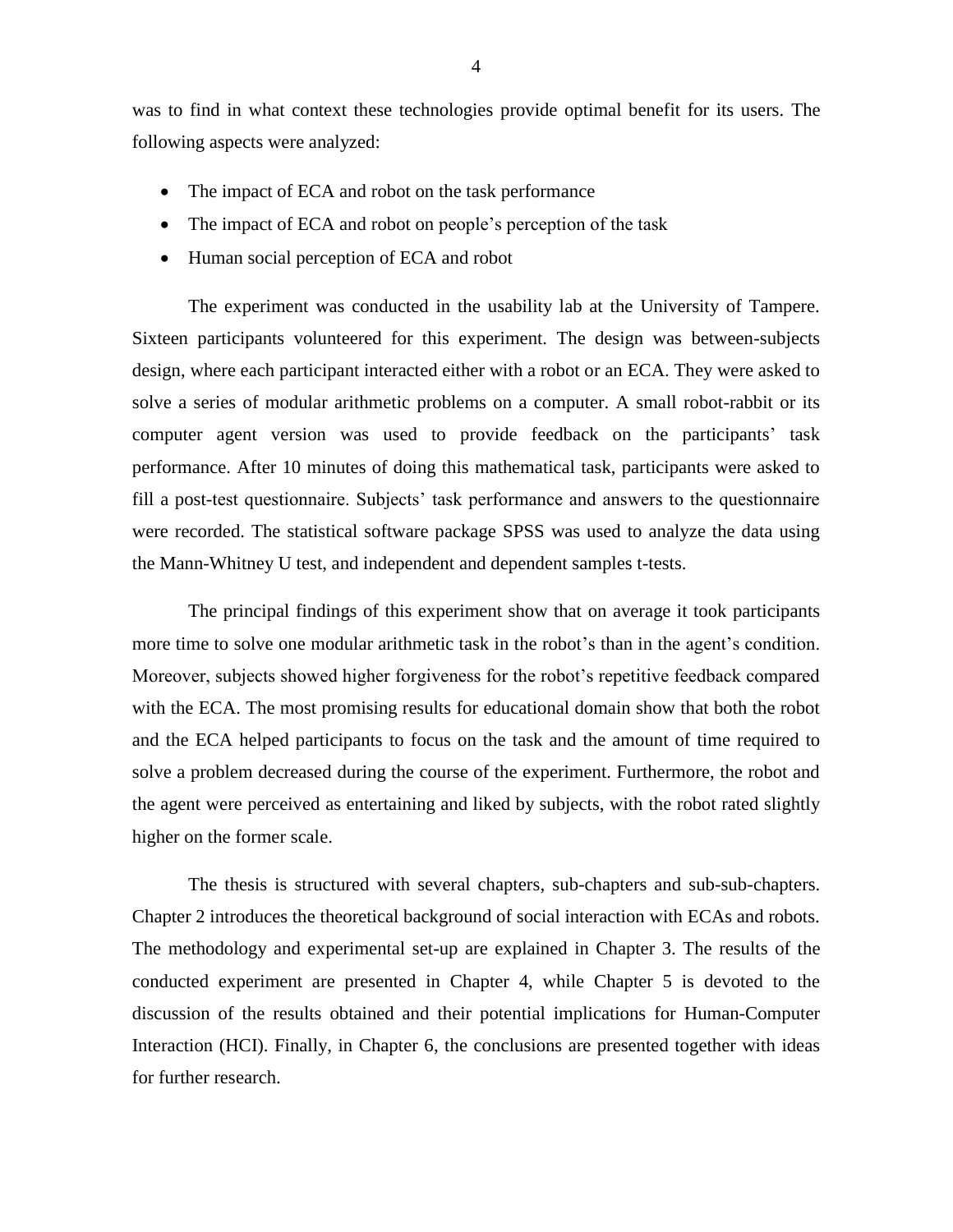### <span id="page-8-0"></span>**2. Literature Review**

In this chapter I present literature related to this study. The main theoretical concepts are explained and by reviewing what has been previously done I indicate gaps in current knowledge about ECAs and robots. I begin in chapter 2.1 by presenting evidence that human interaction with technology is essentially social in a similar way to interaction with other human beings. Chapter 2.2 is devoted to the research on technology embodiment and its consequences for social interaction. In chapter 2.3 a detailed comparison of ECAs and robots is presented. Finally, in the last chapter, 2.4, I explain the social facilitation effect as an important factor for choosing between ECAs or robots in education.

#### <span id="page-8-1"></span>**2.1 Social Technology**

People"s social responses to technology were treated as an abnormality in the 1980s. It was thought at that time that this behavior when interacting with computers was the result of a person"s dysfunction. Many researchers believed that only people who were young, had a lack of knowledge about technology or either a psychological or social dysfunction would respond socially towards a machine [Barley, 1988; Turkle, 1984; Winograd and Flores, 1987; Zuboff, 1988]. According to the same authors "normal", educated and mentally adjusted people would not express any social behaviors while interacting with a machine.

On the other hand, most computer users have experience of speaking to the computer themselves or have heard other people doing it in various situations, e.g., swearing at the computer when it suddenly crashed and important data was lost or muttering while playing computer games. It would hardly be possible to explain this type of behavior with the above mentioned theories considering that the majority of people are well adjusted individuals. Dennett [1987] proposed another explanation. He suggested that as technology is simply a proxy for the programmer [Searle, 1980], people"s social behavior towards it is in fact not directed at technology itself, but rather at its creator.

However, those views were challenged in a series of experiments on the "Computers are Social Actors" (CASA) paradigm [Nass et al., 1997], which showed that social responses to different types of media are normal and common, and are not a result of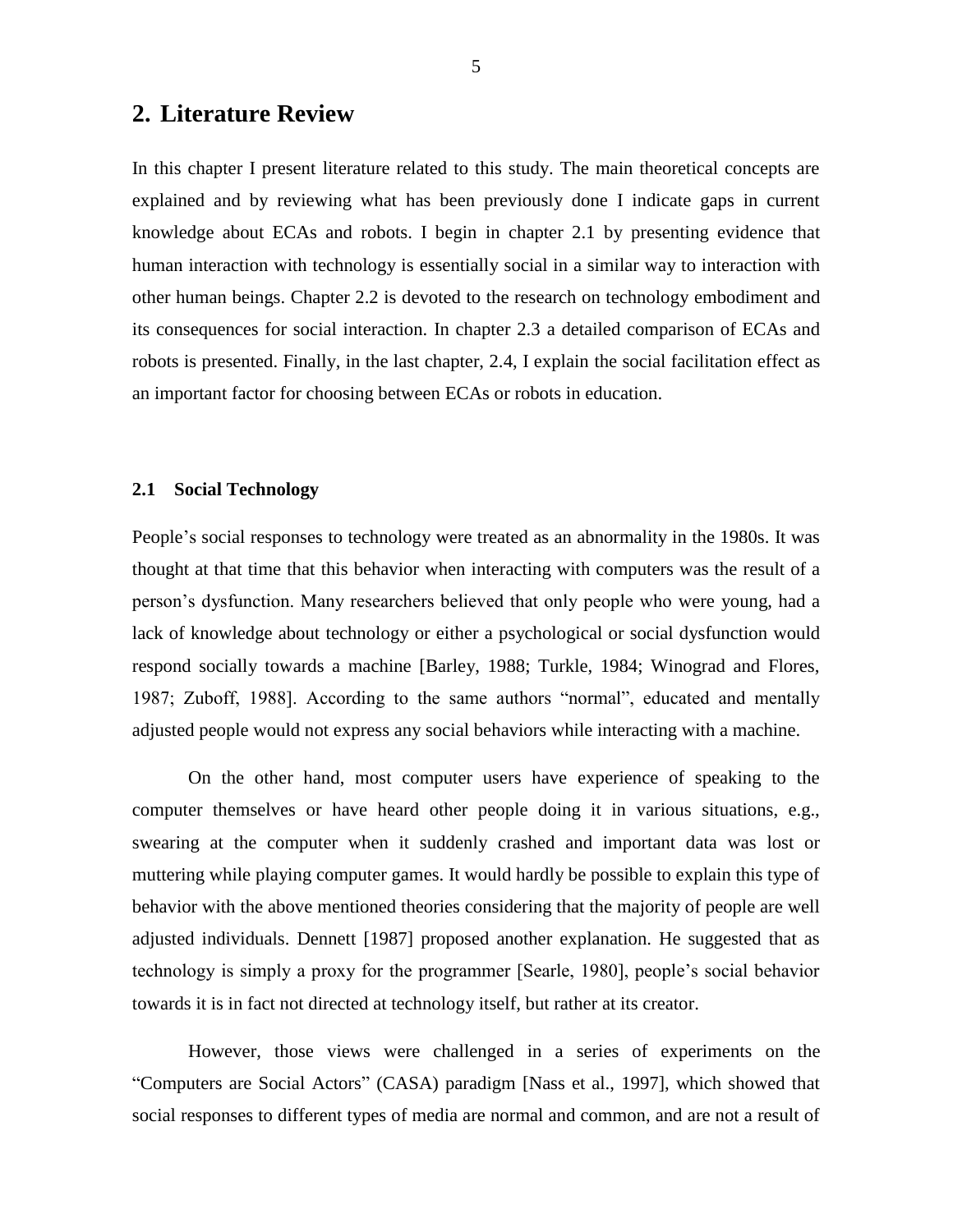dysfunction or unconsciously directing those responses towards a human creator. In addition, people are not aware of engaging in this kind of relationship with a machine and very often it occurs in contradiction to their conscious declarations about not seeing machines as social.

In the same paper Nass et al. [1997] proposed that any single theory about humanhuman interaction from Psychology can be tested in HCI by replacing one human with a computer. Moreover, those findings impact interaction not only with computers, but also all types of media and machines, and are universal.

Furthermore, in the same series of experiments, participants behaved differently when even the smallest cues, such as text style in text based HCI or voice of machine, were modified. Moreover, people behaved politely towards the computers in a similar manner as they do with other humans, as if they did not want to hurt their feelings. Another interesting finding from this research shows that computers with similar personality to their users were preferred. Computers that expressed mismatching personality behaviors in different modalities were liked less than when they were consistent [Lee and Nass, 2003; Nass et al., 2000]. In addition, computers that flattered users, even insincerely, made them feel more positively about themselves, interaction and computers.

This research shows clearly that the sociality of HCI spans many areas and is more universal than people may think. Further investigations on this topic showed that just vocal cues alone are enough to elicit stereotypic responses from the users and to make them behave towards the machine as if it had gender [Lee et al., 2000]. Even when the voice was deliberately made to sound like that produced by a machine to remind users that they were interacting with a computer, they still showed a tendency to attribute personality to it [Nass and Lee, 2000]. Moreover, Fogg and Nass [1997] revealed that people were keener to help computers that had helped them earlier, which shows that based on the rule of reciprocity (tendency to help others who helped us before) computers are able to motivate people to change their behavior.

Finally, Klein et al. [2002] reported that users interact longer with a computer that had previously caused their frustration if the system is affectively supportive. This shows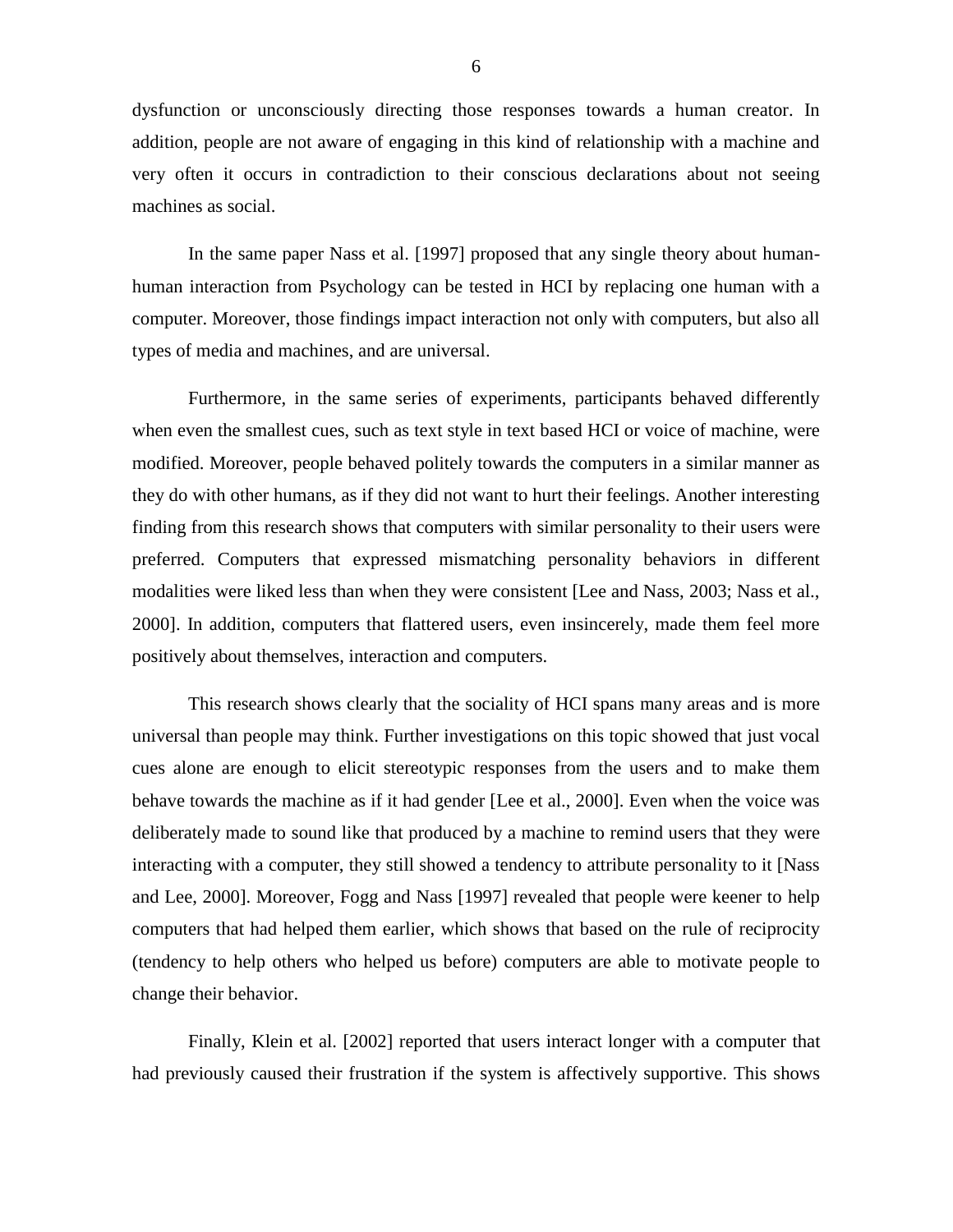clearly a need for systems that allow users to reach their goals, but also help them control their emotional state in case of failure.

However, not all researchers agree that human interaction with a machine is the same as human-human interaction. While research into the CASA paradigm investigated how socio-psychological theories apply to HCI, Shechtman and Horowitz [2003] proposed a different methodology. Instead of measuring non-conversational behaviors, they were interested to see whether there would be a difference in the way people communicate with other people and machines. Participants in their experiment were informed whether they would be talking with another person using a text-based computer mediated program or whether their conversational partner would be a computer. The quality of the conversation was analyzed afterwards.

Participants put more effort, used more words and spent more time on the conversation, when their conversational partner was a human. Moreover, those conversations differed in quality. Participants who knew that they were interacting with a human partner wrote more relationship statements by trying to build a connection or influence the partner. However, they also expressed more yielding and hostile behaviors towards their discussants. Finally, among the assertive participants, only those who had a human partner exhibited that trait and only an assertive human partner influenced participants.

These results imply that social HCI is not the same as interaction between people. It is crucial to remember that by simply replicating human interaction by a machine, its users will not be responding to it exactly in the same manner as they would while speaking with another person. However, if the machine is capable of pursuing a normal conversation, the users will probably notice it, learn to trust it and finally believe that the system can actually understand them, which will lead to a better quality of following conversations. It is possible that the participants in Shechtman and Horowitz"s [2003] experiment used a simpler language as they assumed that the computer would not be able to understand longer and more complicated sentences, and its behavior could hardly be influenced by assertive statements. [Zlotowski, 2010]

The above findings should be taken into consideration when designing new systems. A thorough evaluation framework for Human-Robot Interaction was presented by Weiss et al. [2009] who postulate the importance of evaluating not only the usability of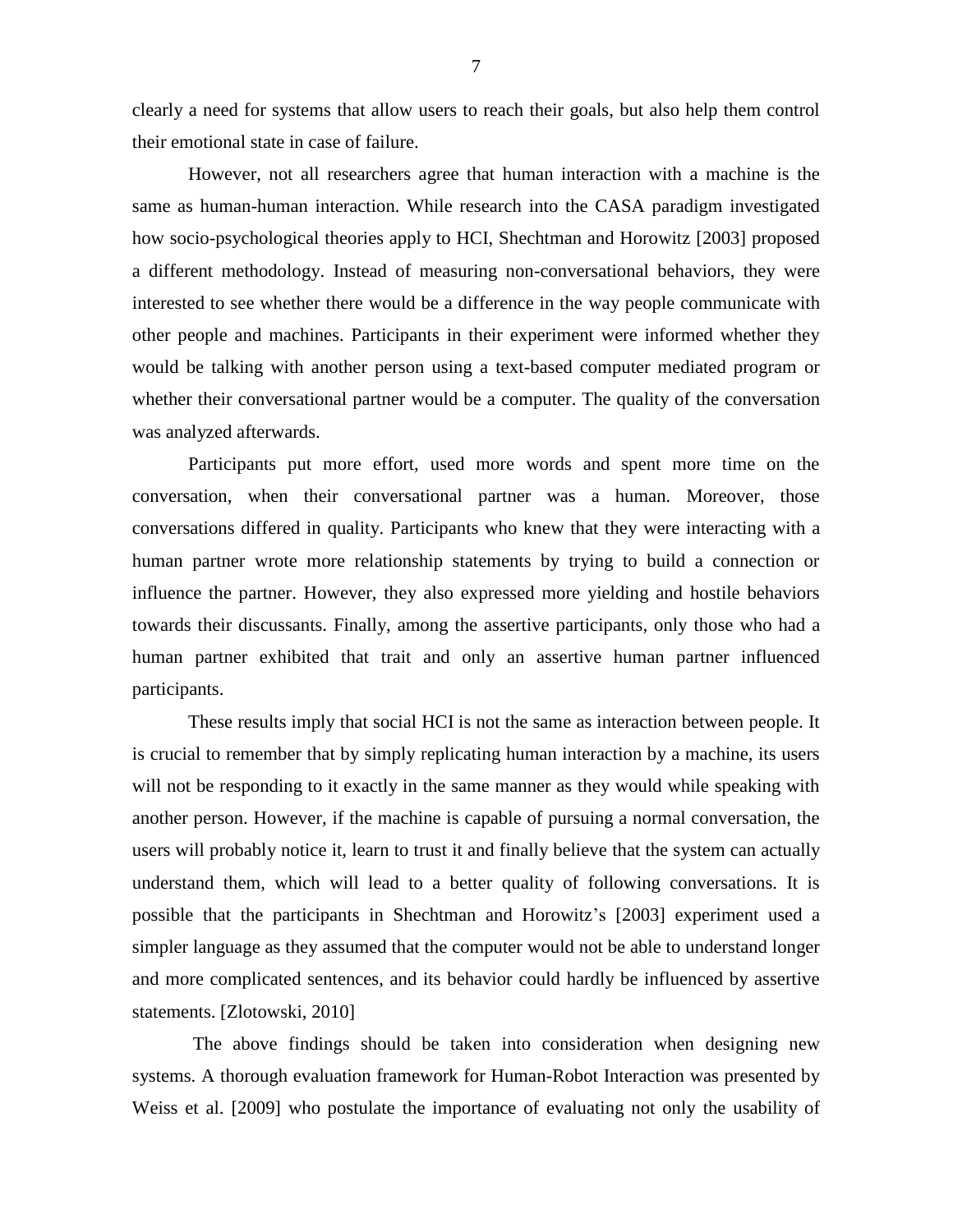robots, but also other factors: social acceptance, user experience and societal impact. Despite possible differences in interaction between human and machine, even the smallest changes of voice or physical appearance can result in a different perception of the system by the users and also cause their different behavior. Unconsidered decisions can have negative consequences for the usefulness and reception of the system. However, carefully designed systems that will utilize natural human social and emotional needs and skills can improve human machine interaction. In the next sub-chapter I will present how it can be achieved by anthropomorphizing the interface.

#### <span id="page-11-0"></span>**2.2 Embodiment**

One of the ways of improving social communication with a machine is achieved by an embodiment of the system. Currently the two most prominent approaches are ECAs virtual agents displayed on a computer display - and robots – physically-embodied systems. It is believed that humanizing computers would make them easier and more natural to use [Laurel, 1997; Shneiderman and Maes, 1997]. Moreover, it would allow the user the use of various modalities, such as speech or touch, rather than forcing him or her to read a text, which may be disruptive to the main task [Catrambone et al., 2004].

Apart from the potential performance improvements, personified interfaces can also positively affect user experience and the social acceptance of technology. Bickmore and Picard [2005] reported that people are willing to engage in a relationship with ECAs and perceived the relationship more positively with relational agents. Participants created an emotional-bond with an agent. Moreover, similar observations were reported for Human-Robot Interaction [Breazeal and Scassellati, 2000].

Further support for the proponents of ECAs come from King and Ohya [1996] who showed that human forms presented on a computer screen are assessed as more intelligent in comparison with simple geometric forms. However, as Dehn and van Mulken [2000] rightfully noticed, subjects did not interact with a working system and thus the only information available on particular objects was their physical appearance. It should not be surprising that in such a condition, based on the subjects' pre-existing world knowledge, a geometrical object is rated as less intelligent than an anthropomorphized one. A further study conducted by Koda and Maes [1996] indicated that when people have other sources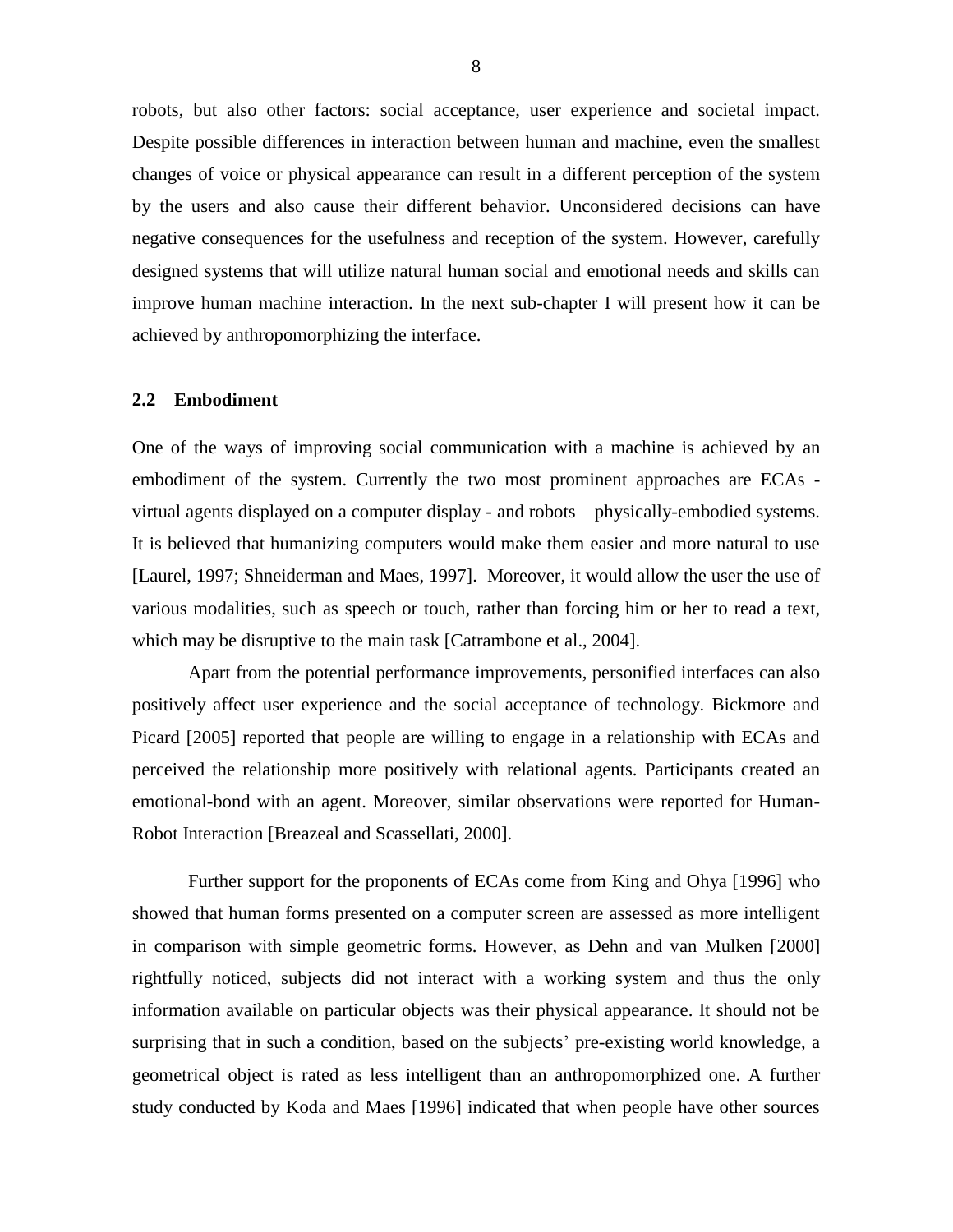to base their judgment on, a humanization of physical appearance becomes less important. Participants in their experiment were asked to rate the intelligence of different faces of agents, such as human or animal. In this condition human faces were rated as more intelligent. However, when they were asked to do the same after playing poker against a virtual opponent who was represented by such an agent or when there was no visualization, they rated its intelligence equally.

Moreover, Sproull et al. [1997] reported that subjects rated textual output as having higher attractiveness and friendliness than when it was presented with an ECA face. However, Koda and Maes [1996] found that participants in their experiment liked a visualized poker player more than an invisible one. A possible explanation for these inconsistent findings might be the difference in the particular anthropomorphization chosen, as in the first experiment the agent was in 3D, but in the latter in 2D [Dehn and van Mulken, 2000]. It has been also reported that even small changes in the robot's appearance and voice can affect the user"s mental models [Powers and Kiesler, 2006]. Furthermore, in Sproull's experiment, voice was used for communication with the user and they might have based their judgment on that.

Koda and Maes [1996] implied that ECAs are more engaging and well suited for the entertainment domain. Empirical evidence was provided by Takeuchi and Naito [1995], who showed that the virtual card matching game with animated faces is more entertaining than any system in which an arrow visualizes the opponent"s moves. However, it is possible that this entertainment value of ECAs is domain-specific. While in the entertainment domain ECAs make the system more entertaining, in the educational field they did not have any effect [van Mulken et al., 1998]. On the other hand, as the author of that paper notes, it can be a result of a task used in an educational condition. The system presented subjects with information and pictures of fictitious employees of a research institute with a pointing arrow or animated face and they had to rate the entertainment of the interface. It is possible to assume that the display of a face is sufficient to improve the entertainment rating of an interface and therefore, since in the task there were pictures of employees presented to all subjects, the rating was already improved by that fact. This explanation would imply that the mere inclusion of a face rather than animation is sufficient for the entertainment advantage. In addition, Lester et al. [1997] did not find differences in entertainment rating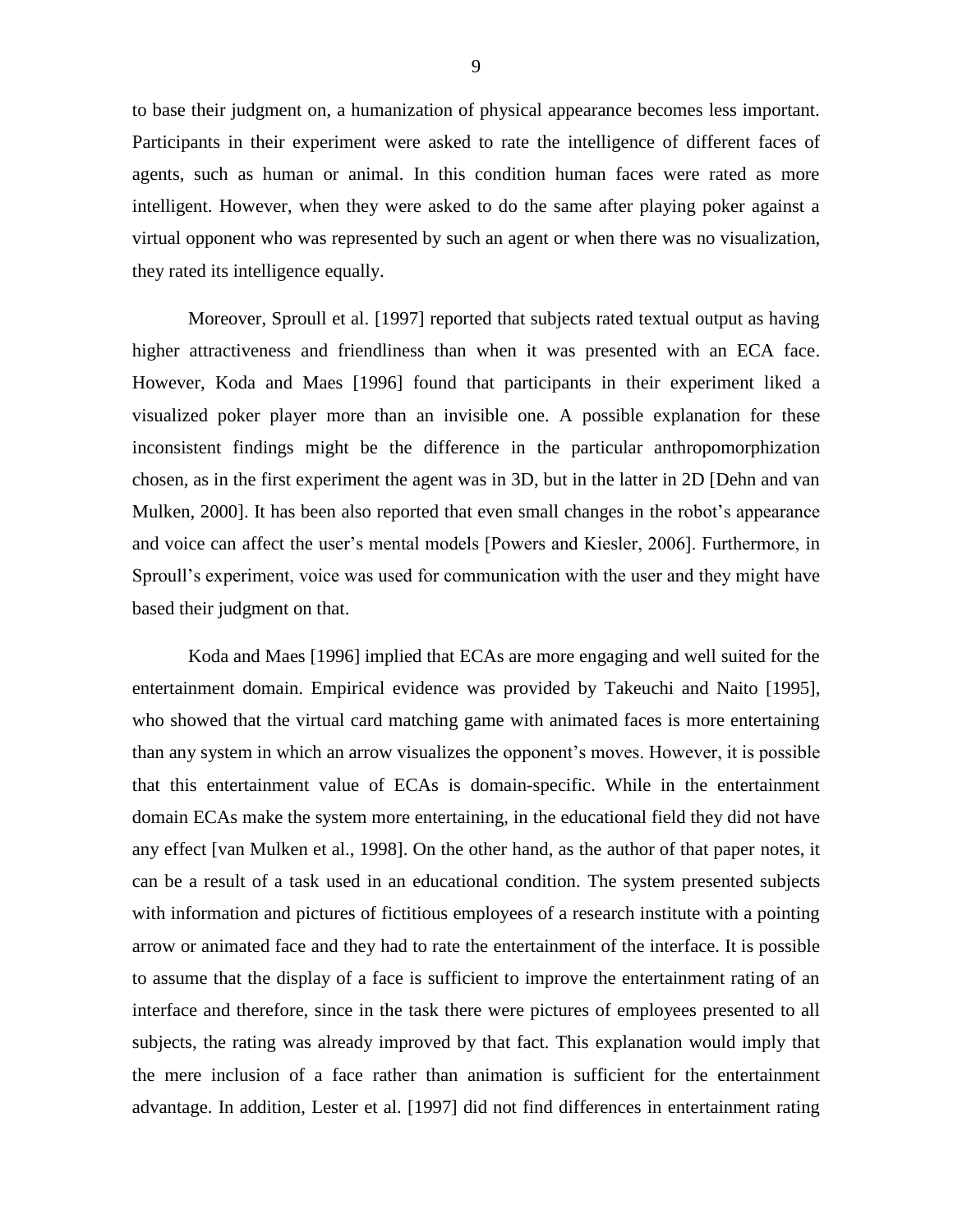between an agent that gives fully animated advice and a muted agent. It seems that the entertainment domain has been also targeted by industry as personal service robots such as Sony"s robot dog Aibo, Violet"s robot rabbit Nabaztag or Philip"s iCat have become commercially available. In addition, ECAs such as Microsoft Word"s Clip have also become available on the public market.

Researchers have also been interested to see how much attention embodied interfaces will gather. Takeuchi and Naito [1995] tracked the eye movements and response times of two human player opponents in order to compare the effect of a face with a 3D arrow in a virtual card matching game. They found that the facial display gathered more eye contact, which presumably meant more attention. At the same time their attraction towards the face distracted them from the main task (card game) and they required more time for a reaction.

ECAs are also relatively popular in education. It is thought that their ability to engage people can be helpful. Pupils exhibited performance gains after interacting with an animated pedagogical agent and enjoyed the learning experience more [Lester et al., 1997]. Consistent results were provided by Takeuchi and Naito [1995], who state that once people are accustomed to synthesized faces they become more efficient and a long partnership provides further performance improvements. Furthermore, Rickel and Johnson [2000] proposed that a pedagogical agent in virtual reality could provide interactive demonstrations, navigational guidance, nonverbal attentional guides and feedback, which would lead to better processing and memorizing of material.

Moreover, an experiment conducted with "Herman the Bug", an animated pedagogical agent, supported these findings as students showed statistically significant gains in the test scores [Lester et al., 1997]. Lester and colleagues have also investigated how different types of agents (muted, verbally capable, animated or fully expressive) affect learning of the material. The biggest improvements in the test scores between pre-test and post-test were observed for animated and fully expressive agents. Nevertheless, all the agents had a positive impact on pupils' performance. Lester et al. referred to it as a 'persona effect' and gave two possible explanations for it. First, they thought that there might be a direct cognitive effect on superior knowledge acquisition – due to the agent"s ability to engage students more actively in learning, agents can simulate reflection and self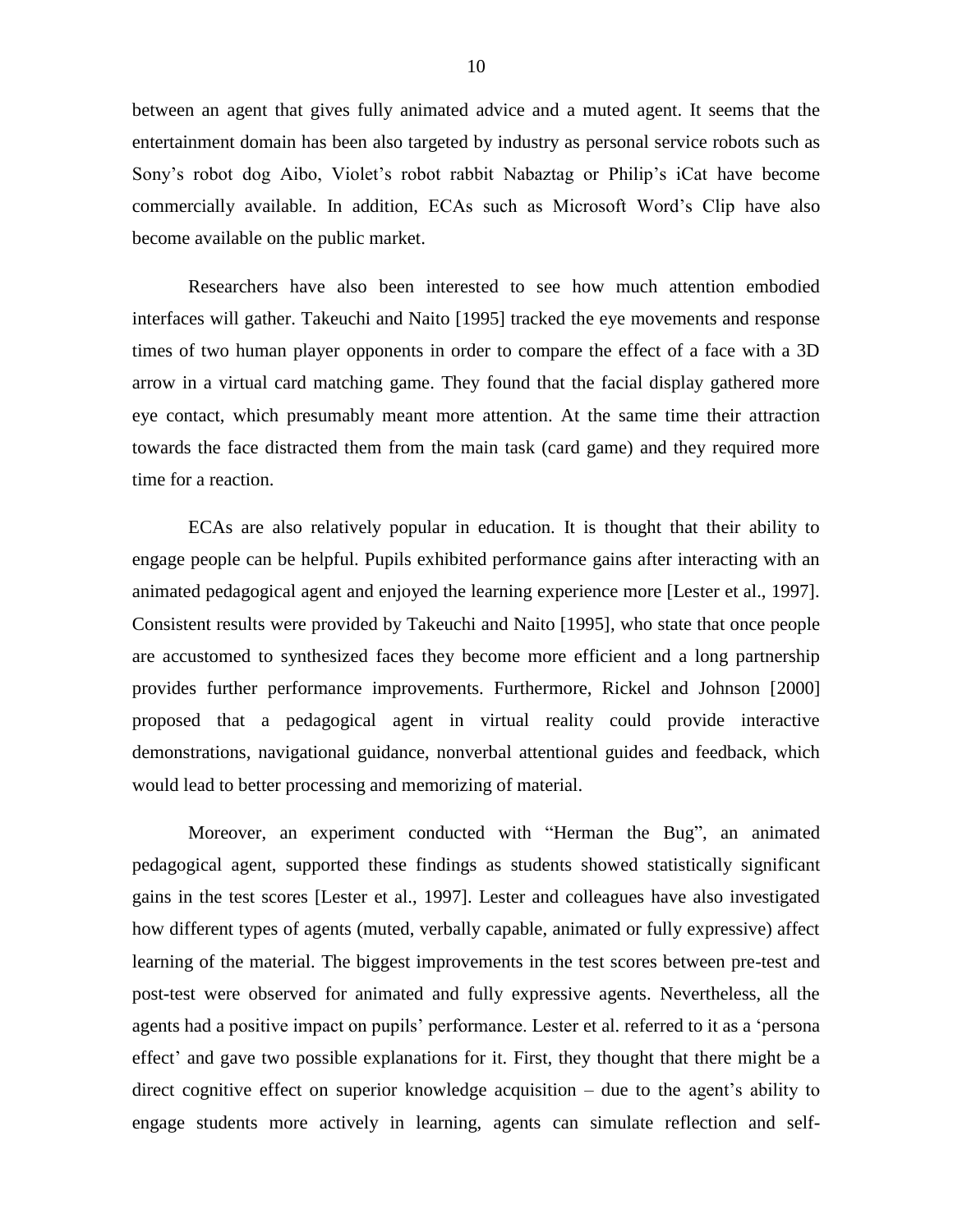explanation. The second explanation relates to the agent"s ability to motivate users for a more positive perception of a learning experience itself as part of an interaction with an agent. However, both hypotheses require further research. Moreover, participants in a posttest questionnaire reported that they liked working with Herman the Bug, his advice was accurate, his utility was high and they hoped to have a chance to use it for homework.

The benefits of robots as educators were also extensively investigated. Children with autism in a longitudinal study conducted by Robins et al. [2005] showed improvements in social skills. Moreover, robots have been successfully employed as tourguides in museums. The visitors rated them highly and they improved the visitors" interest in science technology, as the visitors played more actively not only with the robots, but also with the exhibits [Burgard et al., 1999; Shiomi et al., 2006]. It shows that robots can positively impact pupils" interest in a taught topic.

On the other hand, there are also negative aspects of technology embodiment. It has been suggested that humanizing the interface may induce false mental models of the system. It is possible that human-like appearance or behavior in one area of interaction may lead people to believe that the agent will behave like humans in other areas as well and have human cognitive and emotional capabilities. Due to this generalization, a person might have wrong expectations about the agent's behavior and anticipate from it capacities that it does not possess. Moreover, problems can arise when animations to render an agent livelier do not map onto system behavior. This can happen when system inactivity is visualized by an agent"s idle-time movements, such as tapping its foot or looking around. The user might think that the system is currently in the middle of some process as a result of mistaking the agent's activity for system activity. Such a situation would lead to less efficient interaction with the system. [Norman, 1994; Shneiderman and Maes, 1997; Wilson, 1997]

Finally, opponents of animated agents argue that attending to an eye-catching object, such as an agent, might be another source of distraction and require further already limited cognitive resources from a user [Walker et al., 1994]. Wright et al. [1999] noticed that animated graphics can hamper text retention and therefore have a detrimental effect on user performance. People feel less relaxed and confident, and express higher arousal while interacting with a talking-face display in comparison with a text display [Sproull et al.,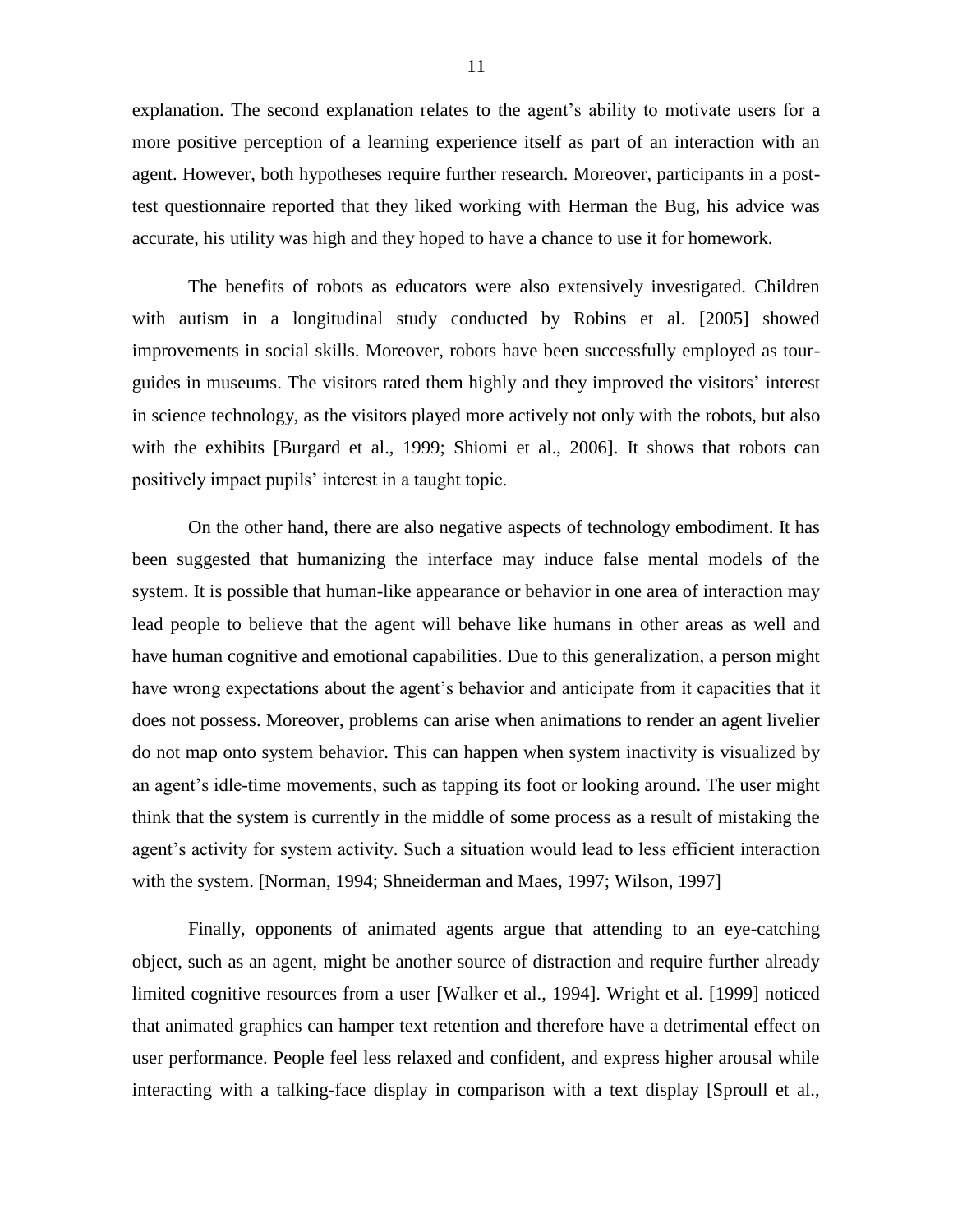1997]. However, they also attributed some of the personality features differently in these two conditions.

Further discussion and a summary of research conducted on ECAs can be found in the article written by Dehn and van Mulken [2000]. While both ECAs and robots are relatively popular in domains such as entertainment and education, considering the advantages and disadvantages of system embodiment presented above one may ask how they differ. The obvious difference is the physical presence of robots in the real world, while ECAs are only displayed on a monitor. In the next sub-chapter I will present research that compares these two technologies and try to find special qualities that are specific for each of them. It is important to answer this question as it is possible that in some situations a physical presence could improve interaction with a user, but in others it could have a negative effect.

#### <span id="page-15-0"></span>**2.3 Physical presence**

According to Kiesler and Hinds [2004], people perceive robots differently than most other computer technologies. People"s mental models of robots are more anthropomorphic in comparison with other systems [Friedman et al., 2003]. It may be a consequence of Science Fiction movies and books, which have shaped human vision of what robots are [Khan, 1998] or a result of perception of autonomous movement [Scholl and Tremoulet, 2000]. Another significant difference is that the majority of the robots will be fully mobile and the interaction will take place in a rapidly changing human environment [Kiesler and Hinds, 2004]. While ECAs are also able to move, their movement is limited by the size of the display on which they are presented. Moreover, as Kiesler and Hinds [2004] state, robots make decisions, learn about themselves and the surrounding world, and impact the information they process and the actions they emit.

In addition, research shows that embodiment is not the same as presence. People are more engaged with others who are present in the real world in comparison with those who are projected [Schmitt et al., 1986]. It has been reported that the human brain processes 2D structures differently than embodied ones [Kawamichi et al., 2005]. If these findings are also valid for technology, it would suggest that ECAs will be perceived differently and they will be less engaging than robots.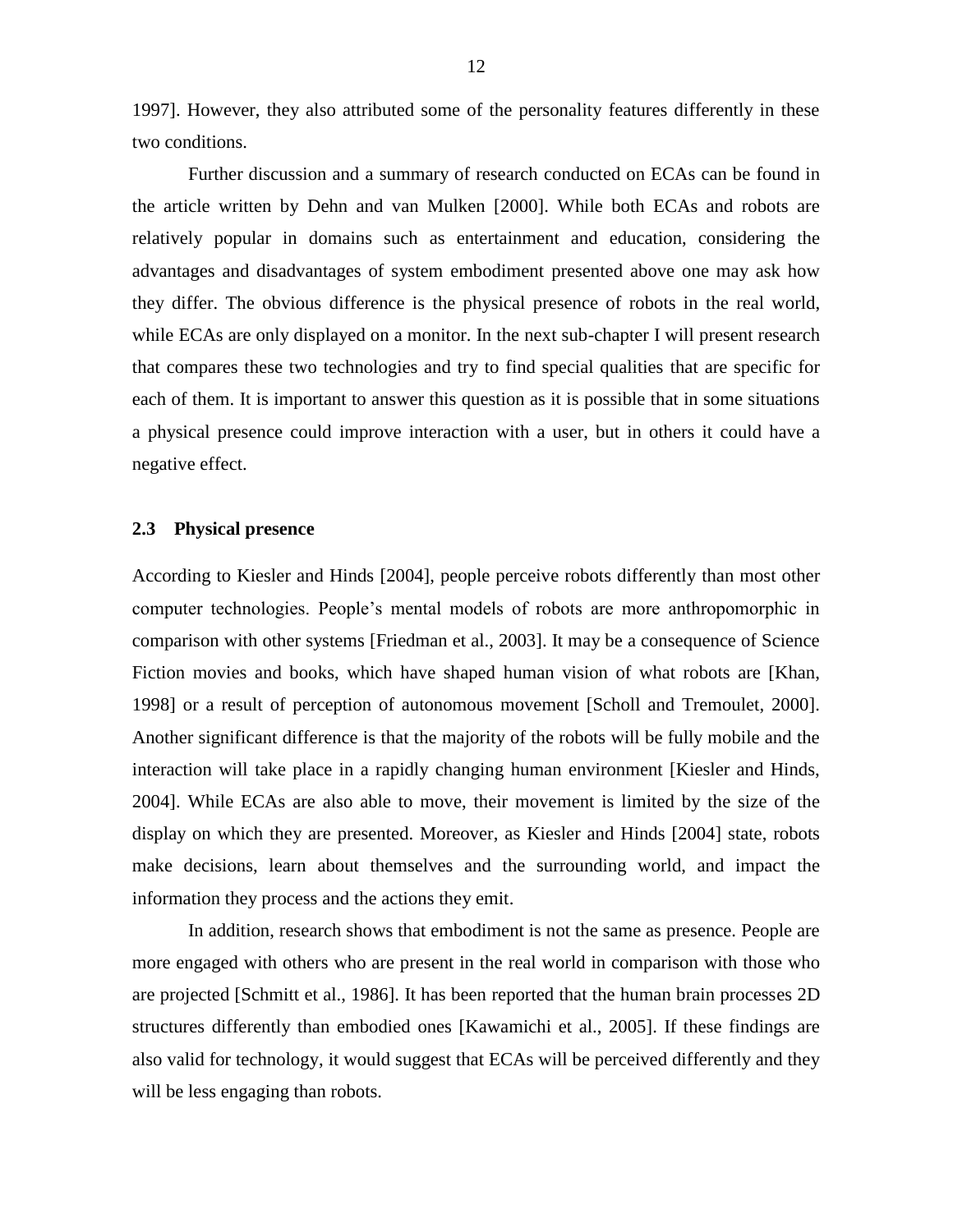Since ECAs and robots differ in certain aspects, it would be interesting to explore these differences and see how physical presence modifies the effect of the system"s embodiment. There is relatively little literature focused on such a comparison.

Yamato et al. [2001] investigated how an agent and robot can affect a subject's decision. Users were presented with a series of color squares one at a time on a computer display. Most of the colors were unfamiliar to ordinary people. The subjects were asked to name each color while a computer agent-rabbit or small robot-rabbit gave recommendations using a selection of unfamiliar names. The results showed that the computer agent had a slightly bigger impact on the human selection of color names, but participants felt closer to the robot. The speech of the robot and that of the agent were recognized equally well.

Powers et al. [2007] broadened the area of comparison between embodied agents and robots to social influence, engagement and human disclosure of information during interaction as well as to conversational memory. Participants in their experiment had a conversation with the humanoid head of an agent/robot about their health habits. They communicated with it by typing the answers after each question on a keyboard. Moreover, from time to time the agent/robot asked some sensitive disclosure questions. The time of the conversation, the amount of the information disclosed to the robot about the participant"s unhealthy habits, intentions for healthier future behaviors, memory of the conversation details, mental emotional state and attitudes towards the agent or robot were measured.

The results did not show any significant difference of social influence between the robot and its ECA equivalent. Participants were more engaged, enjoyed it more and felt more sense of presence when interacting with the robot. Moreover, they found the robot to be more lifelike and attributed more and stronger personality traits to it. However, they disclosed more information to the computer agent and were able to recall more information from a conversation with it. The results suggest that people were more entertained by the robot and did not pay that much attention to the content of the conversation. These findings are also consistent with Yamato et al. [2001] and give a strong indication that, apart from the social influence, human interaction with an embodied conversational agent differs from that with a robot.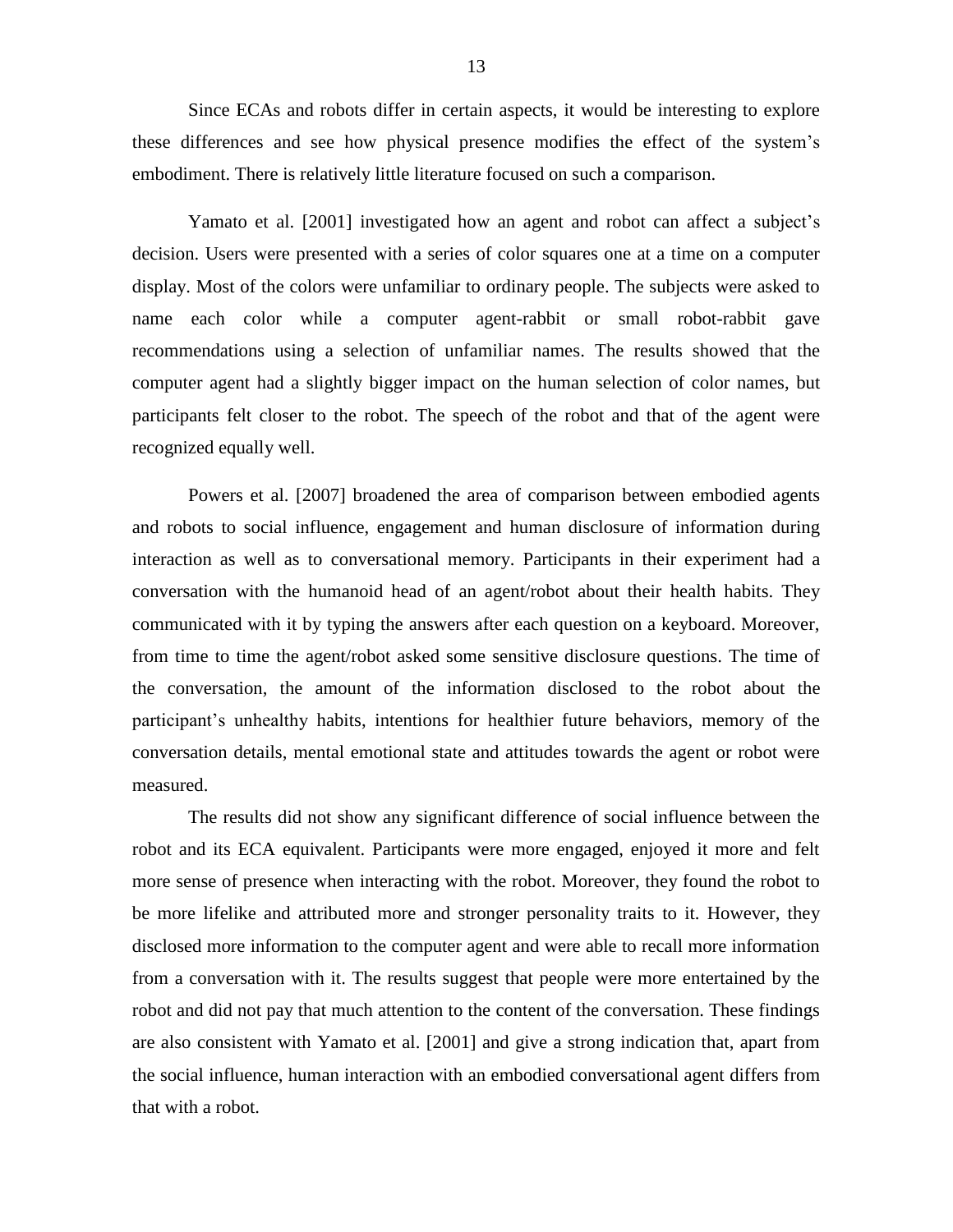Moreover, in another paper [Kiesler et al., 2008], the authors concluded the results of this experiment as proof of the higher anthropomorphization of a robot compared to an ECA. This might be an important notion, especially considering reports from Nowak and Biocca [2003], who observed that the users feel more highly the presence of low level anthropomorphic systems in comparison with no or high anthropomorphization – the latter when the system's capabilities do not match its high anthropomorphic image. Since robots are perceived by people as more anthropomorphic, special care should be taken to ensure that their skills will be high enough to meet human mental models of them. It is possible that the robot in Powers et al. [2007] experiment met these conditions and therefore its presence was rated higher than the ECA"s.

In another study, Bartneck [2003] compared the usefulness of ECAs and robots in an ambient intelligent home. Participants played a negotiation game on a flat panel touch screen with eMuu – an emotional Muu robot and its screen based version. Due to the noise of the robot"s motors, participants had lower speech recognition in this condition compared to the agent. However, it did not affect the rating on usability and user control as in both conditions it was similar, which the author interpreted as higher forgiveness for the speech recognition errors in the robot condition. On the other hand, in contrast to Powers et al. [2007], there was no difference in enjoyability of the character between conditions.

Moreover, in the robot condition users acquired higher scores in the negotiation game. At the same time, the joint gain, which is a sum of the user"s and character"s scores, remained unaffected. This finding was interpreted as a social facilitation effect – performing easy tasks better and difficult tasks worse when another person is present. Since it has major implications in the educational domain for the choice of technology, I will discuss it in more detail in the following sub-chapter.

#### <span id="page-17-0"></span>**2.4 Social Facilitation**

Zajonc [1965] in his social facilitation theory explained that the presence of others serves as a source of arousal. From the Yerkes-Dodson law [Yerkes and Dodson, 1908] we know that arousal increases the likelihood of an organism making habitual or well learned responses. It also explains the improvement of performance on simple tasks and the impairment of performance on complex tasks.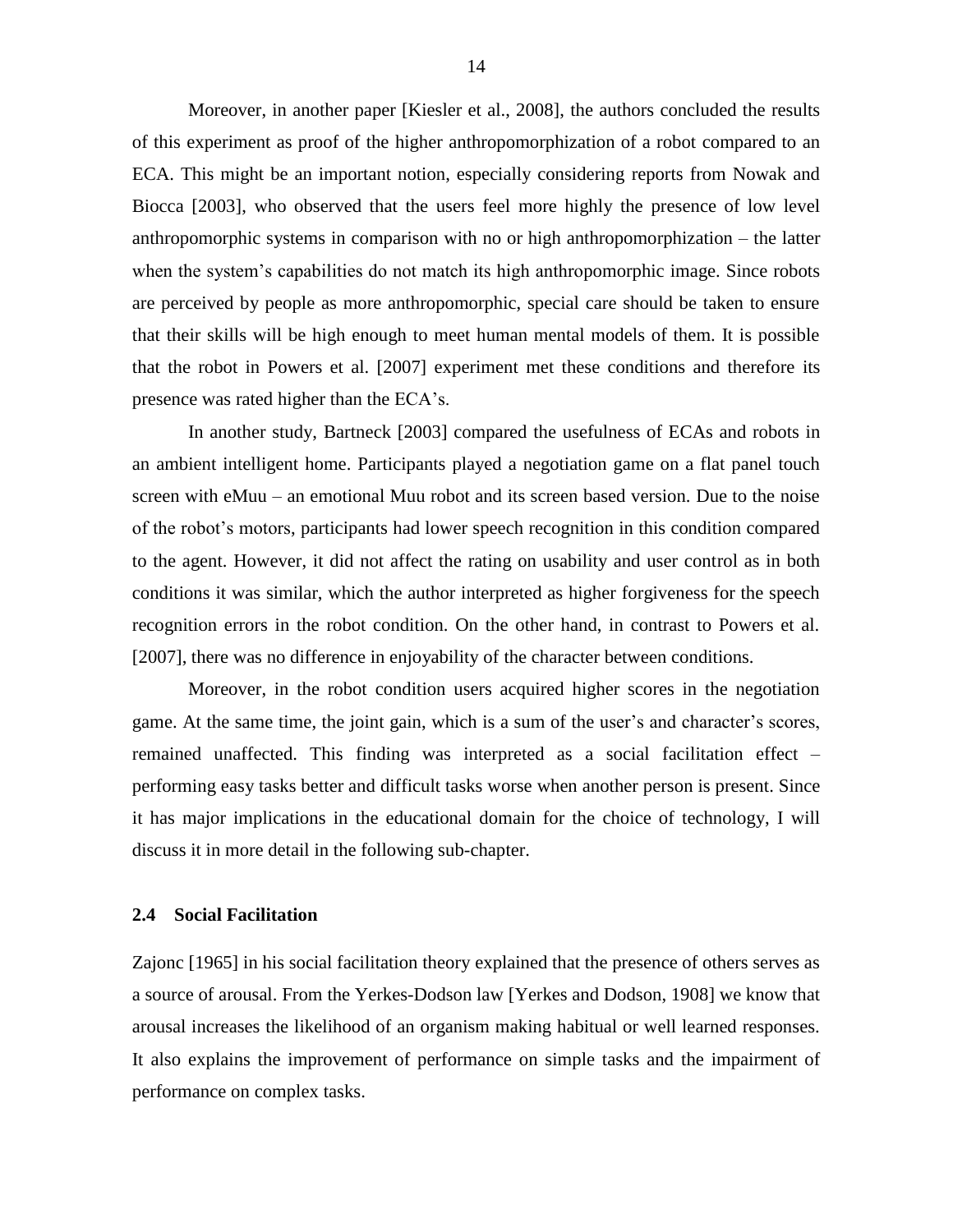Baron [1986] proposed a cognitive explanation for social facilitation. He suggested that attention conflict between the task and observer can facilitate simple tasks and impair complex ones. This conflict can be triggered if the distraction is very interesting or hard to ignore, there is a pressure to complete the task quickly and accurately, and it is hard or impossible to attend the task and distracter at the same time. The current view in social psychology is that both arousal and cognitive processes influence social facilitation [Aiello and Douthitt, 2001].

From the CASA paradigm we know that humans tend to express the same social responses while interacting with technology as with other humans. Therefore, it should not be surprising that ECAs can produce a social facilitation effect [Hall and Henningsen, 2008; Park and Catrambone, 2007]. Moreover, since Yamato et al. [2001] and Powers et al. [2007] reported that people felt more highly the presence of a robot and were more engaged by it in comparison with an ECA, we can understand better why in Bartneck"s experiment [2003] the robot induced a stronger social facilitation effect. It might have important consequences for the choice of technology in education as a robot may improve a pupil"s performance with well trained and easy tasks, while an ECA may be a better choice for new and complicated tasks.

The research reviewed above clearly demonstrates that ECAs and robots may have an impact on the user"s task performance and social perception of the interaction. Moreover, while embodiment of both technologies brings certain advantages and disadvantages, there is a gap in knowledge about the specific qualities of each of them. With a special focus on the educational domain, this study will try to answer the following hypotheses:

- H1: Participants will be more engaged, perform more, better and faster easy tasks during interaction with a robot than with an ECA.
- H2: Participants will perceive differently the difficulty and interest of tasks, and the comfortability of interaction when a robot is present compared to when an ECA is present.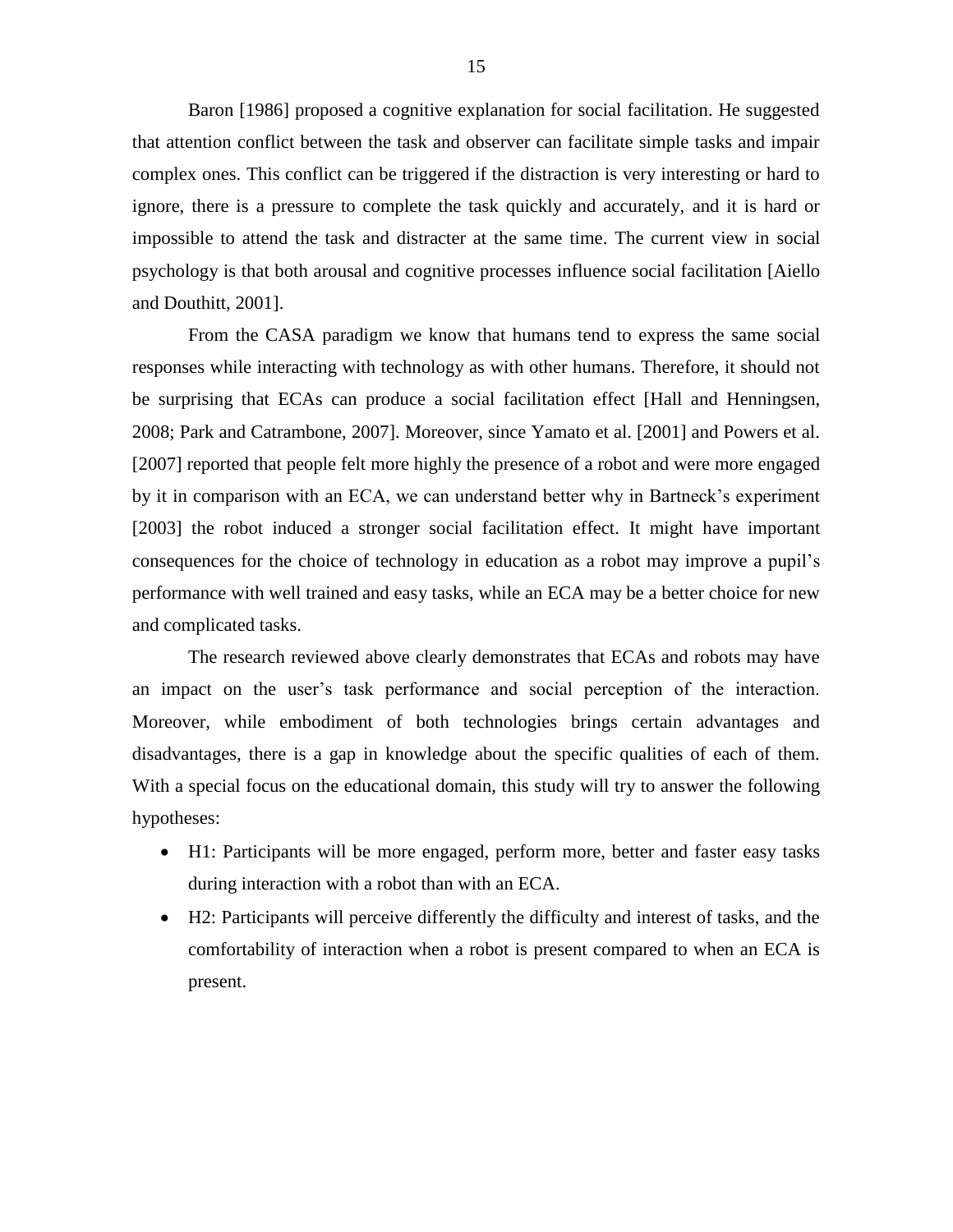### <span id="page-19-0"></span>**3. Methods**

The experiment on ECAs' and robots' impact on users' task performance was conducted in a usability lab at the University of Tampere. The design was between-subjects. Subjects were either interacting with a robot or an ECA. The participants' answers for a mathematical task and response times were recorded. Moreover, before the experiment began, informed consent and a questionnaire with demographic data were collected.

The details regarding the participants, equipment, procedure and variables used during the experiment are explained in this chapter. Each sub-chapter is dedicated to a different topic. In sub-chapter 3.1 detailed information about the participants is presented. Sub-chapter 3.2 is focused on apparatus and software used during the experiment. Subchapter 3.3 presents the experimental set-up. Variables and measures controlled during the experiment are presented in sub-chapter 3.4.

#### <span id="page-19-1"></span>**3.1 Participants**

In total 16 participants (11 male and 5 female) volunteered for the experiment. Participants were 26 years old on average, with age range between 20-32 years. They had different origins, representing in total 9 countries (Finland being the most represented with 5 representatives) mainly from Europe. Nevertheless, all of them at the time of the experiment were living in Tampere (Finland). All but 2 participants were students of one of the educational institutions in the city. Since the instructions, post-test questionnaire and the robot"s/agent"s feedback were in English, all the participants were competent English language speakers and 2 of them were native speakers. However, as explained later in this paper, the user"s main task was mathematical; therefore competent non-native speakers were not handicapped by the language barrier.

#### <span id="page-19-2"></span>**3.2 Equipment**

Apparatus used in this experiment is presented in the following sub-sub-chapters.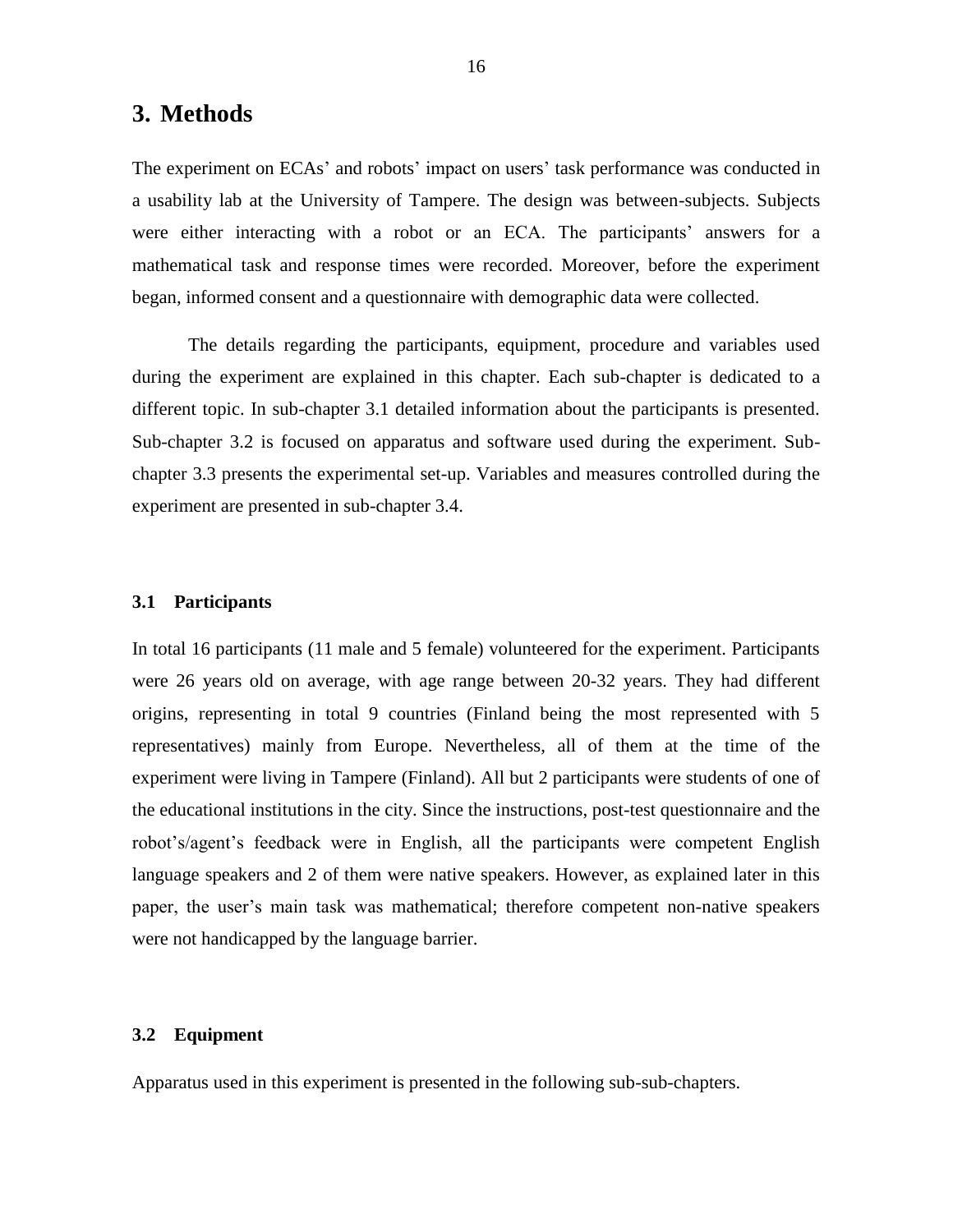#### <span id="page-20-0"></span>**3.2.1 Nabaztag**

Robot Nabaztag was used in the robot"s condition. Nabaztag is commercially available and sold by Violet The Smart Object Company. It is a robot-rabbit that can connect to the internet via Wi-Fi. It has 2 interchangeable magnetic ears. Its height, excluding ears, is 16 cm and, including ears 23 cm. Diameter of the base is 13.5 cm. It is equipped with a microphone for input and a speaker for output. Using wireless network, it can send and receive files. It is capable of playing audio files and has text to speech functionality. Moreover, it can move its ears and change color of 4 LED lights placed above the speaker (4 colors are available).



**Figure 1.** Nabaztag robot-rabbit.

For this experiment special audio files were created and they were played by Nabaztag and ECA. They included 6 feedback messages (Appendix A), which Nabaztag was providing to the users based on their task performance. There were 3 positive and 3 negative statements. All of them were short messages that tried to encourage the participants to continue the task. They were created using publically available online text to speech technology from AT&T Labs [\(http://www2.research.att.com/~ttsweb/tts/demo.php\)](http://www2.research.att.com/~ttsweb/tts/demo.php). US English female"s voice (Claire) was used in this experiment. Default wav audio files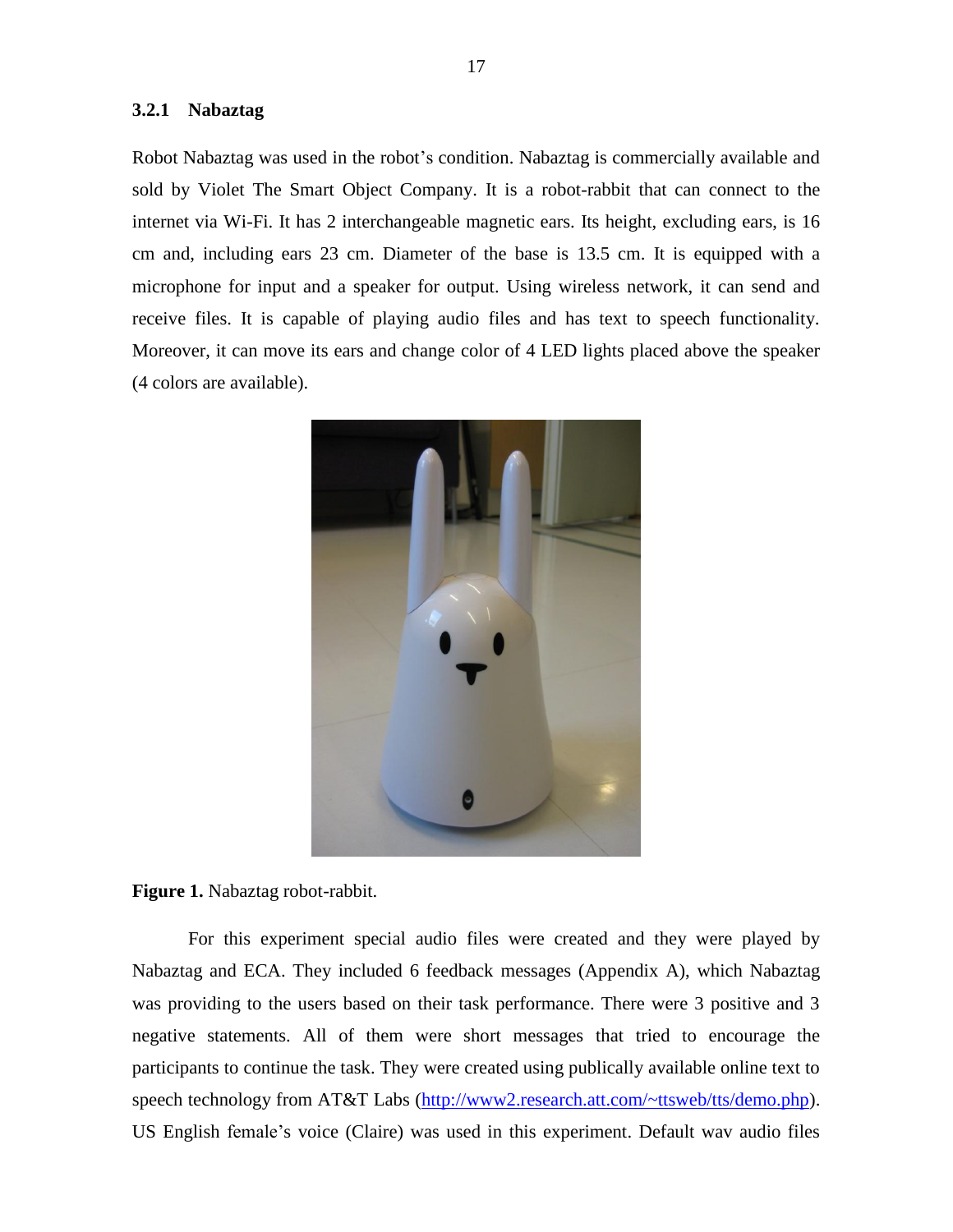were converted to mp3 files to decrease their size and improve their transfer time to Nabaztag.

Before an audio file was played, Nabaztag"s one pulsating red light was signaling that an audio file is being transferred and it will soon start speaking. Usually it took approximately 2 seconds for an audio file to be received and started. To accelerate the speed of the robot"s responses, Nabaztag did not move its ears before speaking as that would require additional time.

#### <span id="page-21-0"></span>**3.2.2 jNabServer**

The communication with Nabaztag was done using jNabServer – open-source server software, which handles communication with Nabaztag. It was used instead of the default Violet"s servers, which provide services for Nabaztag, due to shorter communication time required by jNabServer. It also allowed not having an internet connection. jNabServer is written in j2se 6.0 (Java Standard edition) and can be downloaded from: [http://www.cs.uta.fi/hci/spi/jnabserver/#.](http://www.cs.uta.fi/hci/spi/jnabserver/) It was developed by Juha-Pekka Rajaniemi and Ville Antila. Its version 1.01, used in this experiment, has been updated by Jaakko Hakulinen. Currently, there is a version 2.0 of jNabServer available. However, version 1.01 was chosen for this experiment since the latest does not have any documentation available.

jNabServer is built on top of a lightweight HTTP-server. jNabServer does not provide services, but it enables communication, which can be done by developing plugins. The communication between Nabaztag and jNabServer is done via cycles of requests. Each cycle of HTTP request starts from Nabaztag. It asks for one of possible files from jNabServer. [Rajaniemi, 2007]

More technical details and instructions on how to create plugins can be found at: [http://www.cs.uta.fi/hci/spi/jnabserver/#](http://www.cs.uta.fi/hci/spi/jnabserver/) under Documentation section and in the thesis of Rajaniemi [2007]. In this experiment, default BootPlugin was modified for the communication with Nabaztag. The modified BootPlugin was not changing current plugin into DefaultPlugin. To ensure fastest possible response times from it, the ping interval on which Nabaztag was sending requests to the server was set to its minimum  $-1$  second.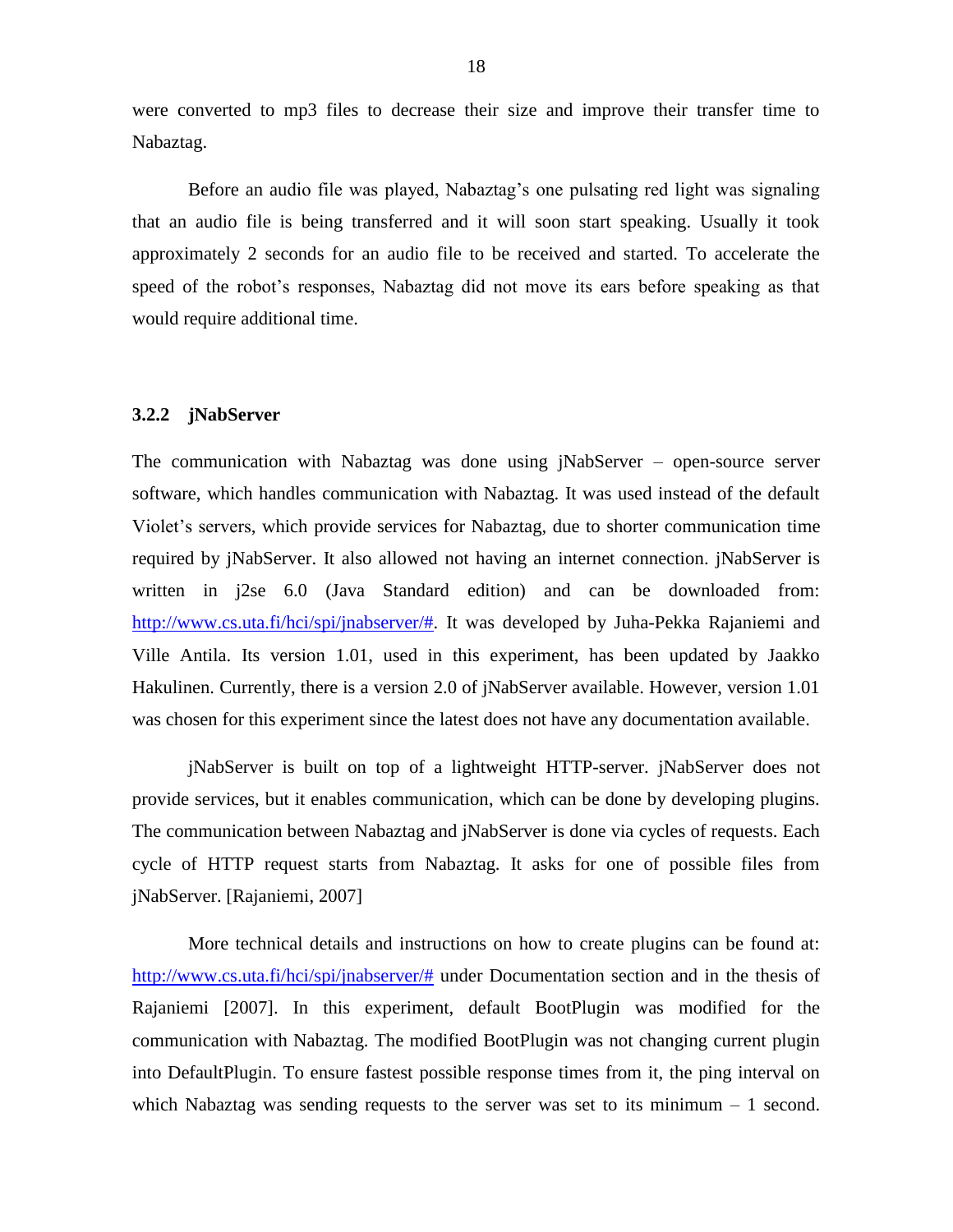Moreover, since all the communication with Nabaztag was done using BootPlugin, the robot did not move its ears before speaking as fast feedback from the robot was desired. Furthermore, on first Nabaztag's connection with the server after its reboot or power on, the robot needs to receive a BootCode. Since it takes some time, it was done before the experiment began to ensure the same response times for all participants.

#### <span id="page-22-0"></span>**3.2.3 Embodied Conversational Agent**

The ECA used in this experiment was an animated gif image created from a photo of Nabaztag. To display, in a similar manner as Nabaztag does, that an audio file is being received (what also meant that the agent is going to speak), a red flashing circle was displayed on the agent's body. The ECA was displayed on 19 inches LCD display. The area outside of the agent"s window was all black. Since there is some literature which suggests that the size can be a factor in social perception [Huang et al., 2002; Judge and Cable, 2004], special care was taken to ensure that the size of the ECA was similar to the size of real Nabaztag robot.



**Figure 2.** Embodied Conversational Agent version of Nabaztag robot with blinking red light.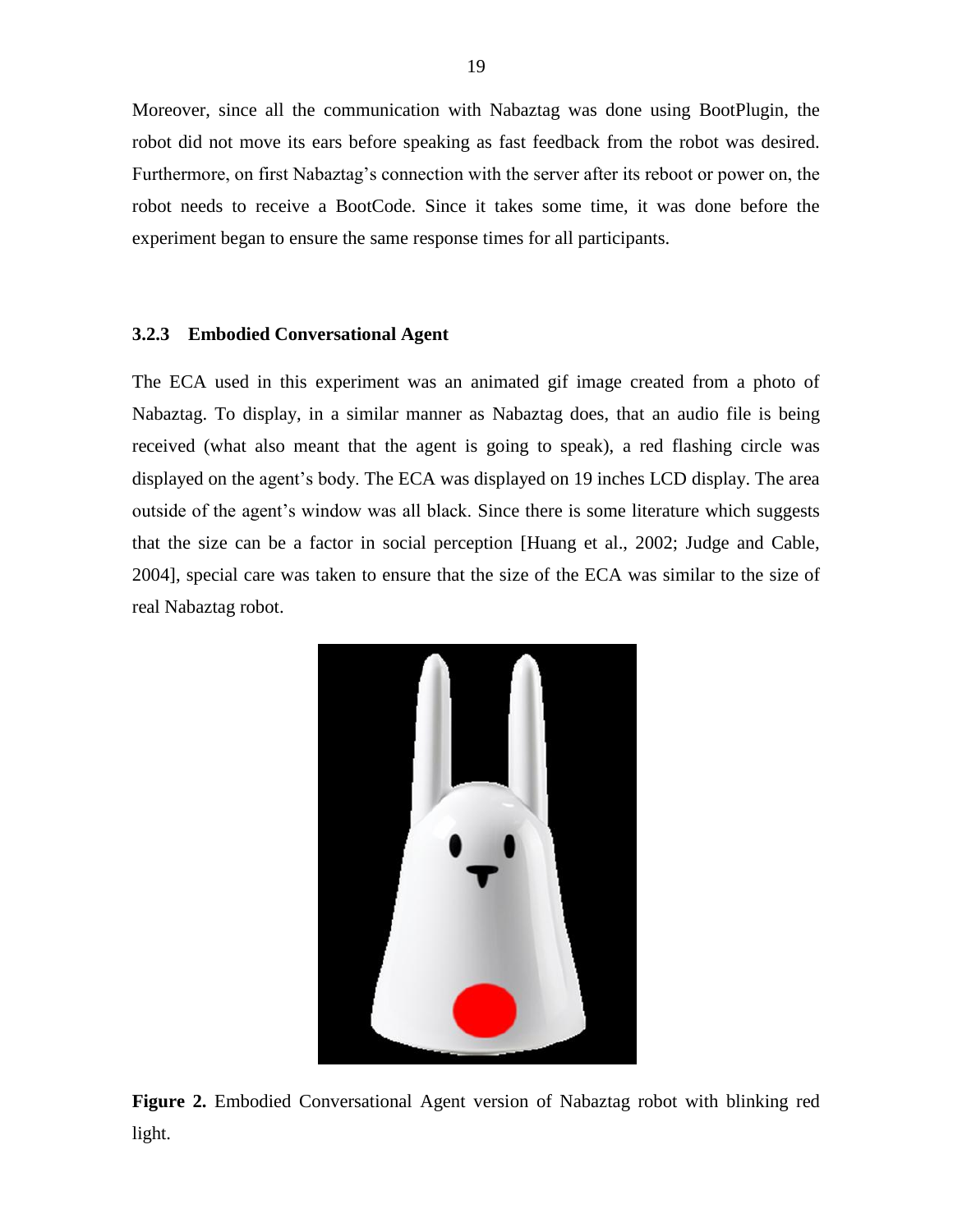Due to the system's design, in the robot's condition it was Nabaztag that was requesting file from jNabServer on 1 second intervals. Therefore, the response times could have differed depending on when a request was sent by maximum of 1 second. Moreover, there was also time needed for an audio file to be received by Nabaztag. In total, the delay between the command sent to Nabaztag to speak and the time it actually started speaking was approximately 2 seconds. In the virtual agent's condition, the command and execution to play an audio file could have been processed instantly. Moreover, using loudspeakers could have resulted in different quality and volume compared to Nabaztag"s speakers. That could have affected subjects' perception of the system as the agent would be more responsive than the robot. To make both conditions equal, Nabaztag was placed between loudspeakers and behind the LCD screen on which the agent was displayed, with the robot"s speaker located under that display. The robot was not visible to the participants. Therefore, in reality Nabaztag controlled via jNabServer was used for playing audio files in both conditions.

#### <span id="page-23-0"></span>**3.2.4 Computer application**

In the present study participants were doing a task on a computer. Java application was used to implement the task and the post-test questionnaire. The operating system used in the test was Windows XP. The size of the screen was 19 inches with screen resolution 1280x1024.

The user's task was to solve series of Gauss modular arithmetic statements, such as 50≡38 (mod 4). To solve the problem, participant had to subtract a middle number (i.e. 38) from the first number (i.e.  $50 - 38$ ), and then the result of this (i.e. 12) was divided by the last number (i.e. 12/4). If the dividend was a whole number (as here 3), then the statement was true. On the contrary, if the dividend was a decimal number, then the statement was false. In the present study, all the numbers in statements were randomized, the first two from range 1-99 and the third 1-9.

Beilock et al. [2004] suggested modular arithmetic as advantageous for laboratory experiments as it is rather unusual and therefore its learning history can be controlled. Moreover, it was chosen for this experiment as it is a relatively easy task and, due to its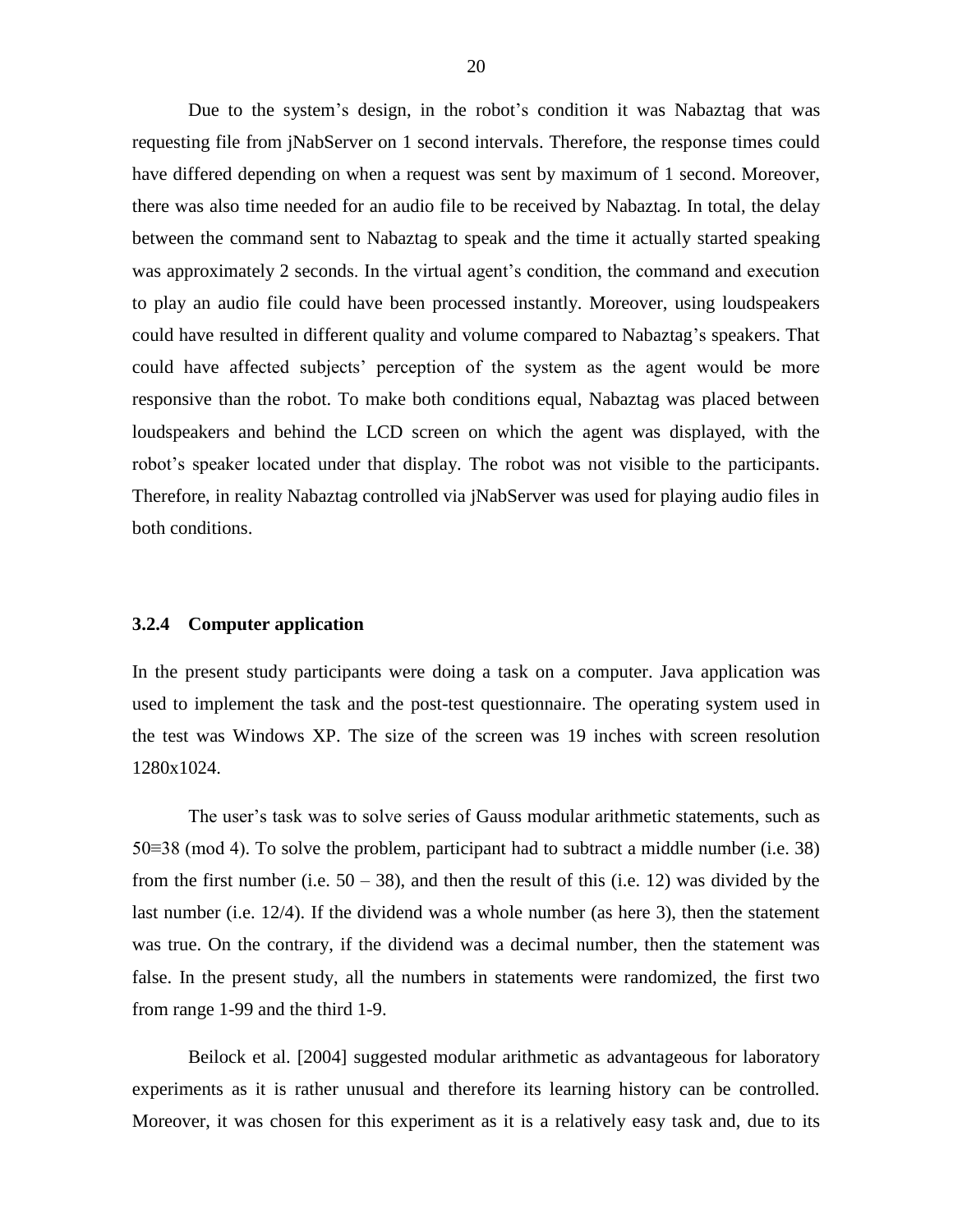repetitiveness, also potentially boring task. That coupled with a possibility to end the task faster, allowed to see whether the robot or the ECA can motivate participants to continue doing the task despite lack of any benefits to do so.

The application for the task was written in Java Standard Edition 6. Components from Swing library were used in the GUI. The application had one field where modular arithmetic statements were displayed and 3 buttons: two for defining whether presented statement was true or false, and one for ending the task and going directly to the post-test questionnaire. When the subject pressed "True" or "False" button, new modular arithmetic statement appeared. After every three correctly solved problems, the buttons were temporarily disabled and a command was sent to Nabaztag to play on random one of 3 positive feedback audio files. Moreover, additional button "Refresh" appeared and subjects were asked to press it after Nabaztag finished speaking to see a following modular arithmetic statement. Similar logic was applied in case a user answered three times incorrectly, when instead of a positive statement, one of negative feedback was played. If a participant did not decide to end the task by pressing "End the task" button, after 10 minutes the task has automatically ended and the post-test questionnaire popped-up.

The questionnaire included ten 5-point Likert scale statements (Appendix B) regarding the task, interaction and the robot/agent, such as "I liked Nabaztag" or "The task was easy". Subject had to choose how much does he agree or disagree with the statements.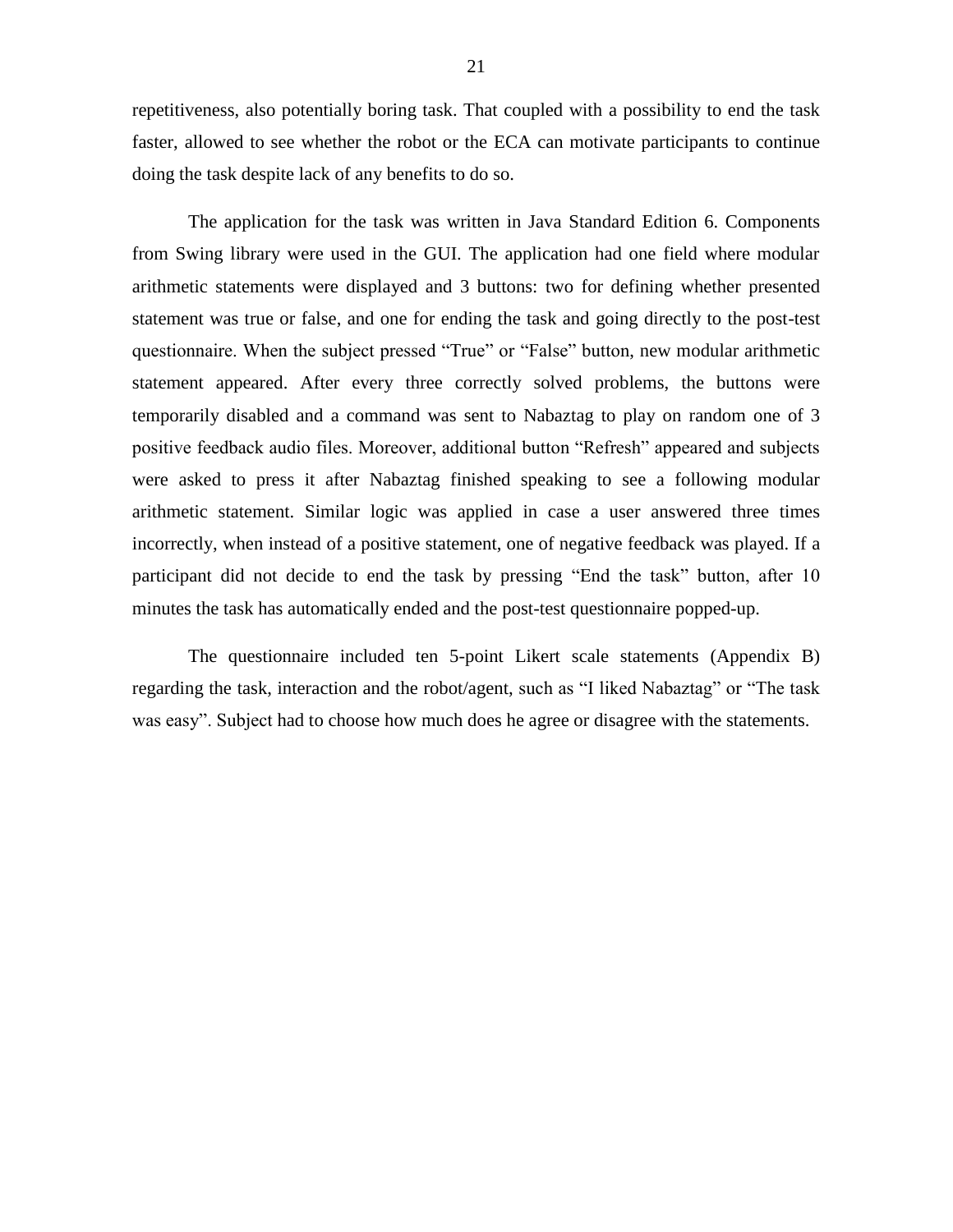| <b>Basic Application Example</b> |  |
|----------------------------------|--|
|                                  |  |
|                                  |  |
|                                  |  |
| 50=38 (mod 4)                    |  |
|                                  |  |
|                                  |  |
| True<br>False                    |  |
|                                  |  |
|                                  |  |
| End the task                     |  |
|                                  |  |
|                                  |  |

**Figure 3.** Main window of a computer application for modular arithmetic task.

Apart from the replies for the post-test questionnaire, the application recorded the time of a new statement appearing and a user's selection of statement's correctness, whether a user's answer was correct and type of feedback provided by Nabaztag.

#### <span id="page-25-0"></span>**3.3 Procedure**

Each participant entered the laboratory together with an experimenter and was placed in front of a desk with a computer screen, keyboard and mouse. Moreover, above the computer screen, Nabaztag or another display with the ECA was placed, depending on the experimental condition. The robot or the agent was directed towards the participant.

At the beginning of the experiment, an informed consent and a demographic data were collected by the experimenter. After this procedure was done, the experimenter gave a printed version of instructions to the participant (Appendix C) and explained the task. Subjects were asked to perform, as fast and as accurately as possible, a series of mathematical tasks (modular arithmetic) on the computer. They were informed that during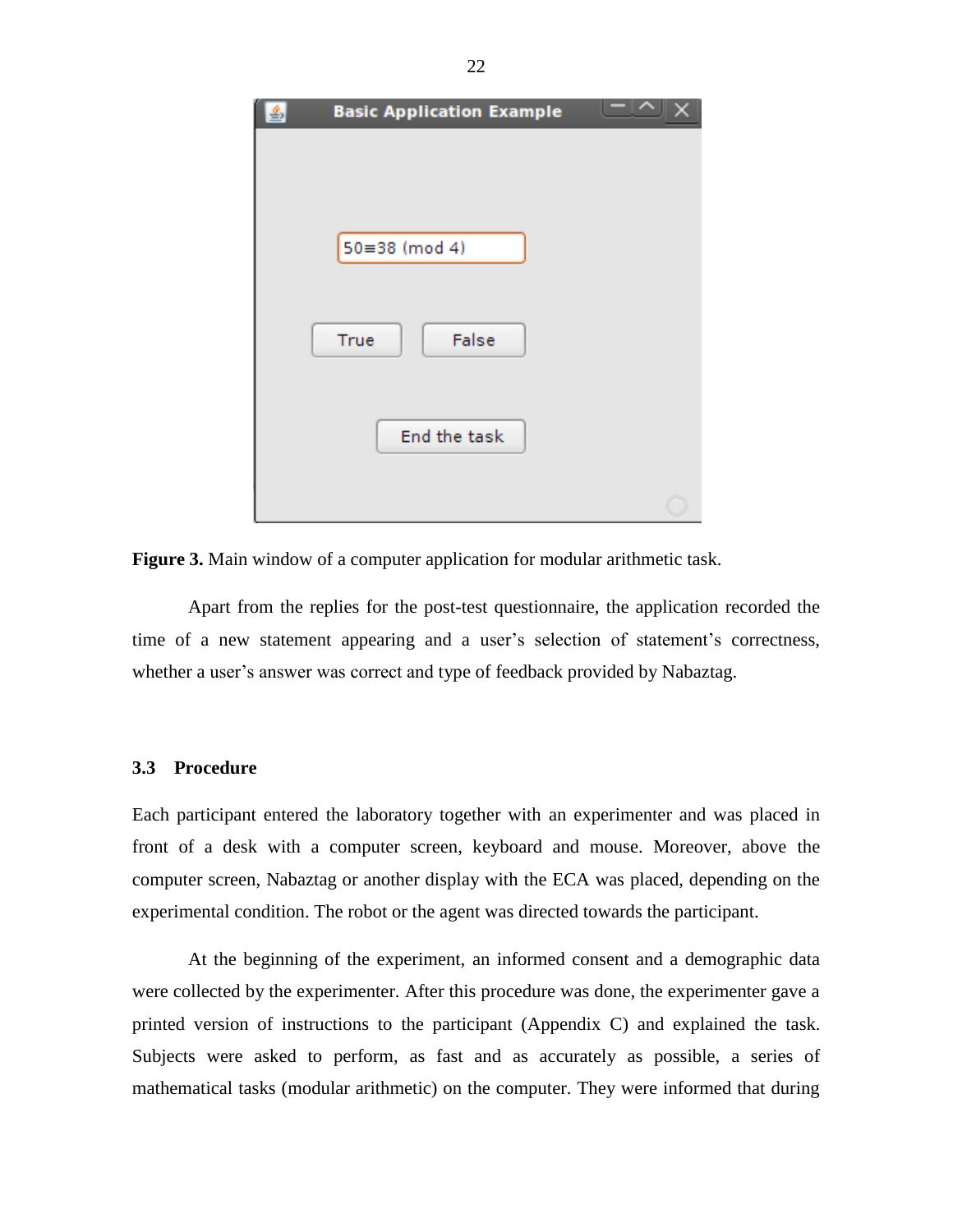the process, robot-rabbit Nabaztag (introduced the same way in both conditions) will regularly give them feedback on their task performance.

Moreover, participants received instructions on what is modular arithmetic statement and how to judge whether it is true or false. They were also informed how to use the application designed for this task by pressing "True" or "False" buttons. Furthermore, they were told that after 10 minutes the questionnaire will pop-up, but they can end the mathematical task earlier by pressing "End the task" button and go directly to the questionnaire. Finally, they were told that, after Nabaztag will end speaking, they will need to press "Refresh" button for a new statement to appear. Since subjects' understanding of the mathematical task was crucial in this experiment, special care was taken to ensure that participants understood clearly how to solve it.

After subjects read the instructions of the experiment, they were told that they can start whenever they are ready by opening the application located on the desktop and the experimenter left the room to ensure that the potential social facilitation effect could not be attributed to his presence or affect participants" willingness to end the task faster by going directly to the questionnaire. In addition, participants were asked to come out from the room whenever they completed the experiment.

#### <span id="page-26-0"></span>**3.4 Variables**

Subjects were randomly assigned to the robot's or the ECA's condition. In table 1, dependent variables and measures that were recorded and analyzed, are presented.

| <b>Variable</b>                           | <b>Measure</b>                                       |                 |               |     |
|-------------------------------------------|------------------------------------------------------|-----------------|---------------|-----|
| Task performance                          | Amount of mathematical problems solved               |                 |               |     |
|                                           | Amount of mathematical problems solved correctly     |                 |               |     |
|                                           | Speed of solving a problem after Nabaztag's feedback |                 |               |     |
| Self-report: Confidence and focus on task |                                                      |                 |               |     |
| Social acceptance and                     | Self-report:                                         | Conformability, | entertainment | and |
| User experience                           | attachment                                           |                 |               |     |

**Table 1.** Measures in the experiment.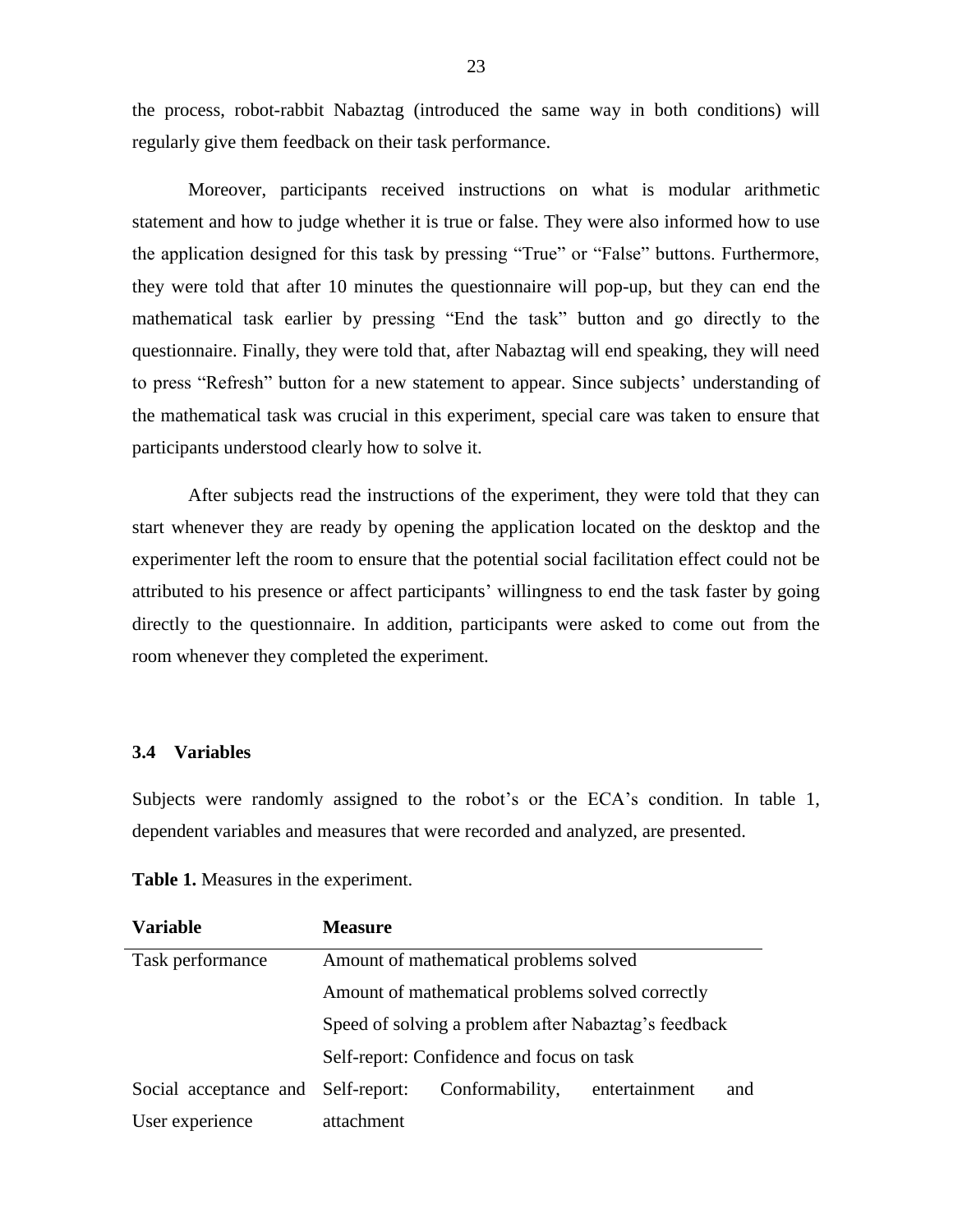The statistical software package SPSS was used for analyzing the data. The results obtained in this experiment are presented in the following chapter.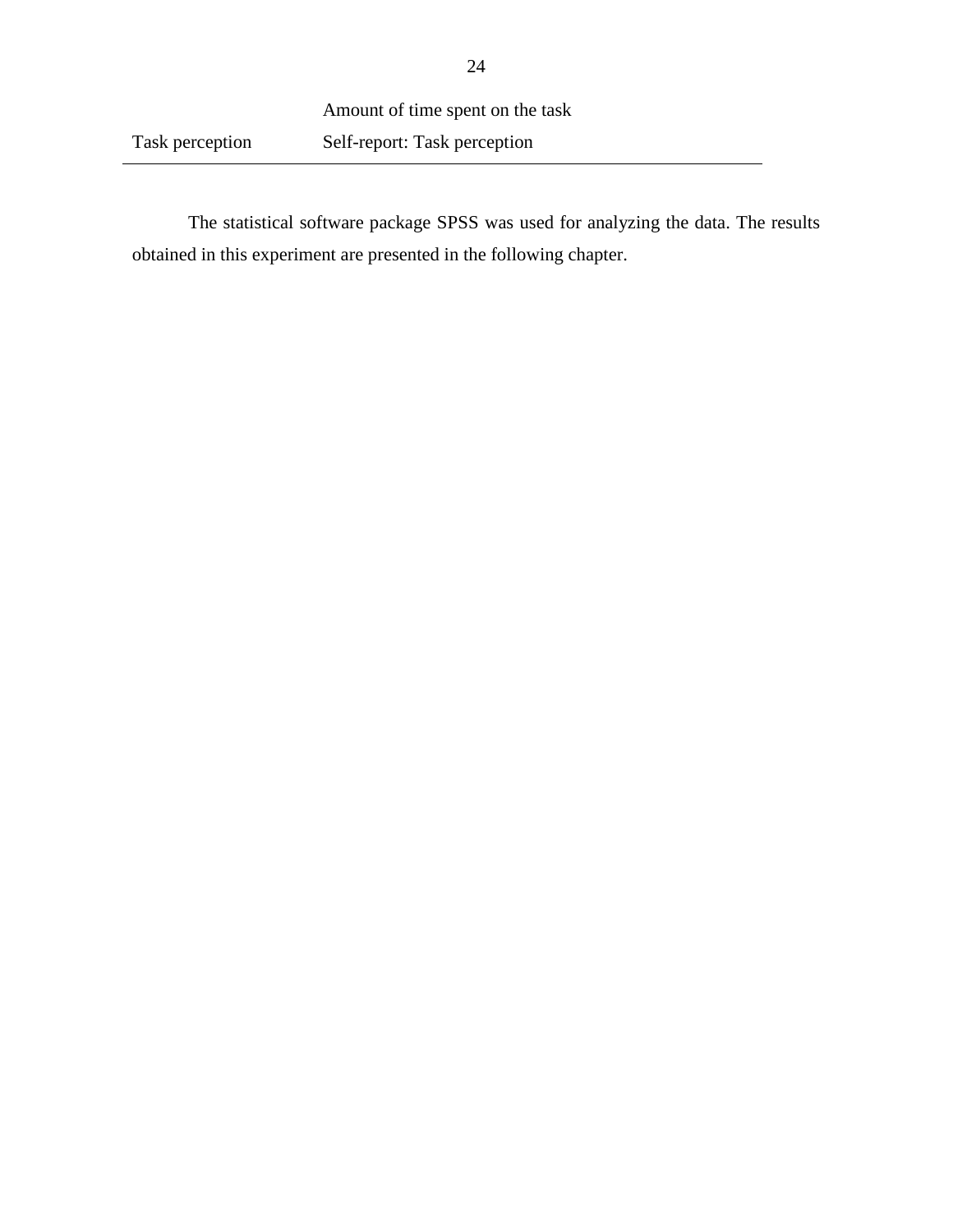### <span id="page-28-0"></span>**4. Results**

Tests of the hypotheses were conducted using statistical analyses to determine the impact of the robot and the ECA on users. It was done in 2 steps. First the data was transferred to Microsoft Excel where the average response times were calculated for each user from a single response times collected during the experiment. Moreover, the average times of user's responses were also calculated for the first 5 and the last 5 statements. In the second step the data was transferred to SPSS statistical package together with the results of the post-test questionnaire for further statistical analysis.

Due to relatively small samples examined during this experiment, special care was taken to ensure that the statistical test assumptions were met. As Likert scale used in the post-test questionnaire cannot guarantee to be on interval level of measurement and Shapiro-Wilk test showed that most of the items do not have normal distribution, the selfreport was analyzed using non-parametric test – Mann-Whitney U. Normal distribution of the data of users" response times displayed on histograms and in Shapiro-Wilk test allowed analyzing this part of the data using independent and dependent samples t-tests. All the collected data was regarded as valid and analyzed. The results of this analysis are presented below separately for each variable: Task perception, Task performance, Social acceptance and User experience. They are discussed in relation to a previous research in the following chapter.

#### <span id="page-28-1"></span>**4.1 Task perception**

The chosen mathematical task was supposed to be easy and boring for some of the assumptions taken for hypotheses direction in this experiment. Therefore, it was important to see how participants perceived the task and whether this perception was affected by the experimental condition. Contrary to the experimental assumptions, participants disagreed that the task was easy. On a 5-point Likert scale where 1 was "Strongly disagree" to  $5 -$ "Strongly agree" the mean was  $M = 2.31$ ,  $SD = 1.01$ . Moreover, the condition did not affect perception of the task difficulty (U = 25.5, N1 =  $N2 = 8$ , p = .43) the robot's M = 2.13 (SD  $=$  .83) versus the agent's condition M = 2.5 (SD = 1.2). However, relatively high standard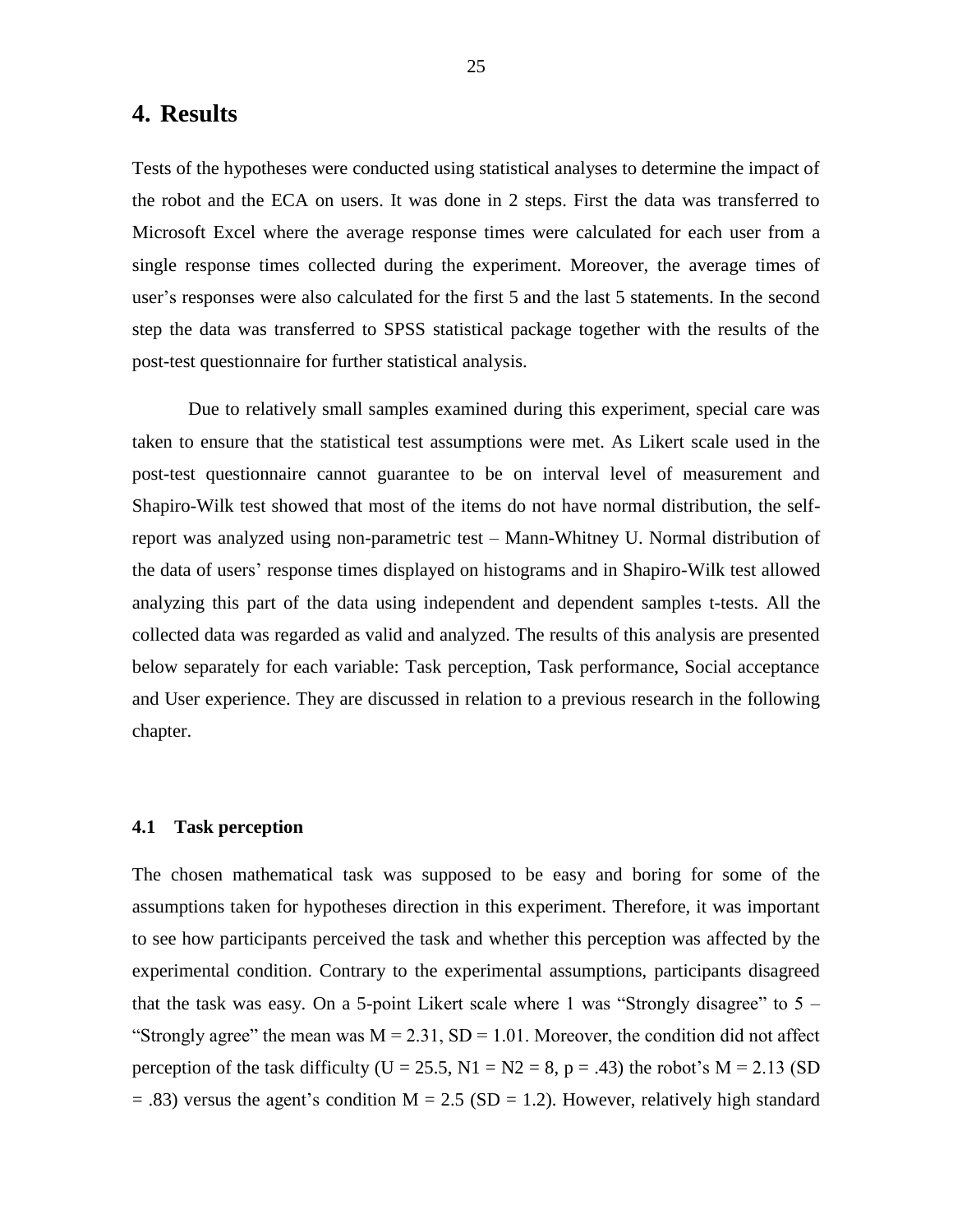deviation can suggest that some participants thought about the task as difficult when others as easy.

As expected, the task was perceived as rather boring  $(M = 3.56, SD = 0.96)$ . Neither the robot ( $M = 3.38$ ,  $SD = 1.06$ ) nor the ECA ( $M = 3.75$ ,  $SD = .89$ ) influenced the results U  $= 25.5$  p = .43.



Figure 4. Ratings of perceived task difficulty and boringness in different experimental conditions.

#### <span id="page-29-0"></span>**4.2 Social acceptance and User experience**

It was predicted that participants would be more engaged in doing mathematical task by the robot than the ECA. Engagement was measured by the amount of time spent by subjects on the task and a self-report question in the post-test questionnaire. Subjects were able to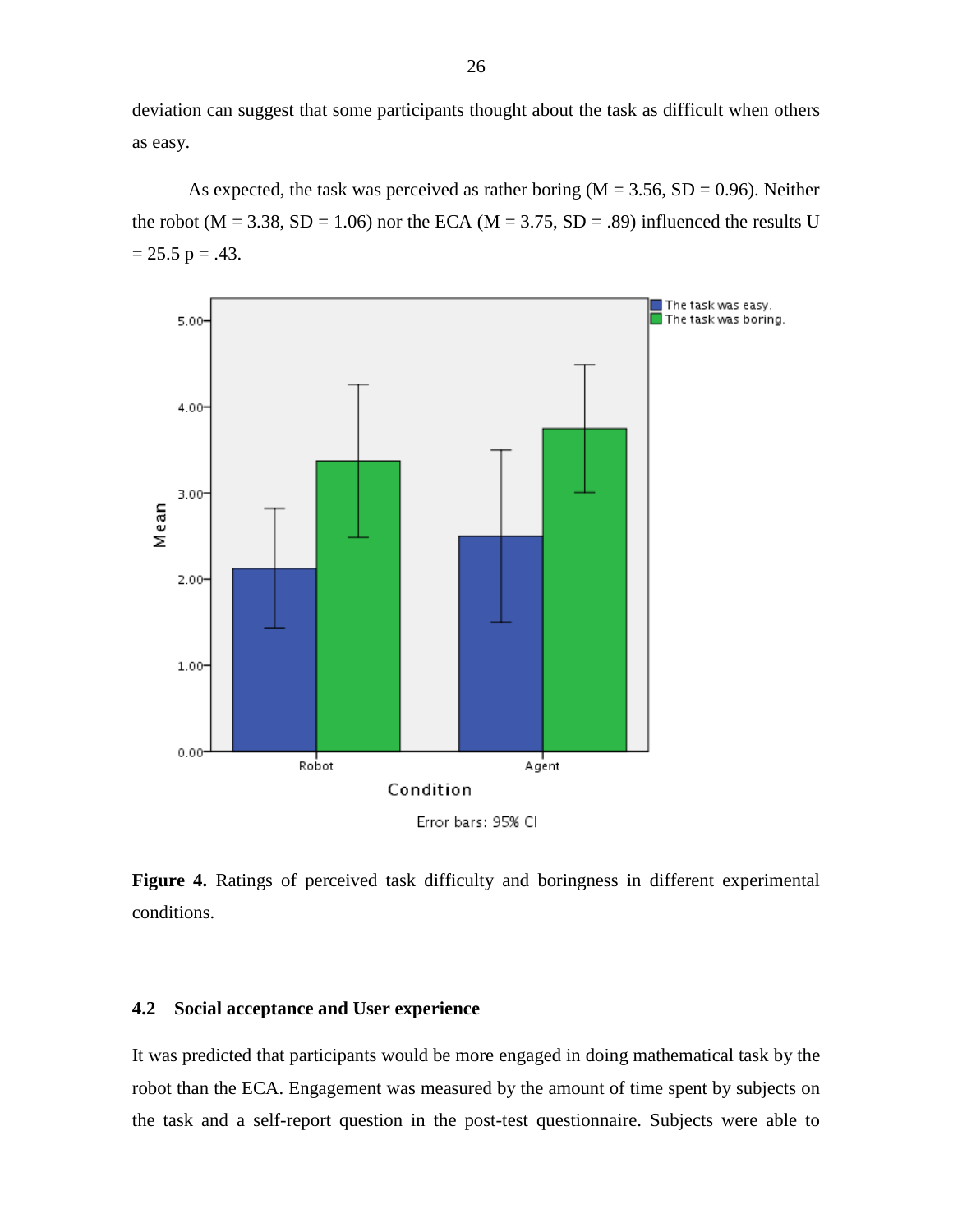continue modular arithmetic task for 10 minutes or stop it at any time without consequences. Since the task itself was not very attractive, it was expected that participants will end it sooner than the maximum time allowed. However, the results did not provide any support as all the participants in both conditions proceeded with the task for full 10 minutes.

In addition, there was no statistically significant difference (U = 19.5, N1 =  $N2 = 8$ ,  $p = .13$ ) in perceived entertainment between both conditions. Nevertheless, subjects showed a trend to be more entertained by the robot ( $M = 4.13$ , SD = 0.99) than the ECA ( $M = 3.63$ ,  $SD = 0.74$ ). Similarly while no difference in having fun was observed between the conditions  $U = 4.25$ ,  $N1 = N2 = p = .46$ , a trend in the same direction could be noticed with means respectively  $M = 4.25$  (SD = .46) and  $M = 3.63$  (SD = 1.06).



**Figure 5.** Rating of the robot's and the robot-like agent enjoyability.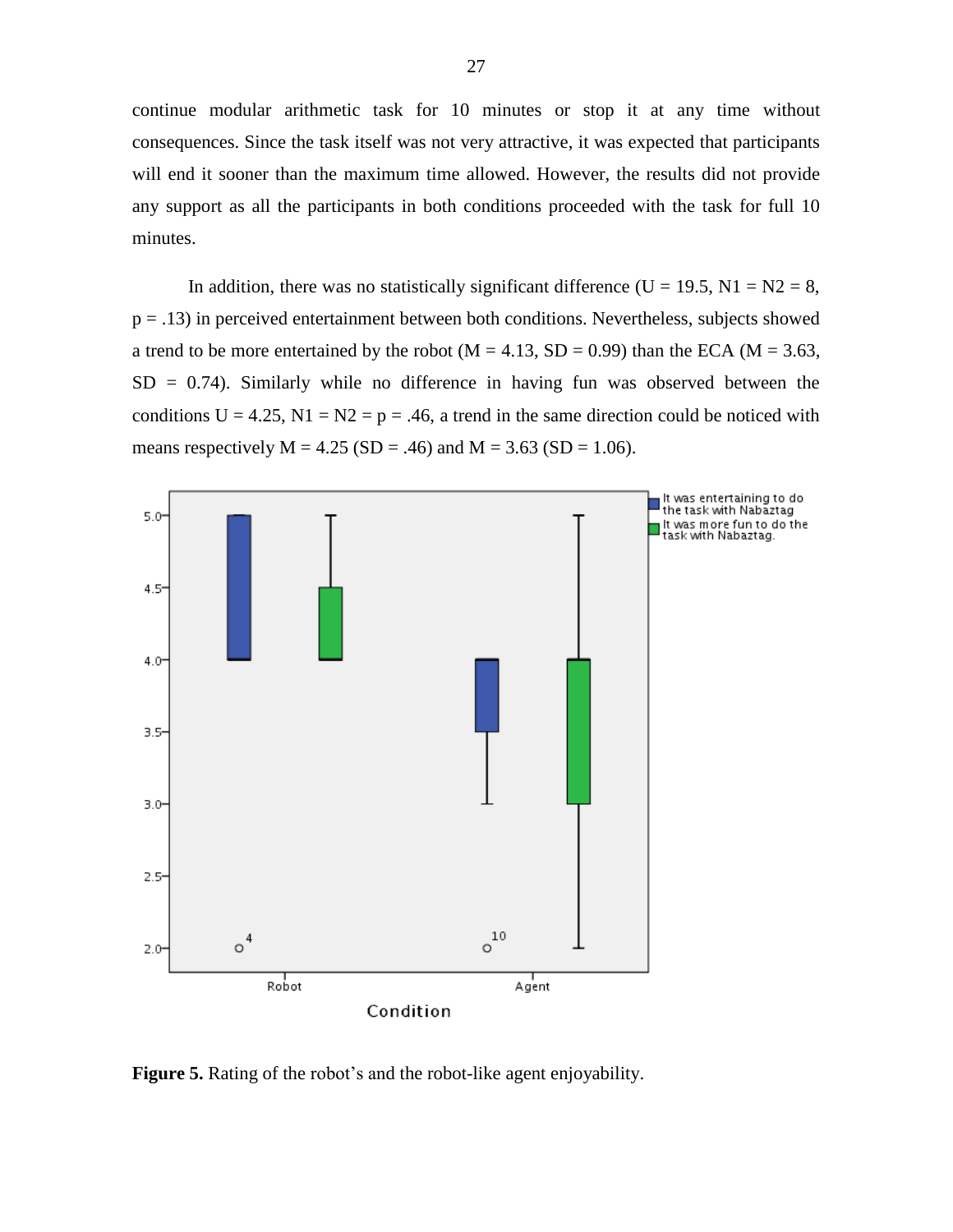Participants, who were asked whether they felt comfortable with Nabaztag performing the task with them, had indifferent opinion when it was the robot ( $M = 3.25$ , SD  $= .89$ ) or the ECA (M = 3.5, SD = 1.2) – U = 28, N1 = N2 = 8, p = .66.

Moreover, there was no statistically significant difference in liking of Nabaztag in both conditions  $U = 27$ ,  $N1 = N2 = 8$ ,  $p = .54$ . Both Nabaztag robot (M = 3.88, SD = .99) and Nabaztag agent ( $M = 3.75$ ,  $SD = .46$ ) were relatively liked. However, predicted higher liking of the robot was not confirmed.

In addition, contrary to assumption that physical presence in the real world will increase a feeling of presence, participants were indifferent in the agent's  $(M = 3.63, SD =$ 1.06) and the robot's condition (M = 3.38, SD = 1.19) U = 25, N1 = N2 = 8, p = .4.

Furthermore, participants had indifferent opinion about Nabaztag's feedback being irritating. Respectively  $M = 3.75$  (SD = .89) and  $M = 2.25$  (SD = 1.04). There was no statistically significant difference  $U = 28$ ,  $N1 = N2 = 8$ ,  $p = .64$ ; however there was a trend observed that the robot"s repetitive feedback was seen as less irritating than the agent"s.

#### <span id="page-31-0"></span>**4.3 Task performance**

Time required by subjects to solve modular arithmetic problems was analyzed to see the robot"s and the agent"s impact on task performance. Participants interacting with the robot solved on average  $M = 44.75$  tasks (SD = 25.42), while these interacting with the ECA  $M =$ 57.38 tasks  $(SD = 14.27)$ . T-test for independent samples did not show any statistically significant differences between the conditions t (14) =  $-1.23$ , p = .24.

However, there was a significant difference in times required to solve one mathematical problem during interaction with Nabaztag t  $(8.04) = 1.84$ , p = .1. Participants interacting with the robot needed more time  $(M = 15.69 \text{ sec}, SD = 10.51)$  to solve each problem than these interacting with the agent  $(M = 8.6 \text{ sec}, SD = 2.87)$ . In addition, the same analysis was done for the first 5 and the last 5 statements. There was a statistically significant difference between the robot's ( $M = 20.58$ ,  $SD = 11.86$ ) and the agent's ( $M =$ 12.35,  $SD = 4.51$ ) conditions during the first 5 modular arithmetic problems; t (8.98) =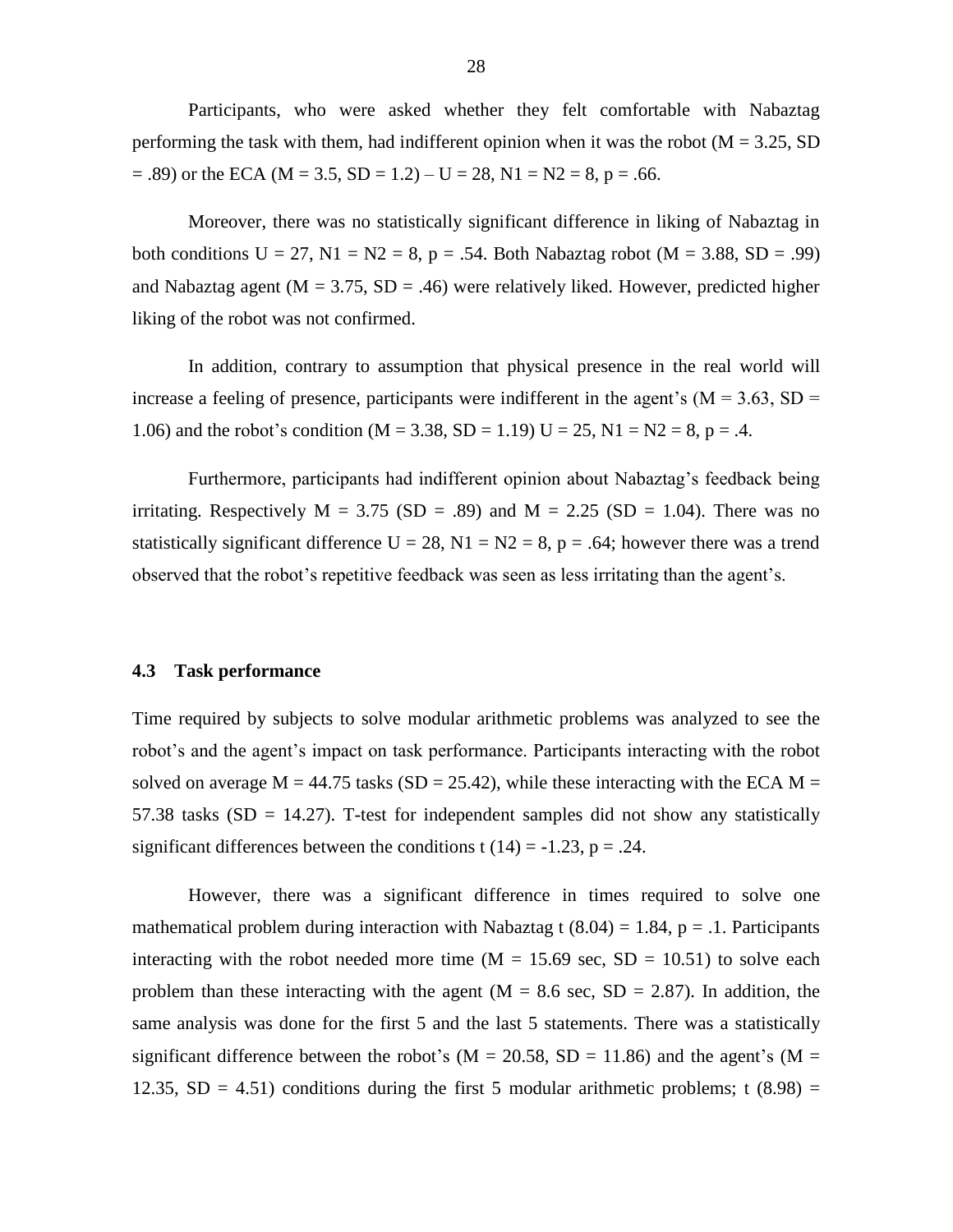

1.83, p = .1. However, during the last 5, no significant difference was observed, respectively  $M = 14.58$  (SD = 11.76) and  $M = 7.85$  (SD = 3.35); t (8.13) = 1.56, p = .16.

Condition

Agent

Figure 6. Average time (in seconds) spent on modular arithmetic task in the robot's and the agent's conditions.

Robot

T-test for matched pairs showed that in both conditions participants' response times decreased comparing the first and the last 5 problems solved. In the robot's condition  $t(7)$  $= 2.11$ ,  $p = .07$  and the agent's t (7) = 5.11,  $p = .001$ .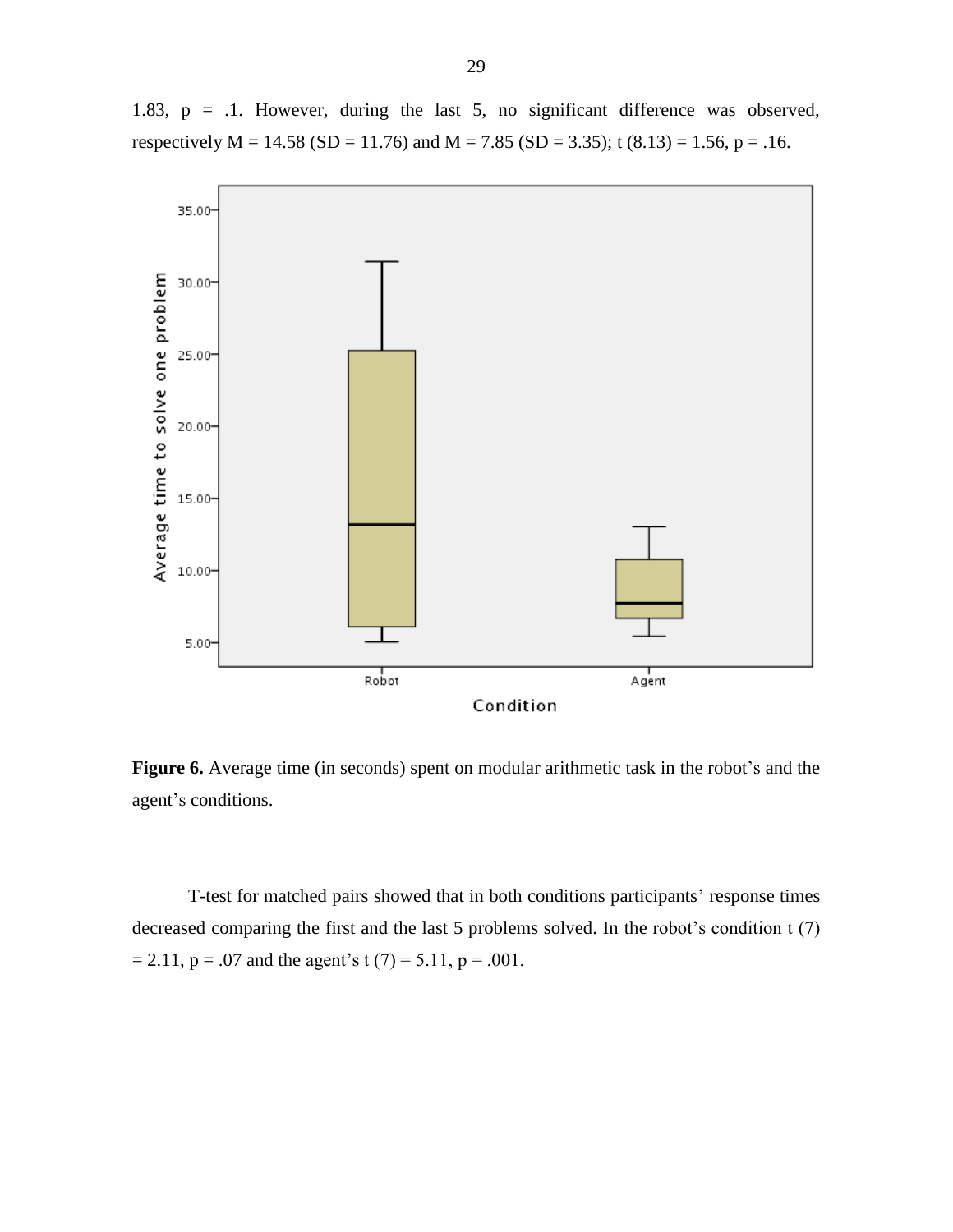

Figure 7. Comparison of times required to solve the first 5 and the last 5 mathematical problems grouped by the experimental condition.

Moreover, correctness of the answers provided by subjects was analyzed. Participants very rarely made mistakes: in the robot's condition  $M = 2.5$  (SD = 1.31), in the agent's condition  $M = 1.88$  (SD = 1.73). No significant differences were found between the conditions t (14) = .82,  $p = .43$ . As a result, in both conditions participants almost did not hear any negative feedback, respectively  $M = .38$  (SD = .52) and  $M = .13$  (SD = .35). Therefore, no further analysis to compare impact of negative and positive feedback was conducted.

Nabaztag"s feedback had little impact on responses following it. No significant differences were found in users" response times for statements displayed just after Nabaztag's feedback t (14) = 1.38, p = .19. Participants interacting with the robot required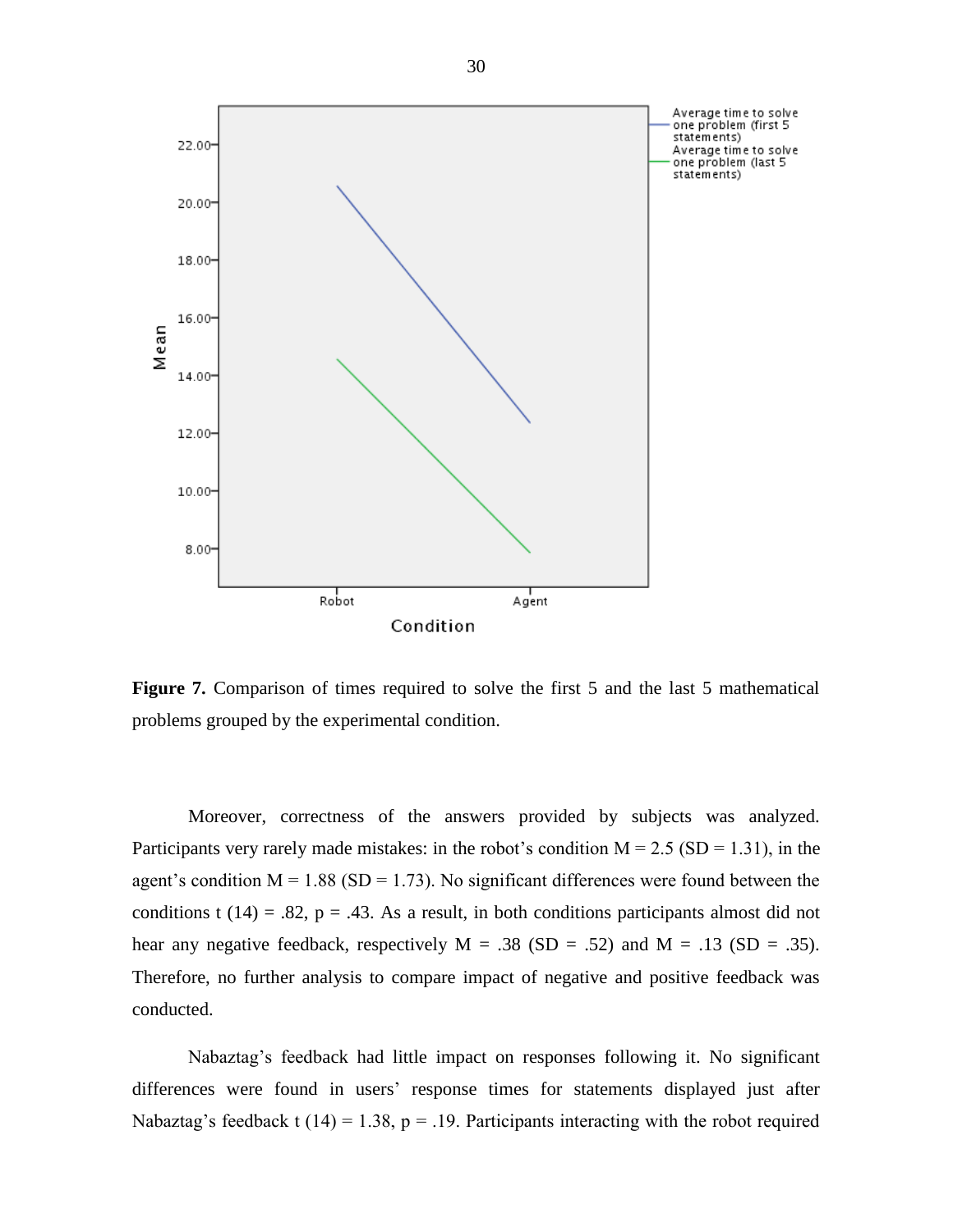$M = 12.88$  sec (SD = 7.67) and with the agent  $M = 8.74$  sec (SD = 3.6). Comparison of the first 5 feedback messages resulted in marginally significant difference, respectively M  $=12.85$  (SD = 7.67) and M = 7.8 (SD = 2.98); t (14) = 1.74, p = .11.

Since after each time Nabaztag spoke, participants had to press "Refresh" button to see a new statement, the time that elapsed after Nabaztag's message was compared between the conditions. No significant differences were found between the ECA ( $M = 2.92$ , SD = 1.18) and the robot ( $M = 3.03$ ,  $SD = .77$ ); t (14) = .22, p = .83. In addition, same comparison for the first 5 feedback brought similar results, respectively  $M = 3.15$  (SD = .88) and M = 3.48 (SD = 1.33); t (14) = -.58, p = .57.

Moreover, subjects' perception of Nabaztag's impact on the task performance was analyzed. Participants believed that Nabaztag's presence helped them to focus on the task – the robot  $M = 4$  (SD = 1.07) and the agent  $M = 3.75$  (SD = 1.04). There was no statistically significant difference between conditions  $U = 27$ ,  $N1 = N2 = 8$ ,  $p = .58$ . In addition, Nabaztag's feedback was perceived as having no effect on the task performance  $U = 20$ , N1  $= N2 = 8$ , p = .17. Mean for people interacting with the robot M = 2.75 (SD = .89) and the agent  $M = 3.38$  (SD = .92).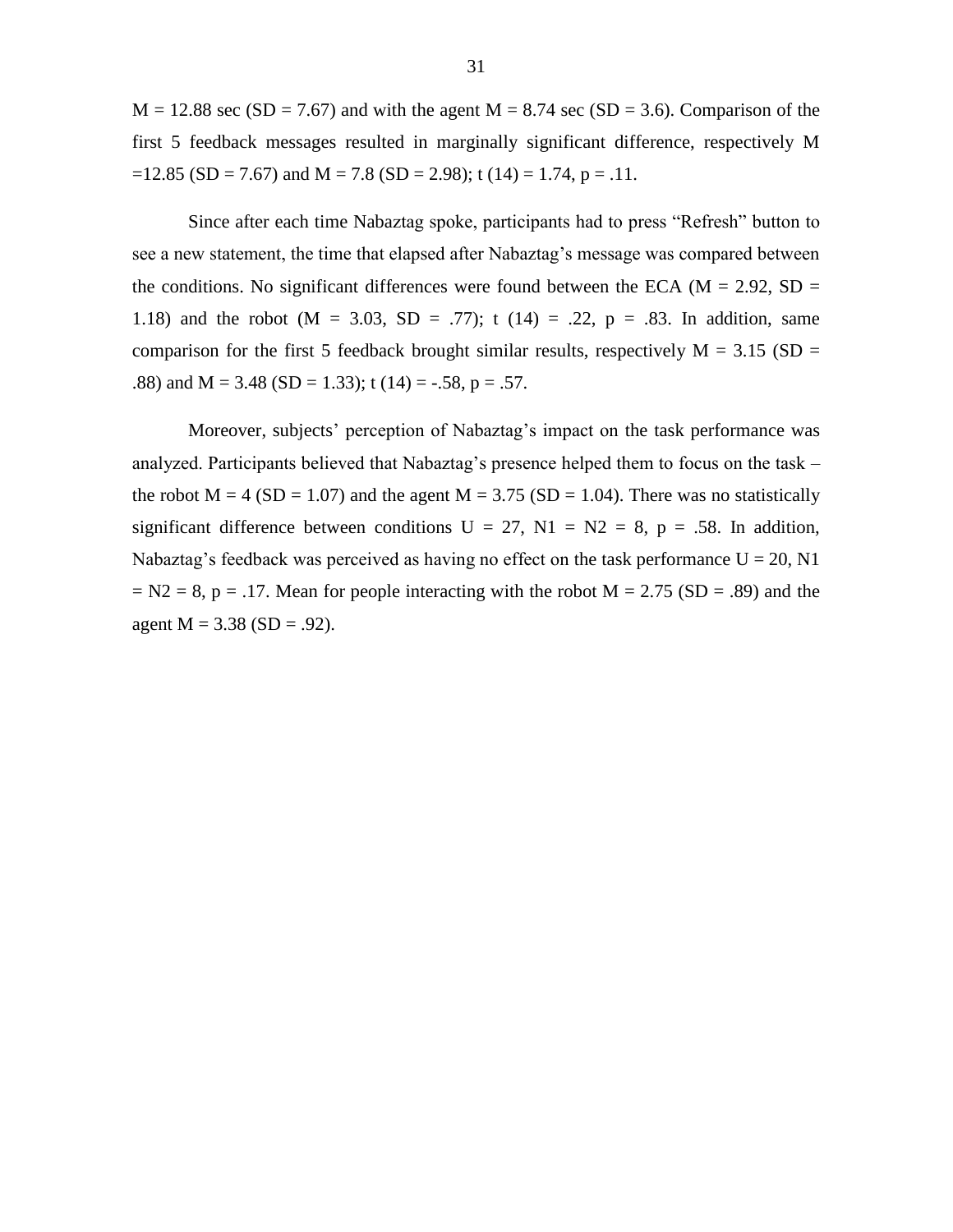## <span id="page-35-0"></span>**5. Discussion**

The results presented in the previous chapter are discussed in this section. They are presented in a relation to the other papers which explored the same area. Since all the results obtained in this experiment were marginally significantly different or only non significant trends, it is important to keep that in mind when interpreting the results or drawing any conclusions.

#### <span id="page-35-1"></span>**5.1 Task performance**

One of the assumptions of this experiment was that the task given to participants was easy and due to its repeatability also boring. While the post-test questionnaire confirmed that the task was not interesting, contrary to the experimenter"s predictions participants rated the task as relatively difficult. Since it was assumed that a robot will induce stronger social facilitation effect than an ECA, perception of high task difficulty would also reverse the direction in H1 of Nabaztag's impact on the task performance - presence of a robot would impair participant"s performance (in difficult tasks). The results of this experiment are in opposite direction than H1 predicted, with participants who were interacting with the agent solving the task faster than these who were receiving feedback from the robot and consistent with the above explanation. Participants spent almost twice as much time on single modular arithmetic problem in the robot's  $(M = 15.69 \text{ sec})$  than in the agent's condition ( $M = 8.6$  sec). However, very high standard deviation ( $SD = 10.51$ ) in the former condition shows high variance and the result should be taken with special caution.

These findings could support Powers et al. [2007] and Kiesler et al. [2008] conclusions that presence of a robot lures user"s attention away from a main task more and results in worse performance than presence of an ECA. While these authors did not interpret their results as an example of the social facilitation effect, Bartneck [2003] suggested it as a potential explanation in his paper. However, it was the robot who improved people"s task performance more than the agent. Unfortunately, perceived task difficulty was not measured in that experiment. To interpret, in the context of the social facilitation effect, Bartneck's [2003] finding and the result of the current experiment, both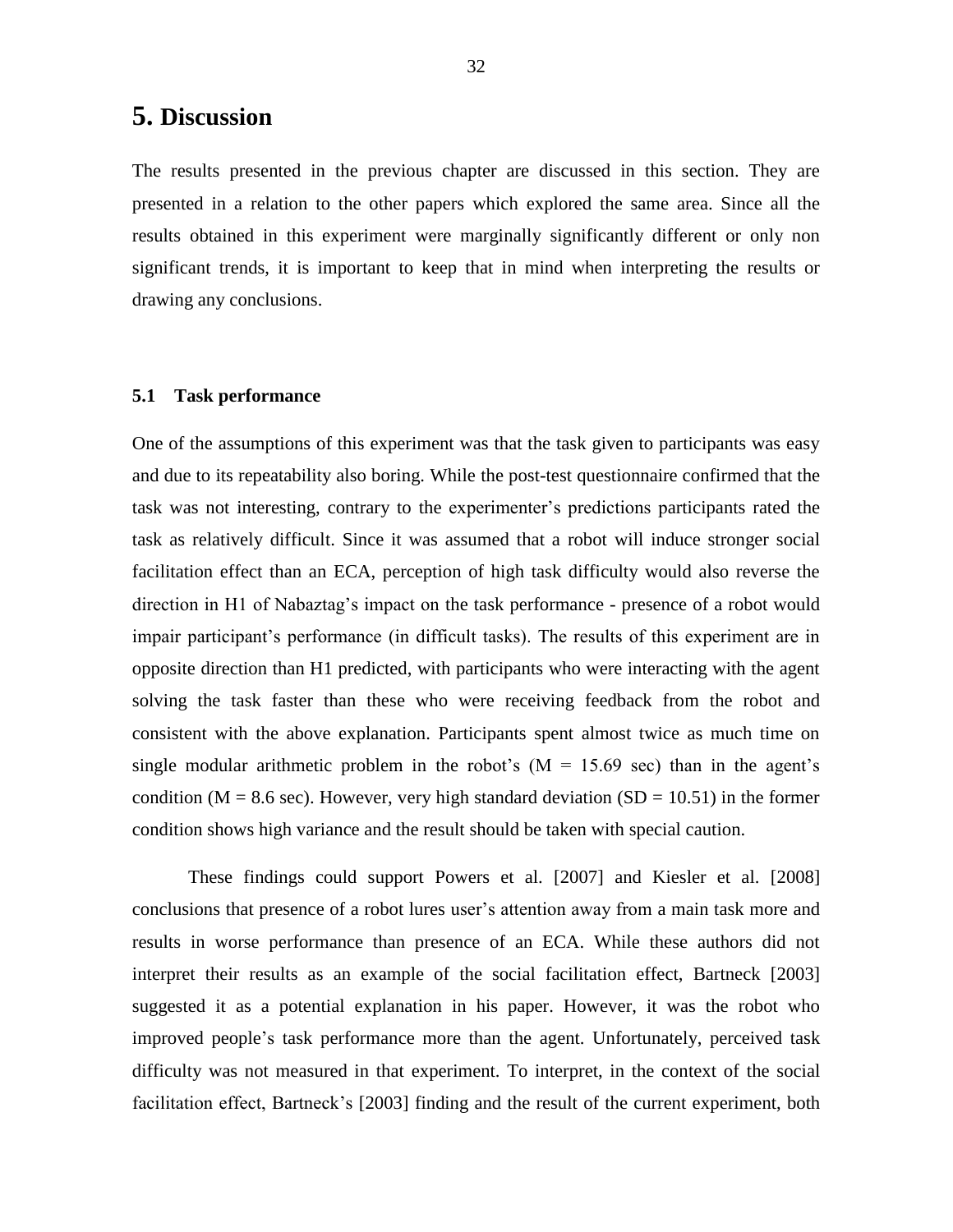would be consistent with the social facilitation effect if Bartneck used an easy task and the current experiment a difficult task. While the latter part of this assumption was reported in this experiment, future study should answer the question how robots and agents affect users" performance on easy tasks.

Further analysis showed that the difference in times required for solving modular arithmetic problems was bigger at the beginning of the interaction as it was statistically significant for the first 5 statements. When only times of solving the last 5 statements were analyzed, there was no statistically significant difference. Although we can see a trend in the same direction as for the first 5 statements with subjects solving the task faster in the agent"s condition. It could be interpreted as a robot slowing down participants more at the beginning, as they were paying more attention to it. Perhaps, due to its presence in the real world, which potentially could be more dangerous for the users if a robot started behaving unexpectedly than if it was an ECA displayed on a computer screen.

Furthermore, novelty factor can be responsible for these differences. While both ECAs and robots are relatively new technologies, there is no doubt that despite participants coming from different countries, they had less chance to see a robot in their environment than a computer agent. Therefore, it is possible that they were observing the robot at the beginning of the experiment because they were curious what it can do. It would also explain why towards the end of the experiment, when Nabaztag started repeating its feedback, they focused more on the task and paid less attention to the robot/agent and there was no difference between the conditions.

This potential explanation for the results can be also supported by the finding that it took participants more time to solve a problem after Nabaztag"s feedback in the robot"s condition, only after the first 5 feedback messages. When subjects were accustomed to feedback messages, they possibly stopped listening to them and provided feedback had little impact on their performance.

At the same time, it is important to note that in both conditions the time required to solve a problem decreased during the course of the experiment. Unfortunately, due to the lack of a control group it is impossible to say how much of this improvement can be attributed to the robot"s or the agent"s feedback and what is simply a result of task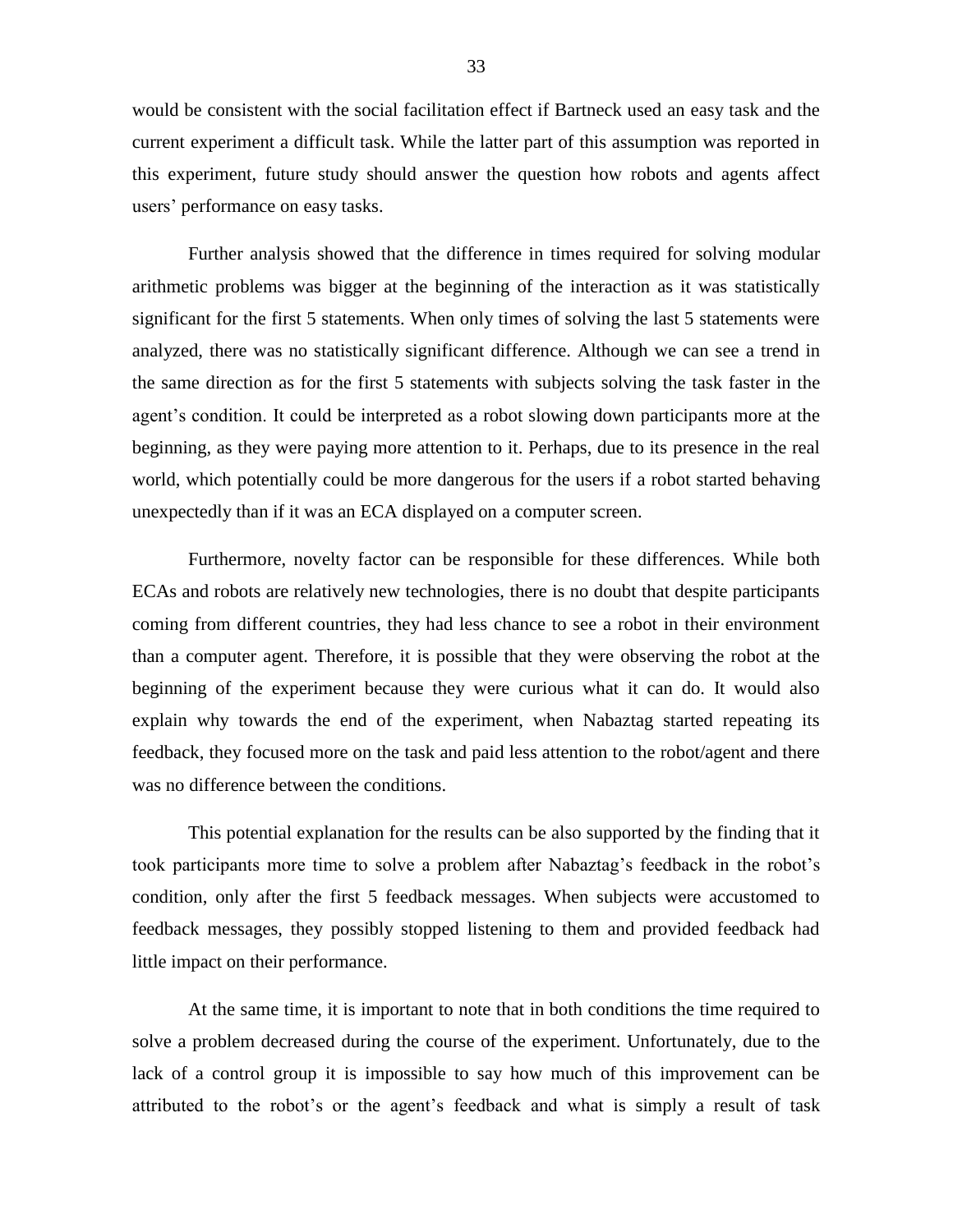learnability. Nevertheless, it is a promising starting point for utilizing robots and computer agents in education as they both improved subjects' task performance.

In spite of participants rating the task as relatively difficult, the results suggest that they performed it very well. On average participants made less than 2.5 mistakes in either condition, which means that the majority of them did not even hear negative feedback messages from Nabaztag. Since they were asked before the experiment to solve problems as fast and as accurately as they can, it seems that they spent additional time to ensure the accuracy even if it resulted in longer task times. Moreover, no statistically significant difference was observed in the amount of solved problems in both conditions. It is very interesting and hard to interpret finding considering that the time required to solve a modular arithmetic task in the agent"s condition was lower than in the robot"s condition.

Since the task was perceived as boring it was assumed that participants would not perform it for the whole duration of the experiment, as they were informed that they can stop it at any time and go directly to the post-test questionnaire without any consequences. It was predicted in H1 that assumed higher entertainment value of a robot could convince them to perform the task for a longer period of time. Since all participants in both conditions decided to do the task for the maximum duration of time allowed (10 minutes), it seems that this measure was not valid in this experiment. This finding could also imply that both the robot and the agent were so engaging that participants continued the task for the maximum amount of time.

However, it seems highly improbable, as due to the limited amount of feedback messages provided by Nabaztag, users heard them many times and could not have expected that something new would happen. Alternative and more convincing explanation is that participants misunderstood instructions given before the experiment. They were informed that they can stop participation at any time. Moreover, later on, when the task was explained, experimenter said that if they want to stop the task and go directly to the questionnaire they can do so by pressing "End the task" button. It is possible that participants interpreted it as a form of opting out from the experiment and decided to continue the task longer than they would have otherwise wished.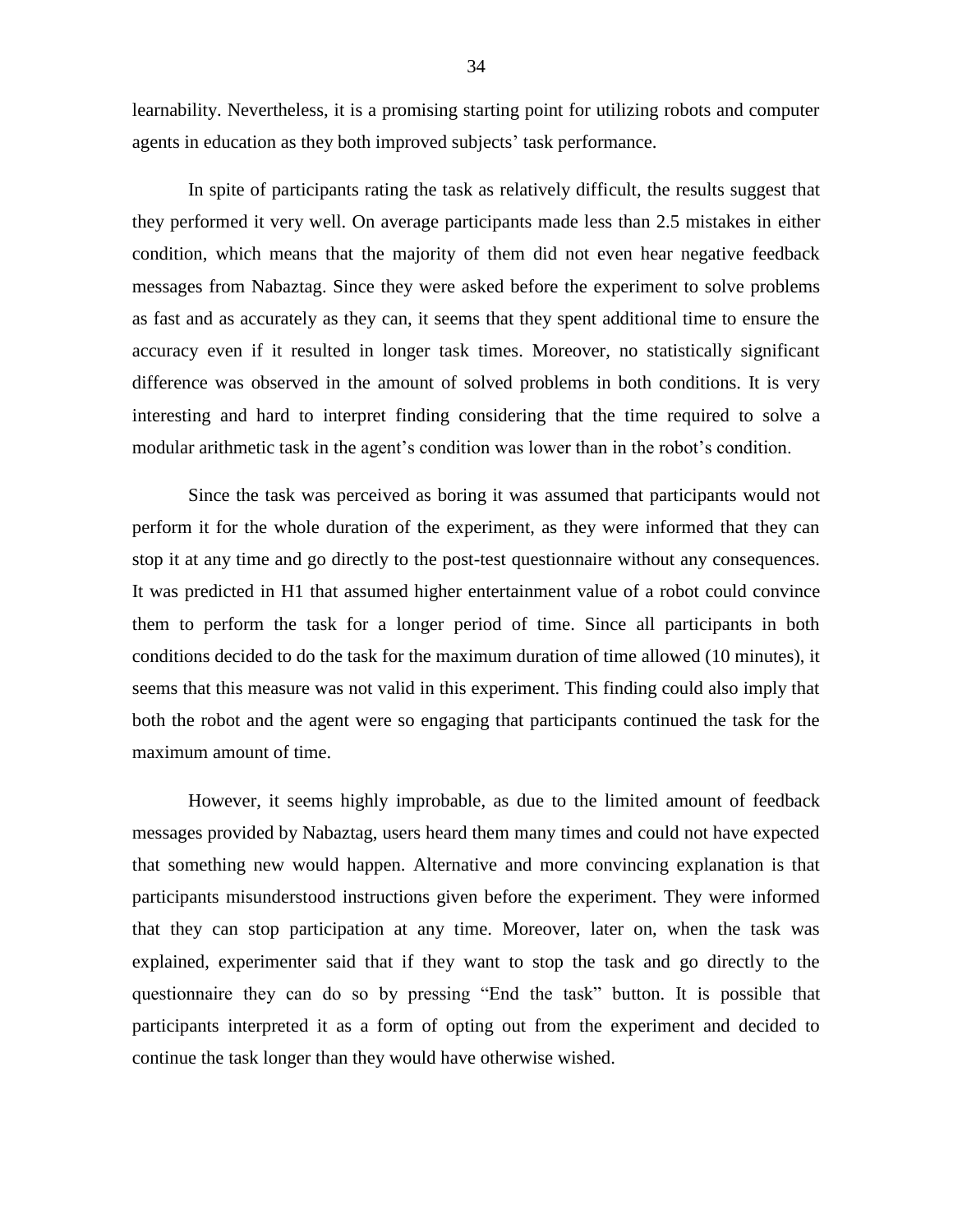#### <span id="page-38-0"></span>**5.2 Perceived impact of Nabaztag**

When participants were asked in the post-test questionnaire whether Nabaztag's feedback made them more confident in doing the task, they had indifferent opinion in both conditions. Since the task lasted for 10 minutes and participants heard the same feedback many times, it is very probable that at some point they stopped listening to it. Moreover, since they were solving problems almost always correctly, the feedback provided was positive. It is possible that participants, despite feedback being 100% accurate, started having doubts if it is really correct or it is just a random positive message played without checking their answer. While there was no question in the post-test questionnaire devoted to this problem, many participants asked the experimenter about the accuracy of provided feedback after the experiment. However, as it was not scientifically measured, no conclusions can be drawn. Nevertheless, it could be an interesting question to answer in future research as it would impose that even accurate robots and ECAs might be unable to prevent users from doubting their feedback.

It is possible that this lack of impact of the robot"s or the agent"s feedback could be responsible for subjects' indifferent opinion about comfortability of Nabaztag performing the task with them. Since they did not see any influence of what it was saying, it should not be very surprising that they did not mind whether Nabaztag was present when solving the task.

As suggested by Bartneck [2003], participants showed high forgiveness for the robot"s repetitive feedback. There was no statistically significant difference between conditions in perceiving the feedback as irritating, but we can notice a trend for rating the robot's feedback as less irritating than the agent's. If this trend in future research with bigger samples becomes statistically significant, that would be an indication that users are keener to forgive robots their imperfection rather than ECAs. Therefore, it would mean that a choice between a computer agent and a robot should take into consideration systems reliability.

On the other hand, subjects declared that Nabaztag helped them focus on the task. This finding is very important since it is a crucial factor for potential use of robots or ECAs in education where the system should not distract users from the main task. It is possible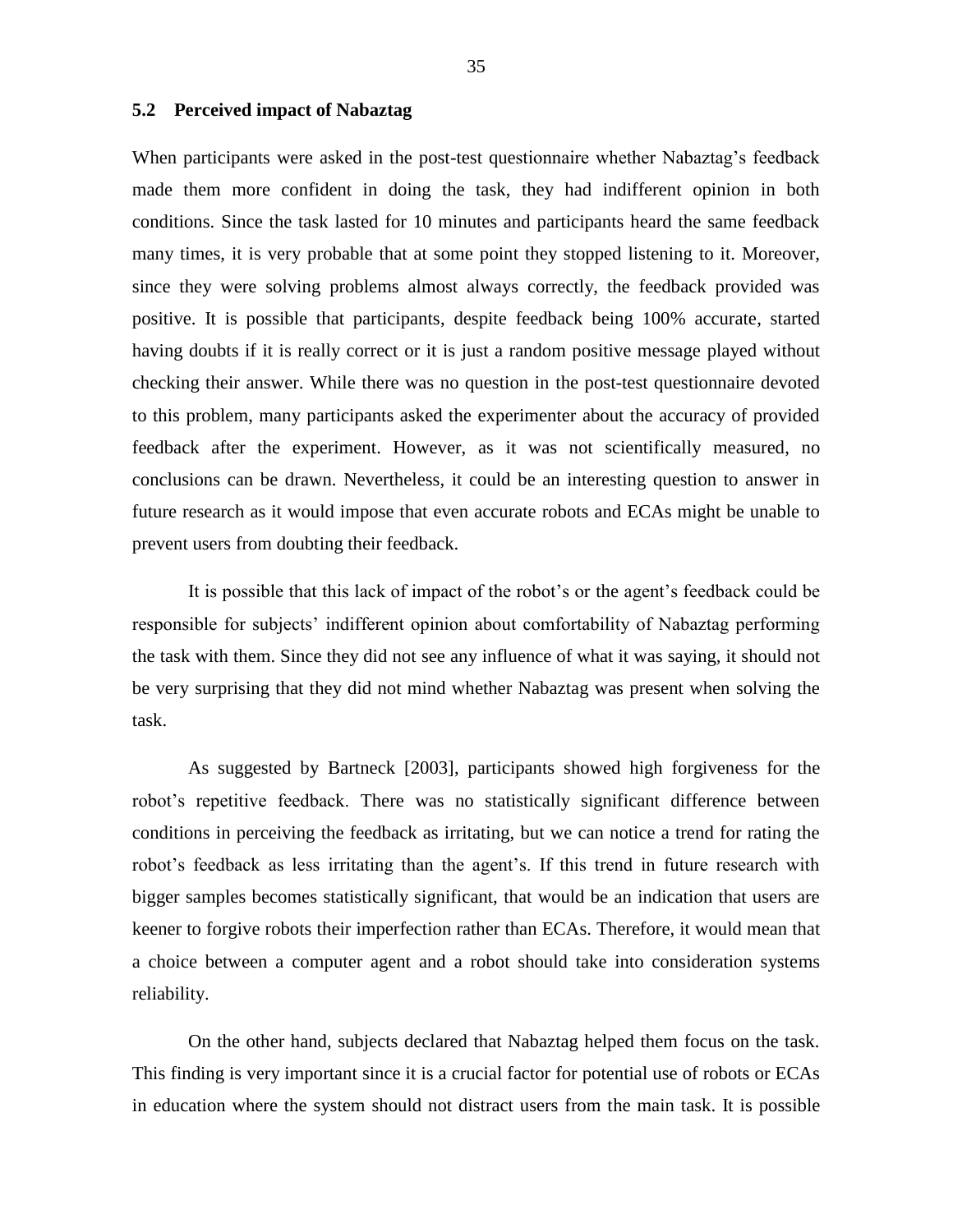that the motivational factor of the robot/agent observing users" task performance led them to focus more on the task as proposed by Lester et al. [1997].

#### <span id="page-39-0"></span>**5.3 Entertainment**

While no statistically significant differences were found between conditions for the entertainment and fun values of performing the task with the robot or the ECA, we can observe a trend for rating the robot higher on both scales. This trend is in the same direction as reported by Powers et al. [2007] as subjects enjoyed more interaction with a robot. Nevertheless, this trend was not statistically significant and considering that Bartneck [2003] did not find any differences between these conditions, further research should be conducted to investigate entertainment value of both systems. Moreover, it is also worth noting that both, the agent and the robot, were highly entertaining, which is a very promising result for their potential use as attention gathering devices in various environments.

In addition, in spite of very limited interaction, both the agent and the robot managed to build a rapport with participants and were relatively liked by them. It would suggest that building positive relationship with users can be relatively easy even with very limited capabilities of technology. This result, together with previously mentioned high entertainment and fun of interaction with the robot and the ECA, further supports Koda and Maes [1996] conclusion that ECAs are well suited for the entertainment domain. Moreover, it implies that robots" entertaining values are equally high and they also could be successfully employed in that domain.

However, it is also possible that the "cute" appearance of the robot/agent used in this experiment was the main factor for high liking of Nabaztag and if another pair of a robot/agent, with different physical appearance, was used in this experiment, the results could have not been so encouraging. Since even small changes in a robot"s (and probably an agent's) appearance can affect users' mental models [Powers and Kiesler, 2006] it is possible that the conclusions being discussed cannot be generalized for other robots or ECAs. There is a strong evidence that people might create wrong expectations regarding capabilities of technology due to its human-like appearance [Norman, 1994; Shneiderman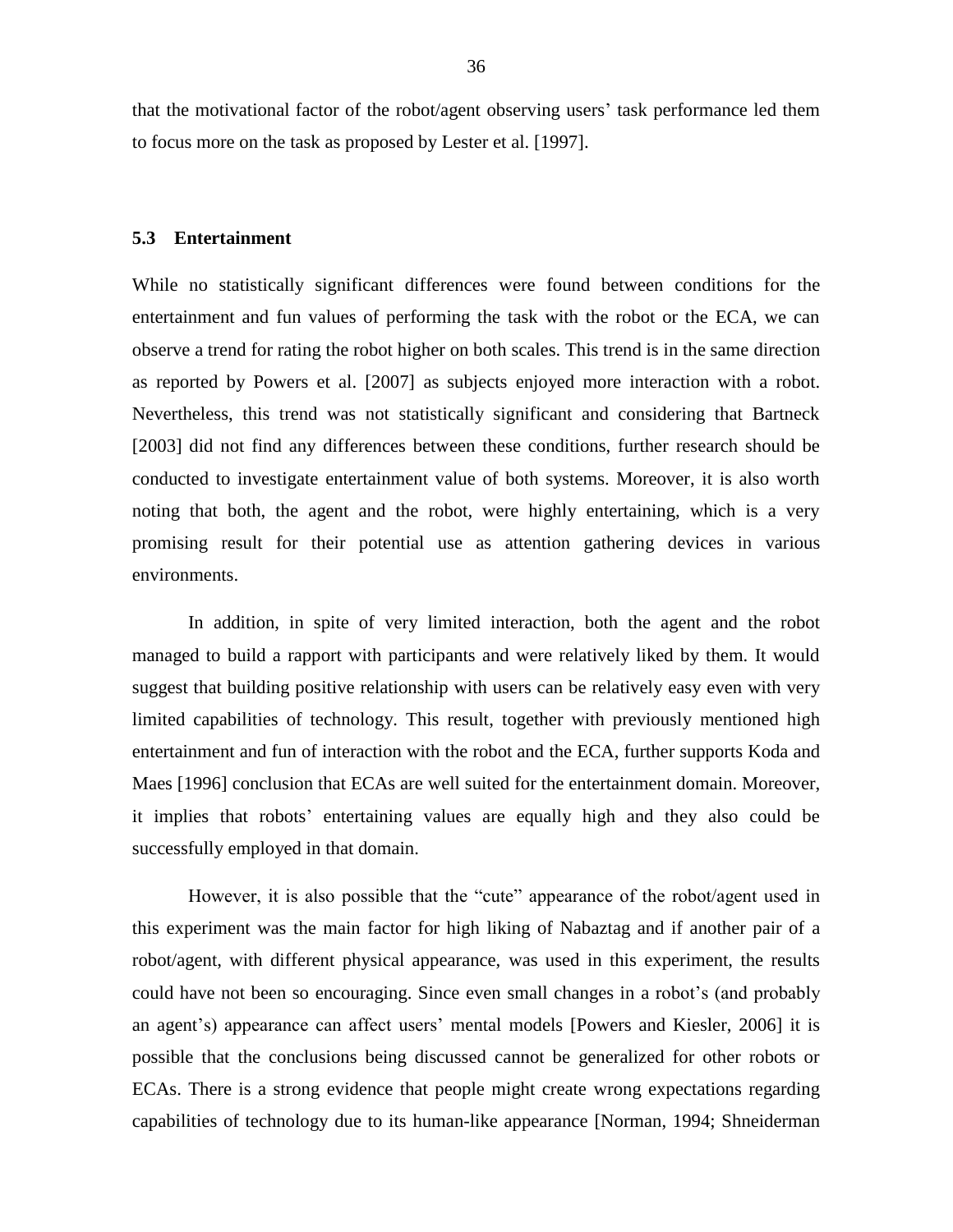and Maes, 1997; Wilson, 1997]. Since the robot's/agent's "sweet" animal-like appearance used in this experiment could have led to lower expectations regarding its capabilities and its very limited interaction capabilities met subjects' mental models, participants built a positive relationship with the system. However, if a humanoid robot was used in this experiment, it is possible that people could have expected much more sophisticated communication capabilities from it, which not met by it, could lead to users' frustration and lower affection towards it. Nevertheless, the experiment presented in this paper gives a strong indication that by choosing a proper physical appearance for a robot or an ECA we can easily create a positive rapport between users and technology.

Possibly a bad wording in the question about feeling Nabaztag's presence is responsible for indifferent answers. It was not defined what "presence" means in this experiment as the word can refer to a mental or physical perception. Since participants did not know how to answer this question, they opted for neither agreeing nor disagreeing response.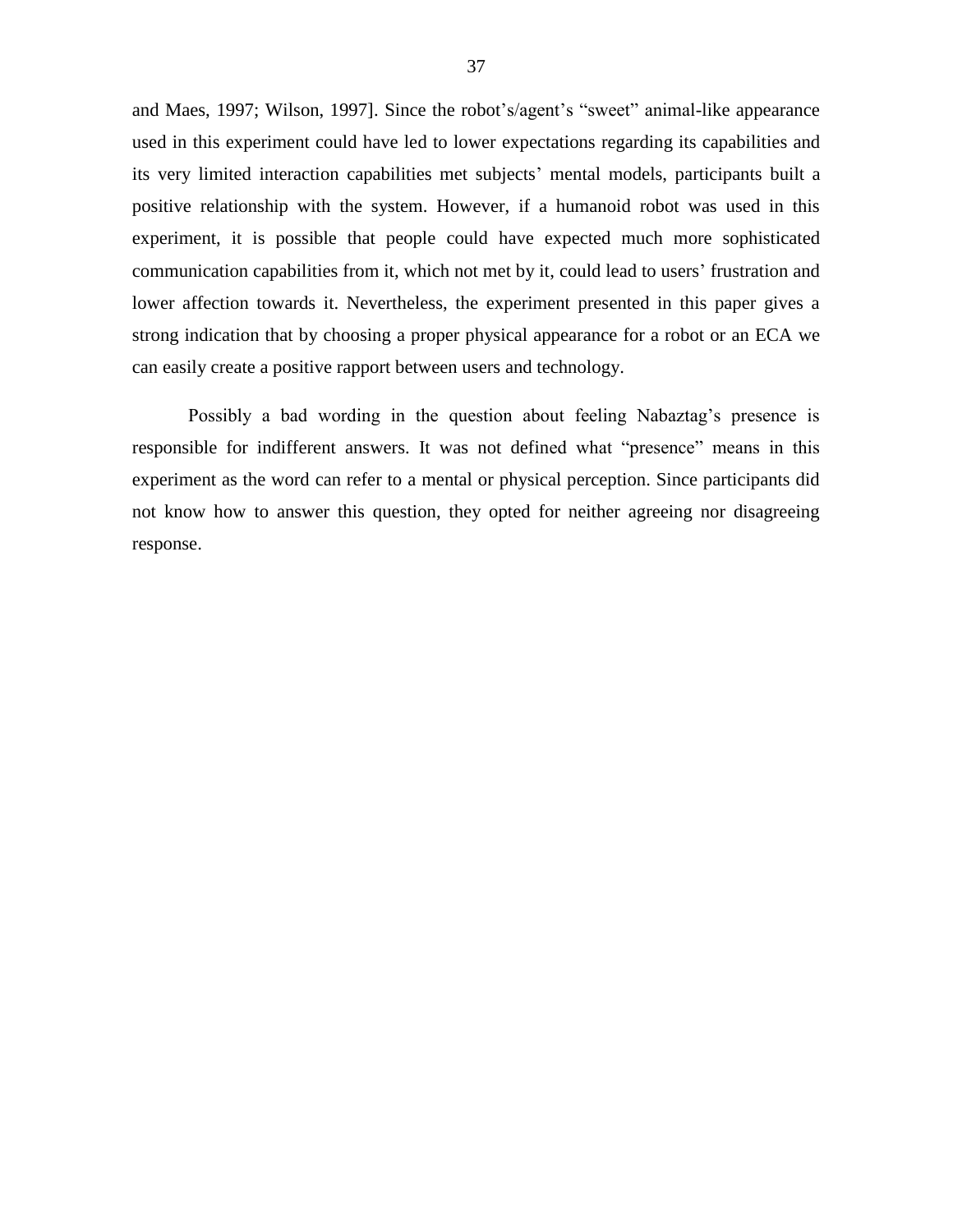# <span id="page-41-0"></span>**6. Conclusions**

There is a visible trend in technology for making user interfaces resemble living creatures. It is believed that by providing them natural human communication channels, such as speech or touch, we can improve quality of an interaction and make them more accessible for ordinary users. Moreover, human or animal appearance of technology could make it easier for users to relate to it compared with text-based interfaces of the past. Two greatest examples of this trend are Embodied Conversational Agents and robots. The aim of introducing these autonomous agents is not only to support people in different tasks, but also to make them capable of doing things without human supervision. One of domains where robots or ECAs would mean great improvement is education. Since they could be personal and do not have limits of current human teachers, who can be present in only one place at a time, they could monitor students" progress continuously.

The objective of this study was to compare special qualities of ECAs and robots and see their impact on users" task performance. An experiment was conducted in which participants were solving modular arithmetic problems and receiving feedback on their task performance from the rabbit-like robot or the ECA. Sixteen participants took part in this study. In addition to the task performance, answers of the post-test questionnaire were analyzed.

Statistical analysis was carried out using independent samples and matched pairs ttests and Mann-Whitney U test. The most interesting results are summarized below. Due to small samples used in this experiment the results were marginally statistically significant or not significant. Nevertheless, few interesting trends were observed.

No difference was found in the amount of problems solved by participants in both conditions. However, participants interacting with the robot needed on average almost twice as much time to solve one modular arithmetic problem compared with the ECA. The difference was especially visible at the beginning and vanished towards the latter part of the experiment. Moreover, also only in the first part of the experiment Nabaztag's feedback had impact on the speed of solving the task. There are two potential explanations for these results. Powers et al. [2007] implied that people interacting with robots are focused more on them rather than a main task compared to ECAs. It is also possible that the social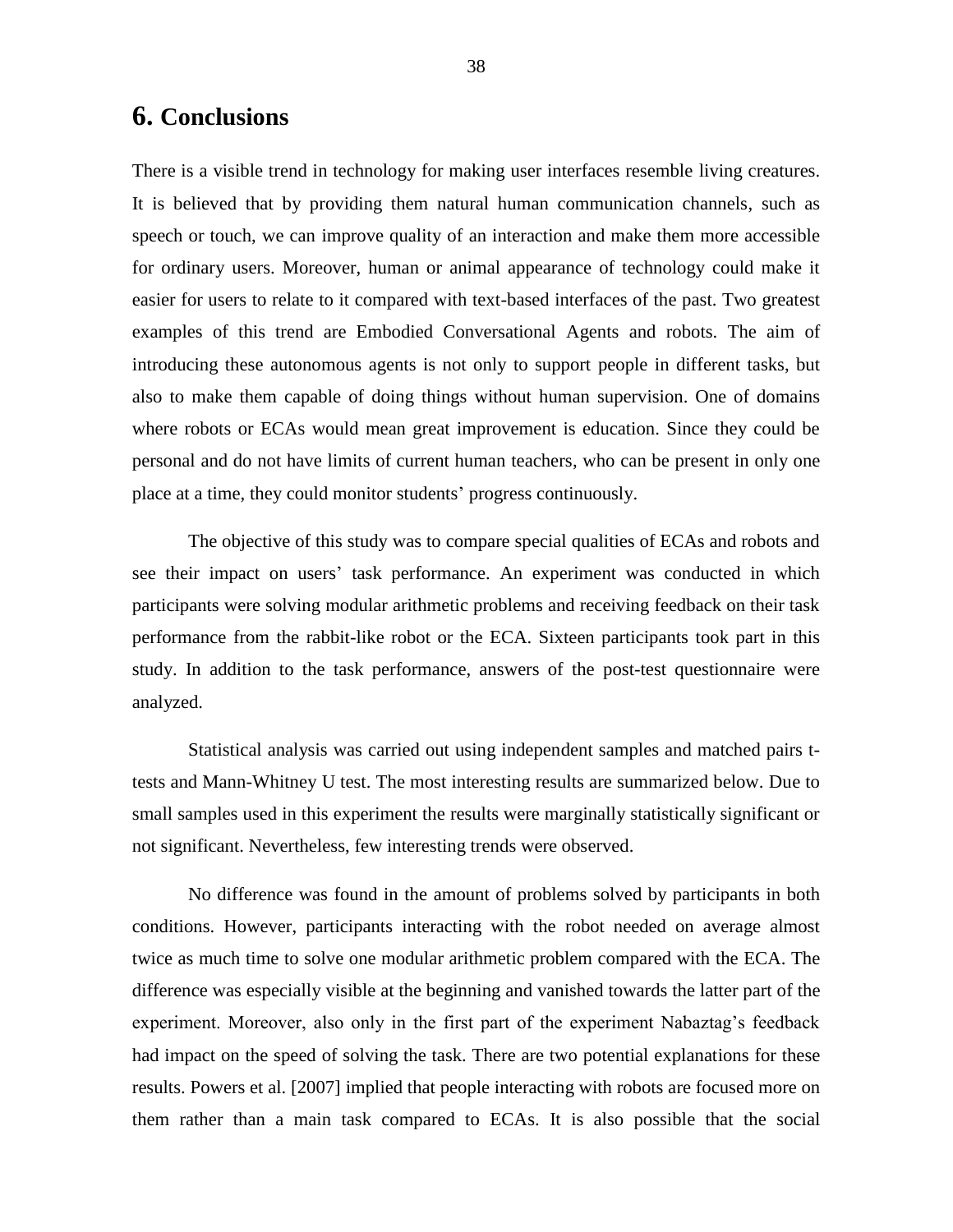facilitation effect is responsible for these differences [Bartneck, 2003]. It would also mean that robots invoke stronger social facilitation effect than ECAs.

While unexpectedly participants declared the task as relatively difficult, which meant that the direction of H1 was reversed, they performed it very well hardly making any mistakes. Moreover, what is very important for the use of robots and ECAs in the educational domain, in both conditions users significantly decreased required time to solve one modular arithmetic task during the course of the experiment. In other words, they have learnt to solve problems faster after receiving supporting feedback from Nabaztag. Unfortunately, due to the lack of a control group it is impossible to say how big impact Nabaztag's feedback had and what was a result of simply learning better techniques for solving the task, which would also occur in absence of Nabaztag. Nevertheless, participants declared that the robot/agent helped them to focus on the main task.

These findings have important practical consequences. Both ECAs and robots seem to be well suited for the educational domain since subjects showed improvements in the speed of solving modular arithmetic problems. However, a choice between these 2 technologies should be based on how well practiced material is processed by users. If robots induce stronger social facilitation effect, they should be used in situations when users are doing well trained tasks, as a robot"s presence will result in better task performance than an ECA"s. On the other hand, if a task is difficult or not well trained, a robot"s presence would impair user"s task performance. Similarly, a choice between utilizing a robot or an ECA at work should be based on the same criteria.

Moreover, in both conditions participants enjoyed interaction with Nabaztag. It is also very important as it confirms high value of these technologies in the entertainment domain. Furthermore, it is also positive information for a potential use of them in education, since pupils who enjoyed interaction with a robot or an ECA will also have more positive perception of their study experience and spend more time on it. By seeing it as a fun, they will probably also process material better than if they were just reading it.

Finally, the last important finding of this experiment with practical implications is that people tend to be more forgiving for robots than ECAs for their imperfections. In both conditions the same repetitive feedback was used. However, only in the agent's condition it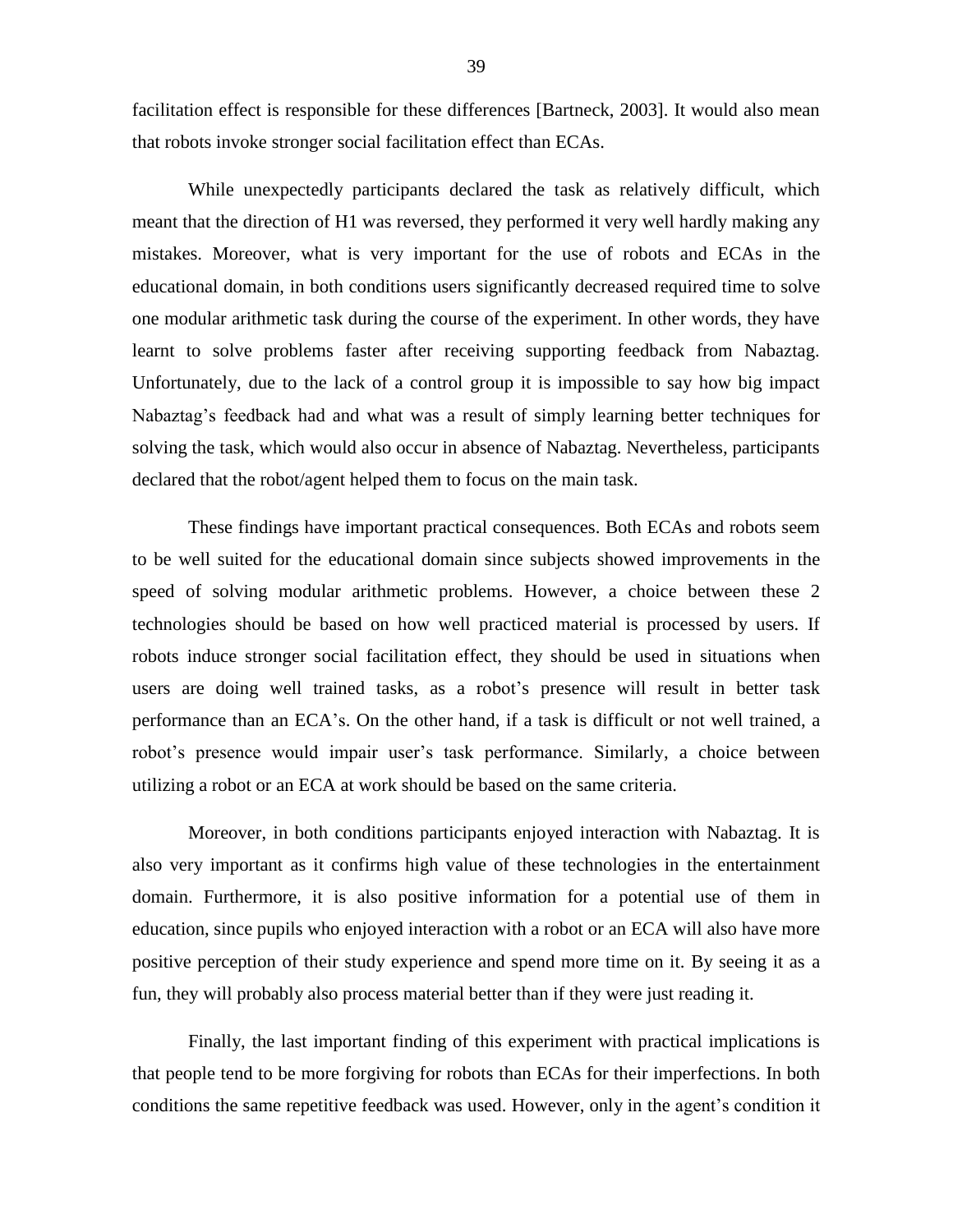was perceived as irritating. While this difference was not statistically significant, there was a strong trend in favor of the robot. Considering that currently robots' technology is still in its infancy, it is possible that people will be more understanding in case system fails in some situations. This would be also very important as it could accelerate the social acceptance of robots and foster their development. Moreover, it is another aspect for consideration when making a choice between robots and ECAs in education, entertainment or any other sector as users require flawless and sophisticated capabilities from agents.

On the other hand, there were some methodological flows in the design of presented experiment. Any future research should include bigger samples. Small samples used in this experiment had less statistical power and the results were only marginally statistically significant or non-significant trends. Moreover, it increased the probability of individual differences influencing the results. It is hard to draw any solid conclusions from such results and future research should answer the question whether real differences exist.

Furthermore, boredom effect could have affected subjects' answers to the post-test questionnaire. Since there was very limited amount of feedback provided by Nabaztag, it is possible that participants got tired of them and, in both conditions, rated the impact of the robot/agent lower than they would have if the question was asked earlier. A lack of negative feedback, due to participants' superior task performance, made it also impossible to see how they would have responded to negative messages. It would be interesting to see whether negative feedback brings different reactions between conditions.

Moreover, there was only one robot and one agent used in the experiment. There is strong evidence that even seemingly small differences in shape of a robot"s head can affect participants" perception and attributions of a robot [Powers and Kiesler, 2006]. It is possible that if another robot was used in the experiment, the results would have been different. Further questions could be asked also about the use of different types of agents. A researcher must make a choice between 2D and 3D or animated and cartoon ECAs. It is currently not known how such differences would affect users. Both the robot and the ECA used in this experiment were static with light signaling that they are going to speak. However, the biggest advantage in general of robots and agents is that they are capable of moving themselves or moving parts of their bodies. Such a robot/ECA would be definitely more entertaining for users and could have influenced the results. In addition, the ECA used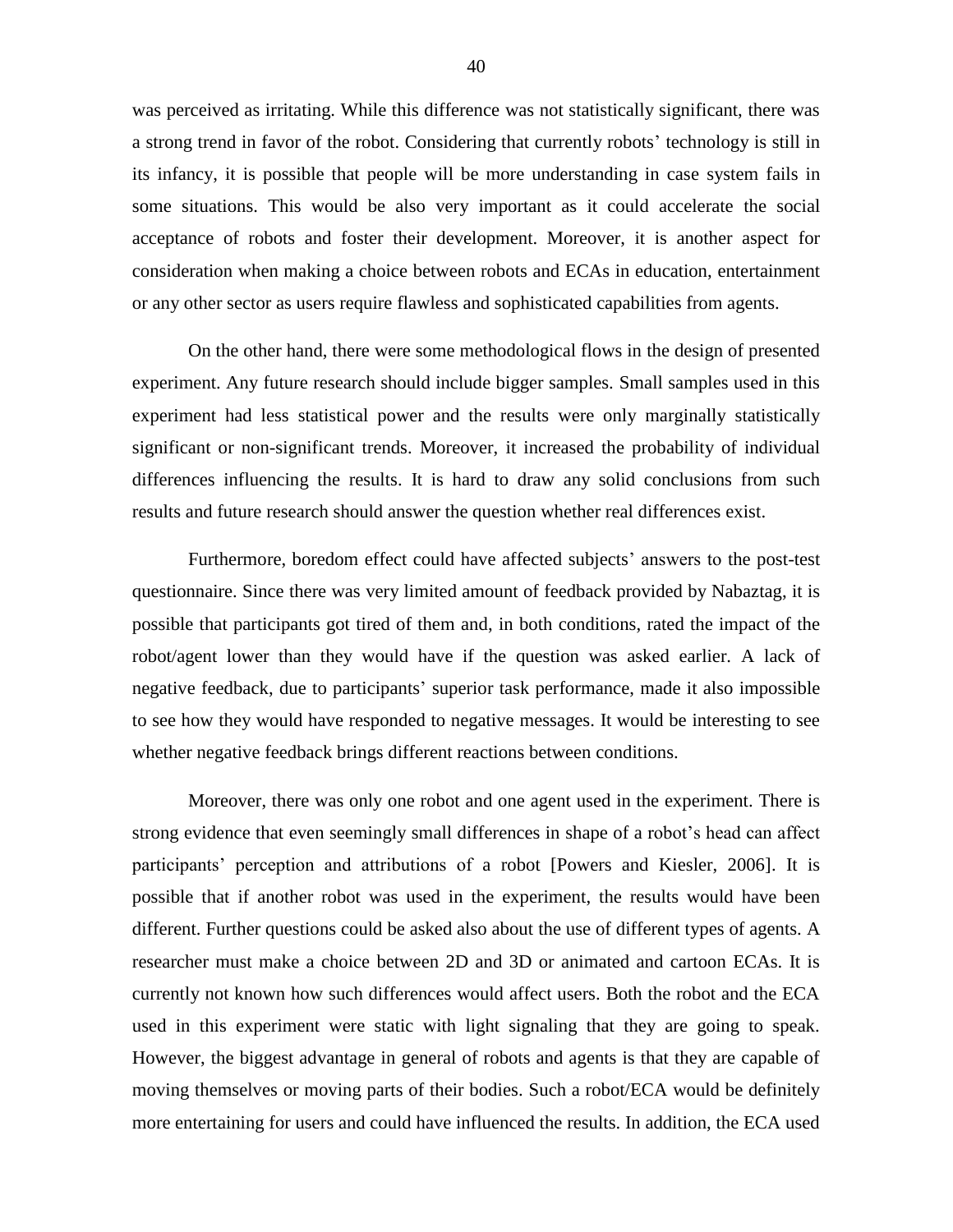was based on the robot's appearance, but lacked key functionality of computer agents – moving mouth when speaking. Therefore, while making it mimic the robot helped to ensure equal conditions, it made the comparison unfair for computer agents' technology.

Future research should also focus more specifically on few areas reported in this paper. There is some evidence in the previous [Bartneck, 2003] and the current study that robots induce stronger social facilitation effect than ECAs. However, systematic research that would compare their impact on users" performance on easy and difficult tasks is required. If these suggestions are confirmed, it could also add a new light on potentially higher anthropomorphization of robots than ECAs [Kiesler et al., 2008].

Finally, this research was unable to answer the question whether receiving feedback from a robot or an agent can improve user's task performance. It is necessary to include a control group in future research. Only then we will be able to know to what degree increase of a speed of solving problems is a result of learning new solutions and to what confidence boost after a robot's or an ECA's feedback.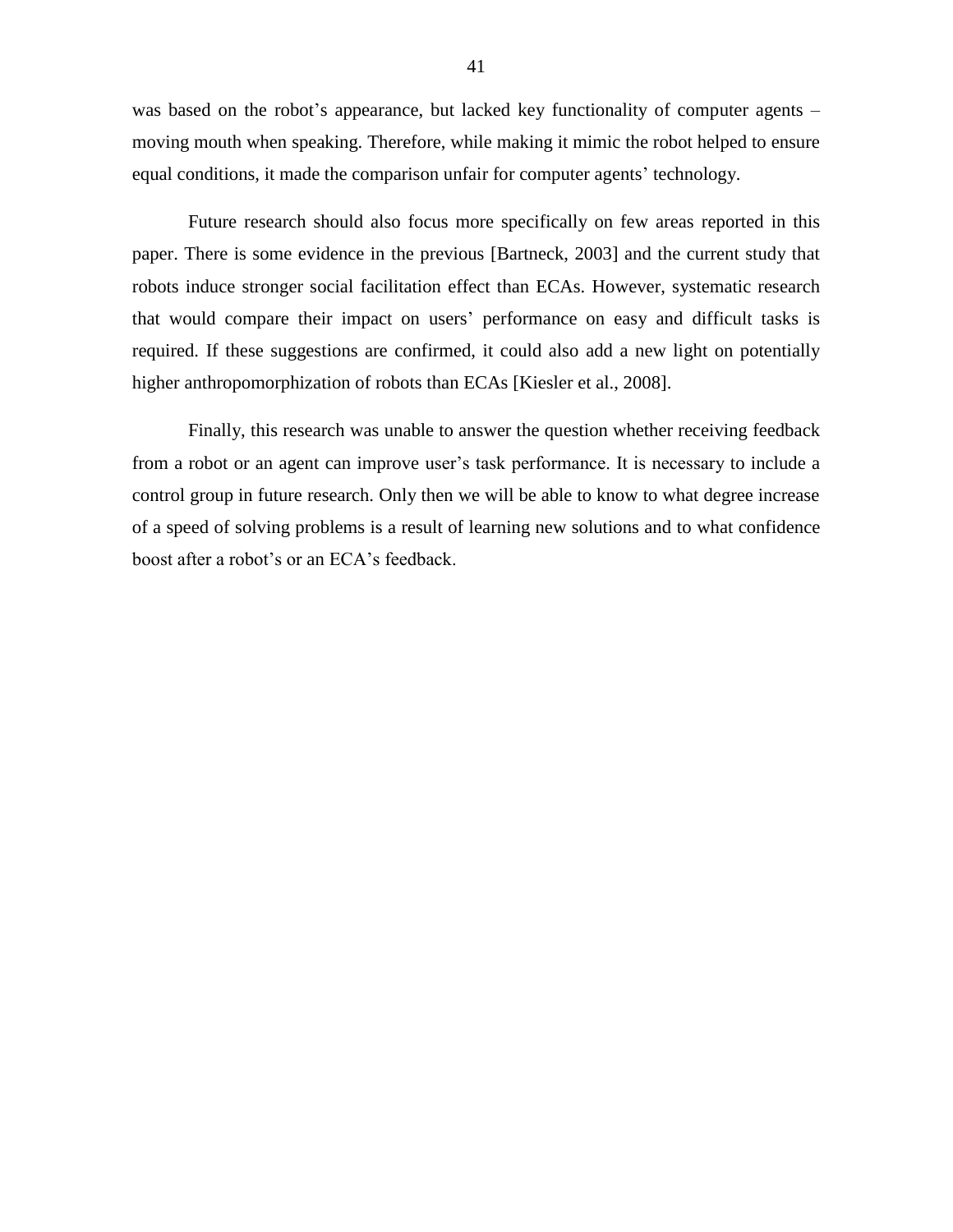### <span id="page-45-0"></span>**References**

- [Aiello and Douthitt, 2001] Aiello, J. and Douthitt, E. Social facilitation from Triplett to electronic performance monitoring. *Group Dynamics: Theory, Research, and Practice* **5**, 3 (2001), 163-180.
- [Barley, 1988] Barley, S. The social construction of a machine: Ritual, superstition, magical thinking and other pragmatic responses to running a CT scanner. In M.M. Lock and D.R. Gordon, *Biomedicine Examined*. Reidel, Hinghan, MA, USA, 1988, 497-540.
- [Baron, 1986] Baron, R. Distraction-conflict theory: Progress and problems. In L. Berkowitz, *Advances in Experimental Social Psychology*. Academic Press, Orlando, FL, 1986, 1-40.
- [Bartneck, 2003] Bartneck, C. Interacting with an embodied emotional character. *Proceedings of the 2003 International Conference on Designing Pleasurable Products and Interfaces - DPPI '03*, ACM Press (2003), 55-60.
- [Beilock, et al., 2004] Beilock, S., Kulp, C., Holt, L., and Carr, T. More on the fragility of performance: Choking under pressure in mathematical problem solving. *Journal of Experimental Psychology: General* **133**, 4 (2004), 584-600.
- [Bickmore and Picard, 2005] Bickmore, T. and Picard, R. Establishing and maintaining long-term human-computer relationships. *ACM Transactions on Computer-Human Interaction (TOCHI)* **12**, 2 (2005), 293-327.
- [Breazeal and Scassellati, 2000] Breazeal, C. and Scassellati, B. Infant-like social interactions between a robot and a human caregiver. *Adaptive Behavior* **8**, 1 (2000), 49-74.
- [Burgard et al., 1999] Burgard, W., Cremers, A.B., Fox, D., et al. Experiences with an interactive museum tour-guide robot. *Artificial Intelligence* **114**, 1-2 (1999), 3-55.
- [Catrambone et al., 2004] Catrambone, R., Stasko, J., and Xiao, J. ECA user interface paradigm: Experimental findings within a framework for research. In Z. Ruttkay and C. Pelachaud, *From brows to trust: Evaluating Embodied Conversational Agents*. Kluwer Academic Publishers, Dordrecht, the Netherlands, 2004, 239-267.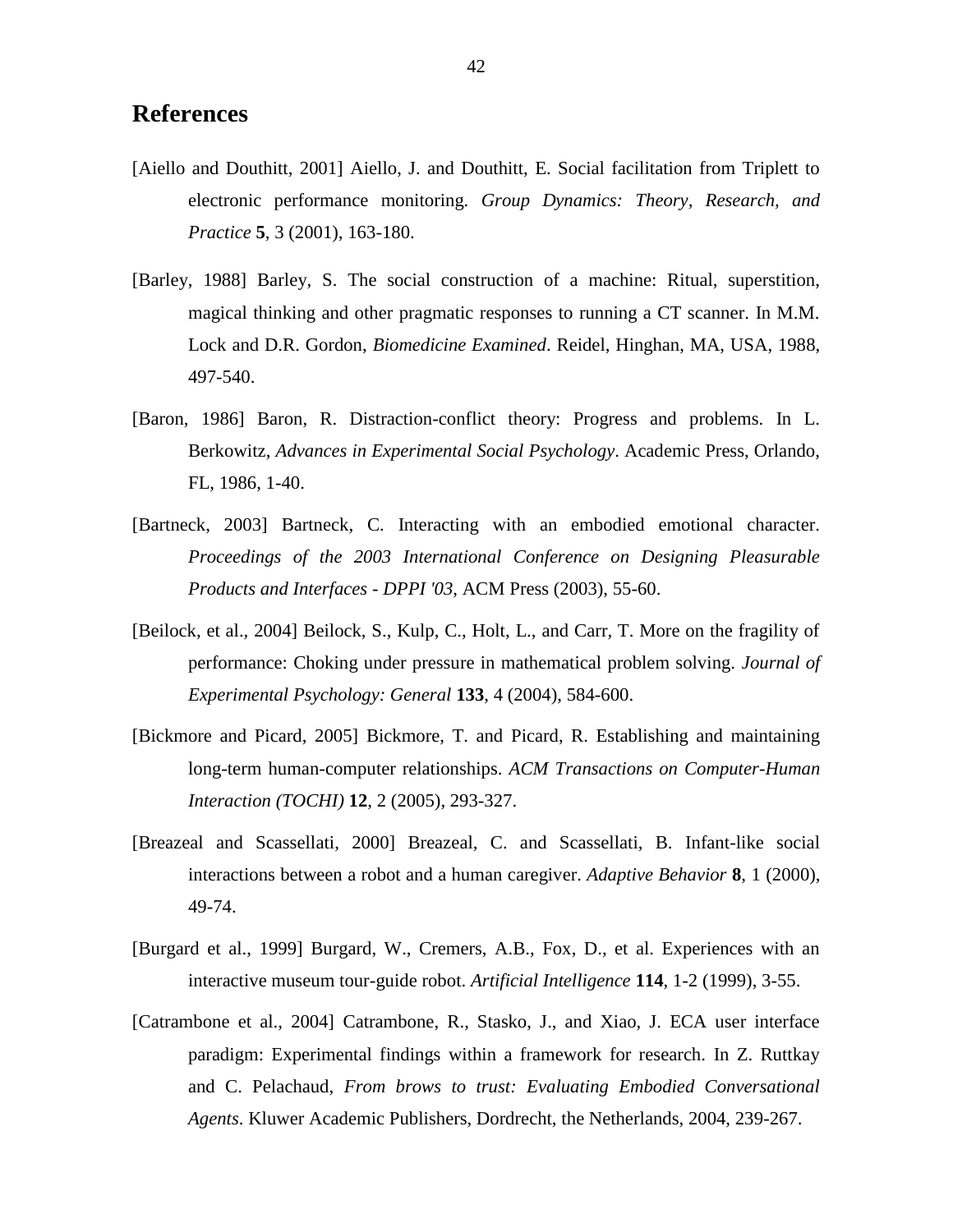- [Dehn and van Mulken, 2000] Dehn, D. and van Mulken, S. The impact of animated interface agents: A review of empirical research. *International Journal of Human-Computer Studies* **52**, (2000), 1-22.
- [Dennett, 1987] Dennett, D.C. *The Intentional Stance*. MIT Press, Cambridge, MA, 1987.
- [Fogg and Nass, 1997] Fogg, B. and Nass, C. How users reciprocate to computers: An experiment that demonstrates behavior change. *Conference on Human Factors in Computing Systems*, ACM (1997), 331-332.
- [Friedman et al., 2003] Friedman, B., Kahn Jr, P., and Hagman, J. Hardware companions?: What online AIBO discussion forums reveal about the human-robotic relationship. *Proceedings of the SIGCHI Conference on Human Factors in Computing Systems*, ACM (2003), 273-280.
- [Hall and Henningsen, 2008] Hall, B. and Henningsen, D. Social facilitation and human– computer interaction. *Computers in Human Behavior* **24**, 6 (2008), 2965-2971.
- [Huang et al., 2002] Huang, W., Olson, J.S., and Olson, G.M. Camera angle affects dominance in video-mediated communication. *CHI '02 extended abstracts on Human factors in computing systems - CHI '02,* ACM Press (2002), 716-717.
- [Judge and Cable, 2004] Judge, T.A. and Cable, D.M. The effect of physical height on workplace success and income: Preliminary test of a theoretical model. *The Journal of Applied Psychology* **89**, 3 (2004), 428-441.
- [Kawamichi et al., 2005] Kawamichi, H., Kikuchi, Y., and Ueno, S. Magnetoencephalographic measurement during two types of mental rotations of three-dimensional objects. *IEEE Transactions on Magnetics* **41**, 10 (2005), 4200- 4202.
- [Khan, 1998] Khan, Z. Attitudes towards intelligent service robots. Royal Institute of Technology, IPLab, NADA, Report TRITA‐NA‐E98421 ‐ IPLab‐154, August 1998, 1-30. Also available as *http://scholar.google.fi/scholar?hl=en&q=Attitudes+towards+intelligent+service+ robots&btnG=Search&as\_sdt=2000&as\_ylo=&as\_vis=0#0.*
- [Kiesler and Hinds, 2004] Kiesler, S. and Hinds, P. Introduction to this special issue on human-robot interaction. *Human-Computer Interaction* **19**, 1 (2004), 1-8.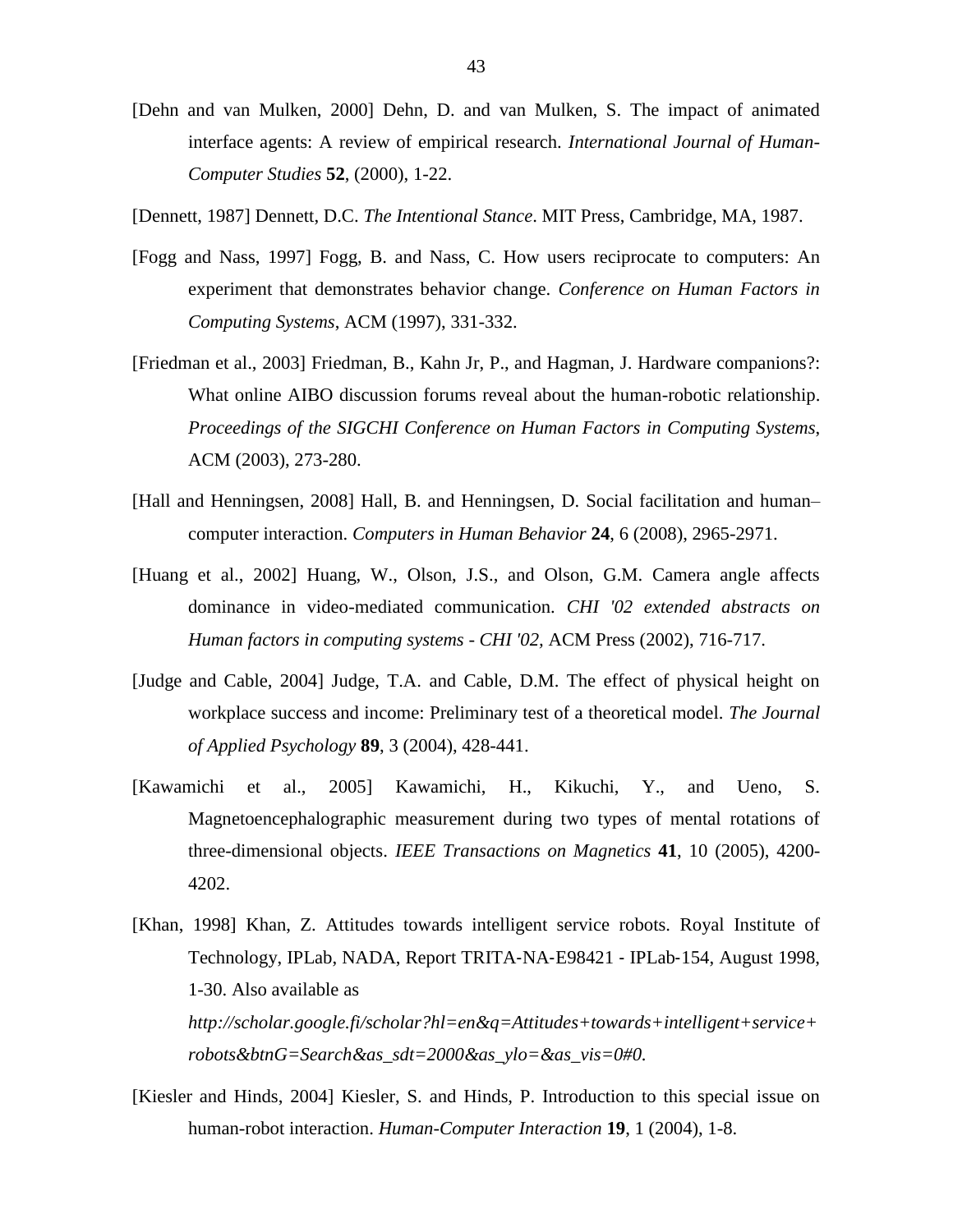- [Kiesler et al., 2008] Kiesler, S., Powers, A., Fussell, S.R., and Torrey, C. Anthropomorphic interactions with a robot and robot–like agent. *Social Cognition*  **26**, 2 (2008), 169-181.
- [King and Ohya, 1996] King, W. and Ohya, J. The representation of agents: Anthropomorphism, agency, and intelligence. *Conference Companion on Human Factors in Computing Systems: Common Ground*, ACM (1996), 289-290.
- [Klein et al., 2002] Klein, J., Moon, Y., and Picard, R. This computer responds to user frustration: Theory, design, and results. *Interacting with Computers* **14**, 2 (2002), 119-140.
- [Koda and Maes, 1996] Koda, T. and Maes, P. Agents with faces: The effect of personification. *Proceedings 5th IEEE International Workshop on Robot and Human Communication. RO-MAN'96 TSUKUBA*, IEEE (1996), 189-194.
- [Laurel, 1997] Laurel, B. Interface agents: Metaphors with character. In B. Friedman, *Human Values and the Design of Computer Technology*. Center for the Study of Language and Information, Stanford, CA, USA, 1997, 207-219.
- [Lee et al., 2000] Lee, E., Nass, C., and Brave, S. Can computer-generated speech have gender?: An experimental test of gender stereotype. *CHI '00 Extended Abstracts on Human Factors in Computing Systems*, ACM (2000), 289-290.
- [Lee and Nass, 2003] Lee, K. and Nass, C. Designing social presence of social actors in human computer interaction. *Proceedings of the SIGCHI Conference on Human Factors in Computing Systems*, ACM (2003), 289-296.
- [Lester et al., 1997] Lester, J., Converse, S., Kahler, S., Barlow, S., Stone, B., and Bhogal, R. The persona effect: Affective impact of animated pedagogical agents. *Proceedings of the SIGCHI Conference on Human Factors in Computing Systems*, ACM (1997), 359-366.
- [Nass and Lee, 2000] Nass, C. and Lee, K. Does computer-generated speech manifest personality? An experimental test of similarity-attraction. *Conference on Human Factors in Computing Systems*, ACM (2000), 329-336.
- [Nass et al., 2000] Nass, C., Isbister, K., and Lee, E. Truth is beauty: Researching embodied conversational agents. In J. Cassell, J. Sullivan, S. Prevost and E.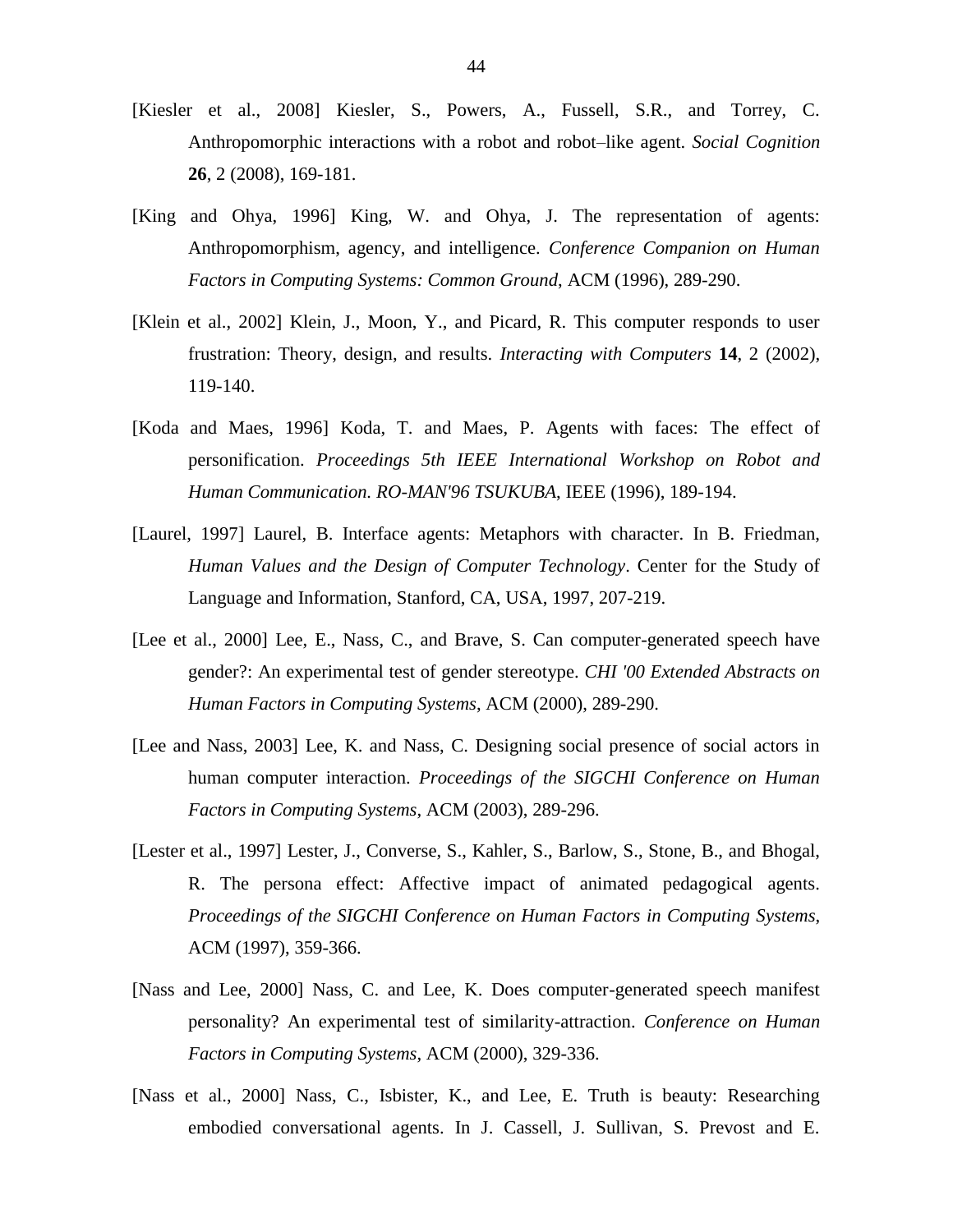Churchill, *Embodied Conversational Agents*. MIT Press, Cambridge, MA, 2000, 374-402.

- [Nass et al., 1997] Nass, C., Moon, Y., Morkes, J., and Kim, E. Computers are social actors: A review of current research. In B. Friedman, *Human Values and the Design of Computer Technology*. Cambridge University Press, Stanford, CA, USA, 1997, 137-162.
- [Norman, 1994] Norman, D. How might people interact with agents. *Communications of the ACM* **37**, 7 (1994), 68-71.
- [Nowak and Biocca, 2003] Nowak, K.L. and Biocca, F. The Effect of the agency and anthropomorphism on users' sense of telepresence, copresence, and social presence in virtual environments. *Presence* **12**, 5 (2003), 481-494.
- [Park and Catrambone, 2007] Park, S. and Catrambone, R. Social facilitation effects of virtual humans. *Human Factors* **49**, (2007), 1054–1060.
- [Powers and Kiesler, 2006] Powers, A. and Kiesler, S. The advisor robot: Tracing people"s mental model from a robot"s physical attributes. *Proceeding of the 1st ACM SIGCHI/SIGART Conference on Human-Robot Interaction - HRI '06*, ACM Press (2006), 218-225.
- [Powers et al., 2007] Powers, A., Kiesler, S., Fussell, S., and Torrey, C. Comparing a computer agent with a humanoid robot. *Proceeding of the ACM/IEEE International Conference on Human-Robot Interaction - HRI '07*, ACM Press (2007), 145-152.
- [Rajaniemi, 2007] Rajaniemi, J. Java framework for WiFi-based Nabaztag device. University of Tampere, Dept. of Computer Science, Series of Publications D‐2007‐11, September 2007, 44-63. Also available as *<http://www.cs.uta.fi/reports/dsarja/D-2007-11.pdf>*.
- [Rickel and Johnson, 2000] Rickel, J. and Johnson, W. Task-oriented collaboration with embodied agents in virtual worlds. In J. Cassell, J. Sullivan, S. Prevost and E. Churchill, *Embodied Conversational Agents*. MIT Press, Cambridge, MA, 2000, 95- 122.
- [Robins et al., 2005] Robins, B., Dautenhahn, K., Boekhorst, R., and Billard, A. Robotic assistants in therapy and education of children with autism: Can a small humanoid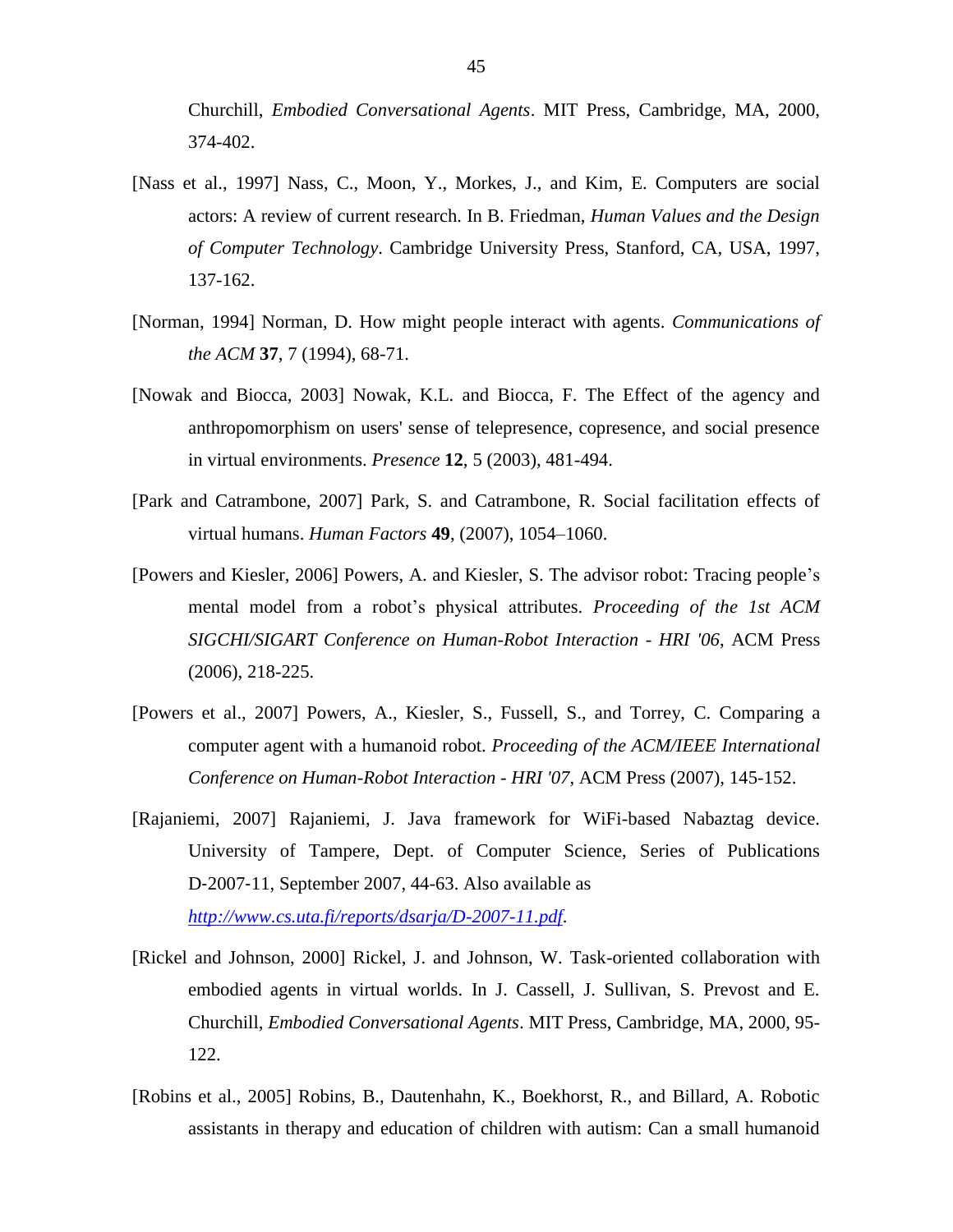robot help encourage social interaction skills? *Universal Access in the Information Society* **4**, 2 (2005), 105-120.

- [Schmitt et al., 1986] Schmitt, B., Gilovich, T., Goore, N., and Joseph, L. Mere presence and social facilitation: One more time. *Journal of Experimental Social Psychology*  **22**, 3 (1986), 242-248.
- [Scholl and Tremoulet, 2000] Scholl, B. and Tremoulet, P. Perceptual causality and animacy. *Trends in Cognitive Sciences* **4**, 8 (2000), 299-309.
- [Searle, 1980] Searle, J.R. Minds, brains, and programs. *The Behavioral and Brain Sciences* **3**, 3 (1980), 417-457.
- [Shechtman and Horowitz, 2003] Shechtman, N. and Horowitz, L. Media inequality in conversation: how people behave differently when interacting with computers and people. *Proceedings of the SIGCHI Conference on Human Factors in Computing Systems*, ACM (2003), 281-288.
- [Shiomi et al., 2006] Shiomi, M., Kanda, T., Ishiguro, H., and Hagita, N. Interactive humanoid robots for a science museum. *Proceeding of the 1st ACM SIGCHI/SIGART Conference on Human-Robot Interaction - HRI '06*, ACM Press (2006), 305-312.
- [Shneiderman and Maes, 1997] Shneiderman, B. and Maes, P. Direct manipulation vs. interface agents. *Interactions* **4**, 6 (1997), 42-61.
- [Sproull et al., 1997] Sproull, L., Subramani, M., Kiesler, S., Walker, J., and Waters, K. When the interface is a face. In B. Friedman, *Human Values and the Design of Computer Technology*. Cambridge University Press, Stanford, CA, 1997, 162-190.
- [Takeuchi and Naito, 1995] Takeuchi, A. and Naito, T. Situated facial displays: Towards social interaction. *Proceedings of the SIGCHI Conference on Human Factors in Computing Systems*, ACM Press/Addison-Wesley Publishing Co. (1995), 450-455.
- [Turkle, 1984] Turkle, S. *The second self: Computers and the human spirit*. Simon & Schuster, New York, NY, 1984.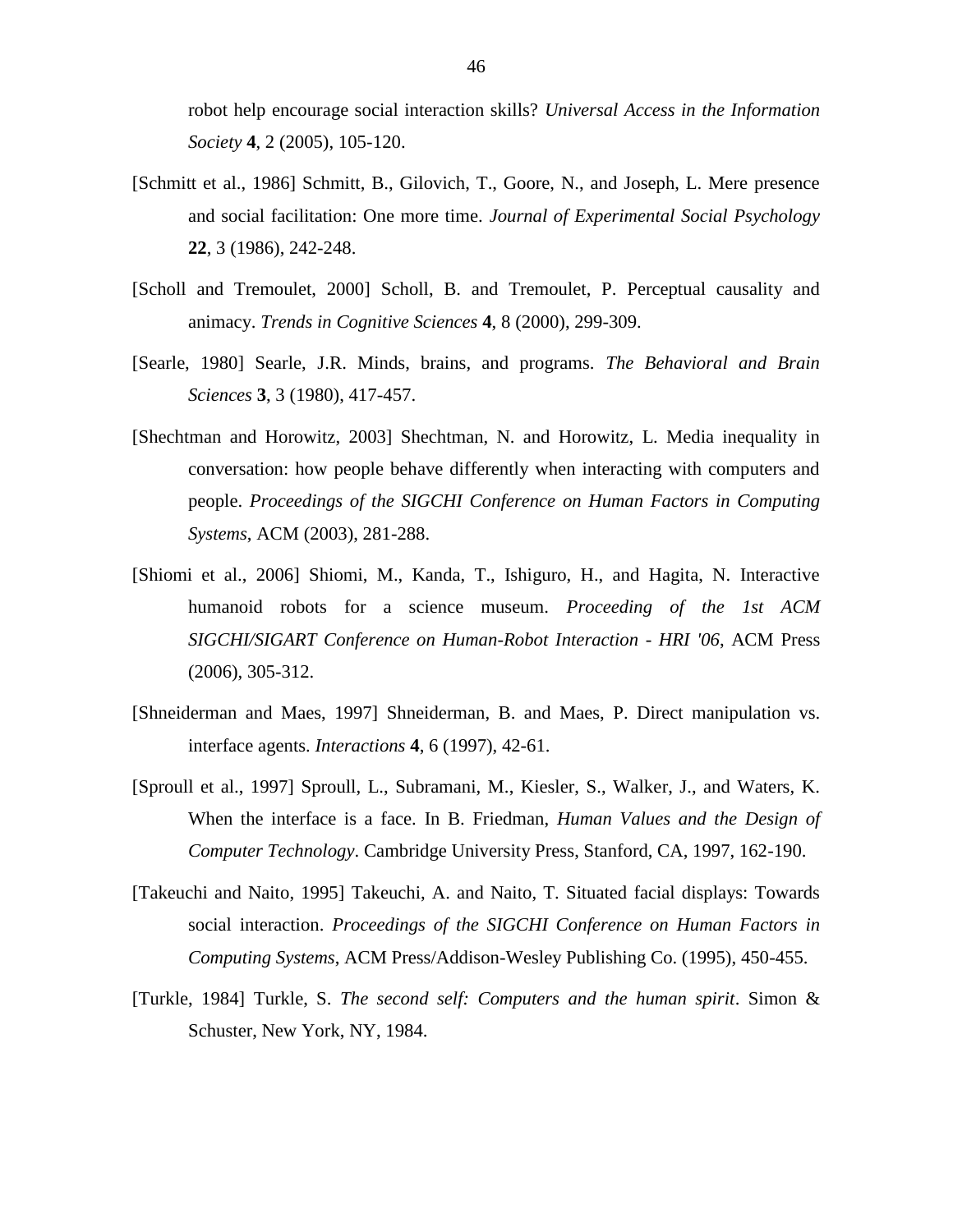- [van Mulken et al., 1998] van Mulken, S., André, E., and Muller, J. The persona effect: how substantial is it? *People and Computers: Proceedings of HCI'98*, Springer (1998), 53-66.
- [Walker et al., 1994] Walker, J., Sproull, L., and Subramani, R. Using a human face in an interface. *Proceedings of the SIGCHI Conference on Human Factors in Computing Systems: Celebrating Interdependence*, ACM Press (1994), 85-91.
- [Weiss et al., 2009] Weiss, A., Bernhaupt, R., Lankes, M., and Tscheligi, M. The USUS evaluation framework for human-robot interaction. *AISB2009: Proceedings of the Symposium on New Frontiers in Human-Robot Interaction*, (2009).
- [Wilson, 1997] Wilson, M. Metaphor to personality: the role of animation in intelligent interface agents. *Proceedings of the IJCAI-97 Workshop on Animated Interface Agents: Making them Intelligent*, Citeseer (1997), 1-10.
- [Winograd and Flores, 1987] Winograd, T. and Flores, F. *Understanding computers and cognition: A new foundation for design*. Addison-Wesley, Reading, MA, USA, 1987.
- [Wright et al., 1999] Wright, P., Milroy, R., and Lickorish, A. Static and animated graphics in learning from interactive texts. *European Journal of Psychology of Education* **14**, 2 (1999), 203-224.
- [Yamato et al., 2001] Yamato, J., Shinozawa, K., Naya, F., and Kogure, K. Evaluation of communication with robot and agent: Are robots better social actors than agents. *Proc. of the 8th IFIP TC* **13**, (2001), 690-691.
- [Yerkes and Dodson, 1908] Yerkes, R. and Dodson, J. The relation of strength of stimulus to rapidity of habit-formation. *Journal of Comparative Neurology and Psychology*  **18**, 5 (1908), 459-482.
- [Zajonc, 1965] Zajonc, R. Social Facilitation. *Science* **149**, (1965), 269-274.
- [Zlotowski, 2010] Zlotowski, J. Social human-robot interaction: Review of existing literature. University of Tampere, Dept. of Computer Sciences, Series of Publications D-2010-1, January 2010, 266-284. Also available as *<http://www.cs.uta.fi/reports/dsarja/D-2010-1.pdf>*.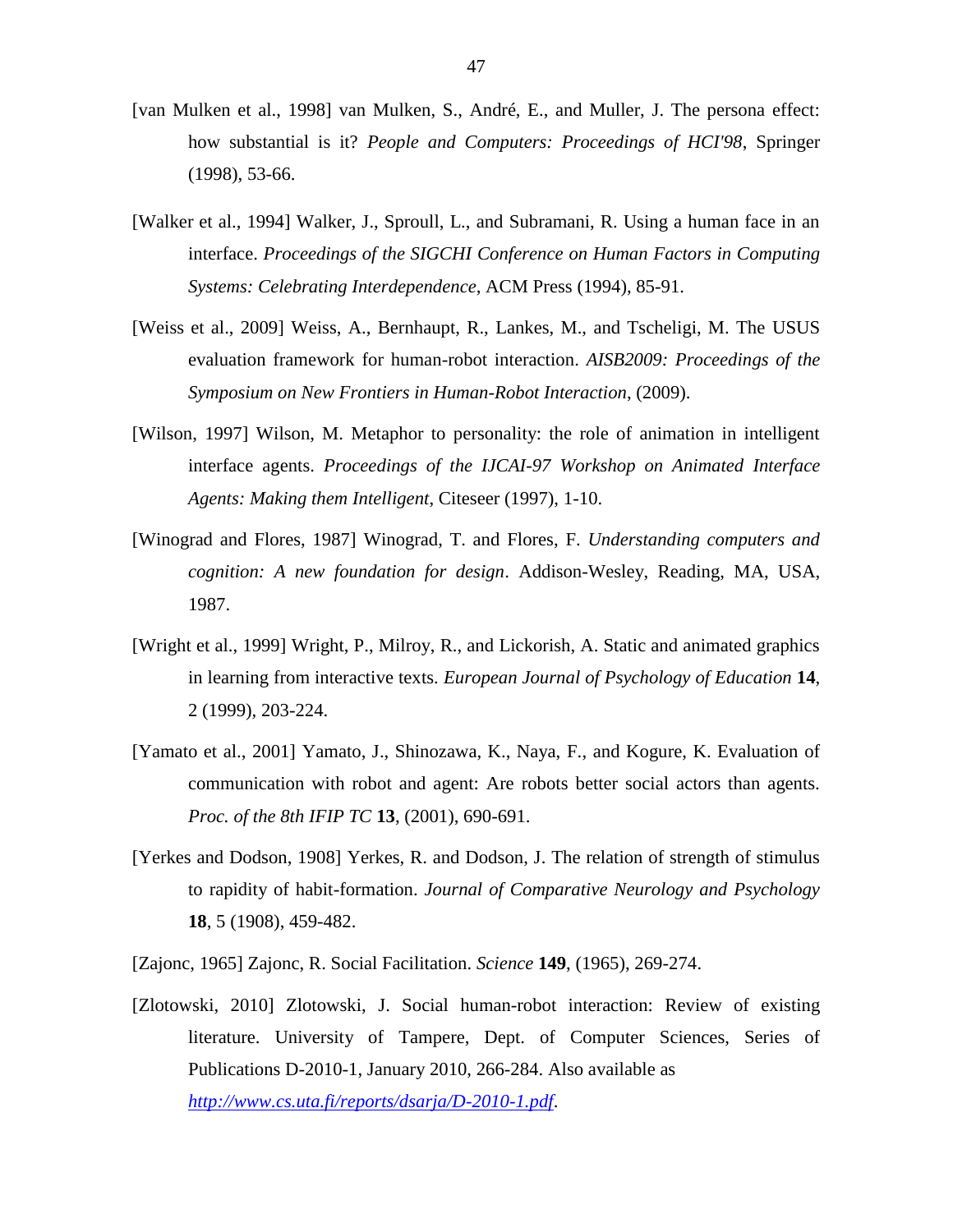[Zuboff, 1988] Zuboff, S. *In the age of the smart machine: The future of work and power*. Basic Books, New York, NY, 1988.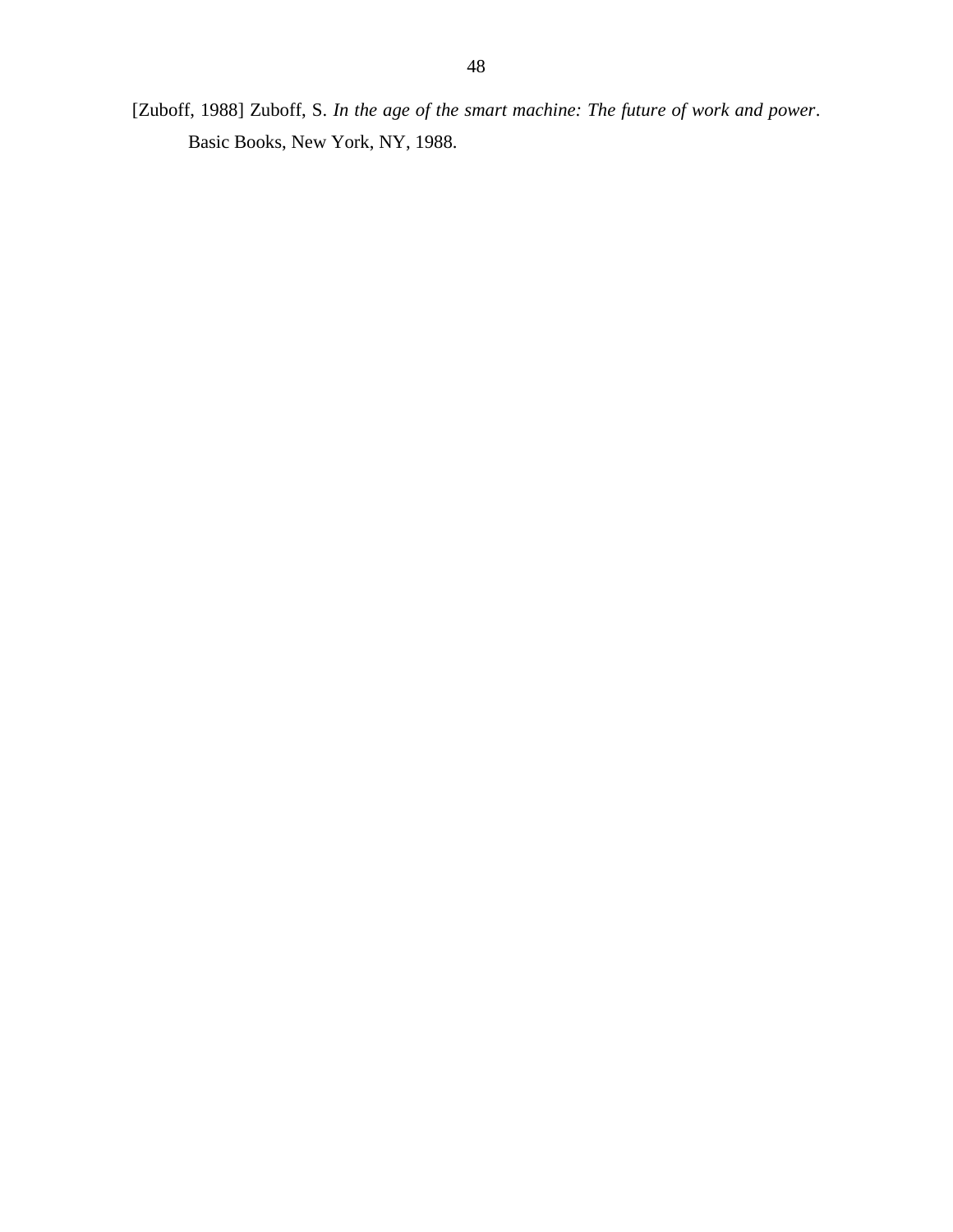# **Appendix A**

### <span id="page-52-0"></span>**Possible Nabaztag feedback for subjects' task performance**

Negative Nabaztag statements:

- This is a wrong answer. Next time it will go better.
- Unfortunately this is an incorrect answer. Try next equation.
- Incorrect answer.

Positive Nabaztag statements:

- Well done! Keep on good work.
- Correct answer.
- Good! Please continue the task!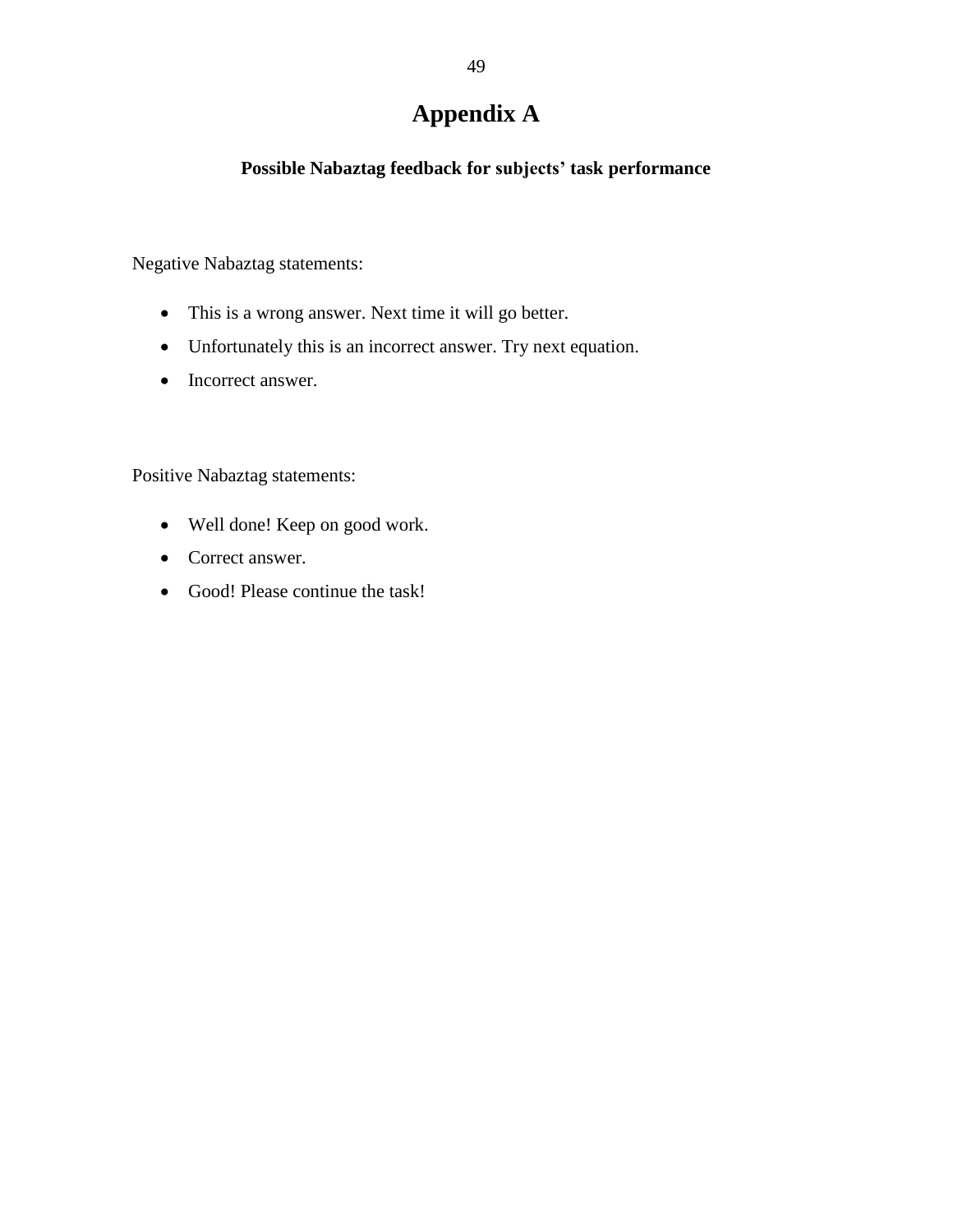# **Appendix B**

#### <span id="page-53-0"></span>**Post-test questionnaire statements (on a 5-point Likert scale)**

- 1. Nabaztag encouraged me to focus on the task.
- 2. It was entertaining to do the task with Nabaztag.
- 3. I felt comfortable with Nabaztag performing the task with me.
- 4. Nabaztag"s feedback made me more confident doing the task.
- 5. The task was easy.
- 6. I liked Nabaztag.
- 7. I felt Nabaztag"s presence.
- 8. Nabaztag"s feedback was irritating.
- 9. The task was boring.
- 10. It was more fun to do the task with Nabaztag.